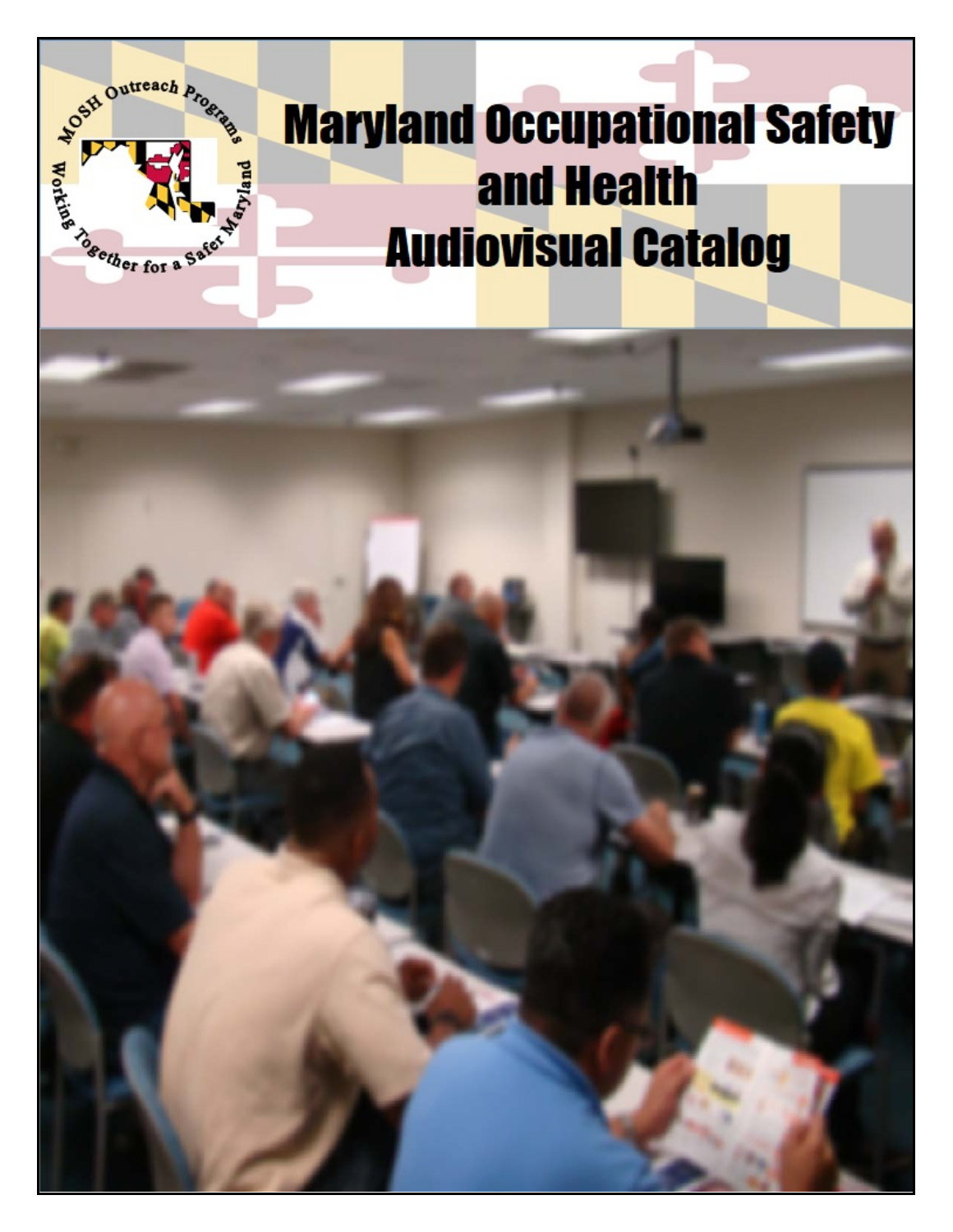## **Table of Contents**

|                                                                                                                                                                                                                                | $\overline{\mathbf{4}}$ |
|--------------------------------------------------------------------------------------------------------------------------------------------------------------------------------------------------------------------------------|-------------------------|
| <b>AUDIOVISUAL BORROWING AGREEMENT</b> ________________5                                                                                                                                                                       |                         |
|                                                                                                                                                                                                                                |                         |
|                                                                                                                                                                                                                                |                         |
|                                                                                                                                                                                                                                |                         |
| BLOODBORNE PATHOGENS ______________________________7                                                                                                                                                                           |                         |
|                                                                                                                                                                                                                                |                         |
|                                                                                                                                                                                                                                |                         |
|                                                                                                                                                                                                                                |                         |
|                                                                                                                                                                                                                                |                         |
|                                                                                                                                                                                                                                |                         |
|                                                                                                                                                                                                                                |                         |
|                                                                                                                                                                                                                                |                         |
|                                                                                                                                                                                                                                |                         |
|                                                                                                                                                                                                                                |                         |
|                                                                                                                                                                                                                                |                         |
|                                                                                                                                                                                                                                |                         |
|                                                                                                                                                                                                                                | 22                      |
|                                                                                                                                                                                                                                | 23                      |
|                                                                                                                                                                                                                                | 24                      |
| HAZARD COMMUNICATIONNNALLED AND THE RESERVE OF THE RESERVE OF THE RESERVE OF THE RESERVE OF THE RESERVE OF THE RESERVE OF THE RESERVE OF THE RESERVE OF THE RESERVE OF THE RESERVE OF THE RESERVE OF THE RESERVE OF THE RESERV | 24                      |
|                                                                                                                                                                                                                                | 26                      |
|                                                                                                                                                                                                                                | <b>27</b>               |
|                                                                                                                                                                                                                                | 28                      |
|                                                                                                                                                                                                                                | 29                      |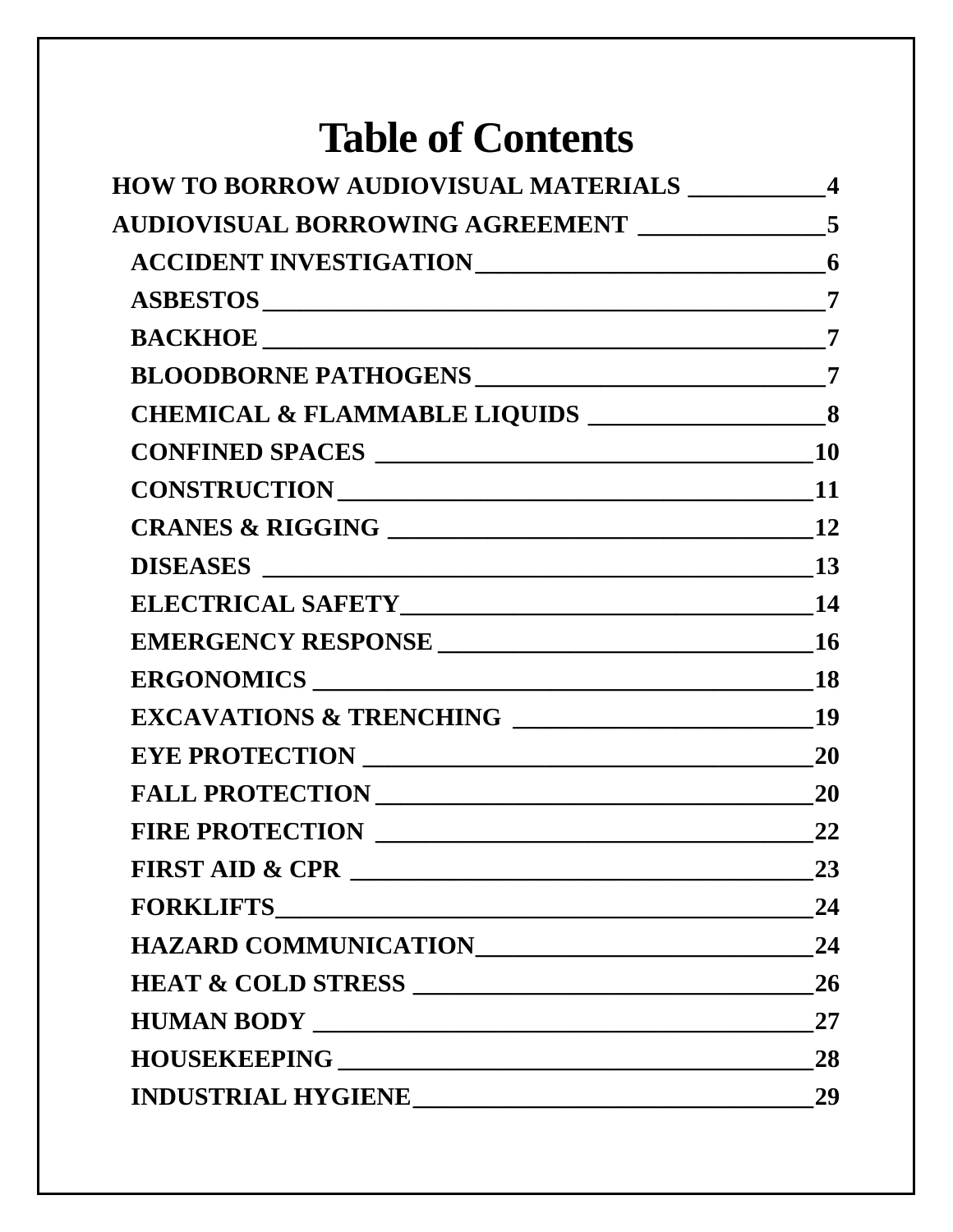|                              | 29 |
|------------------------------|----|
|                              | 30 |
|                              | 30 |
|                              |    |
|                              |    |
|                              | 33 |
|                              |    |
|                              |    |
|                              |    |
| RESPIRATORY PROTECTION<br>26 |    |
|                              |    |
|                              |    |
| TOOLS, HAND & POWER          | 41 |
| WORKPLACE VIOLENCE           | 42 |
|                              |    |
|                              |    |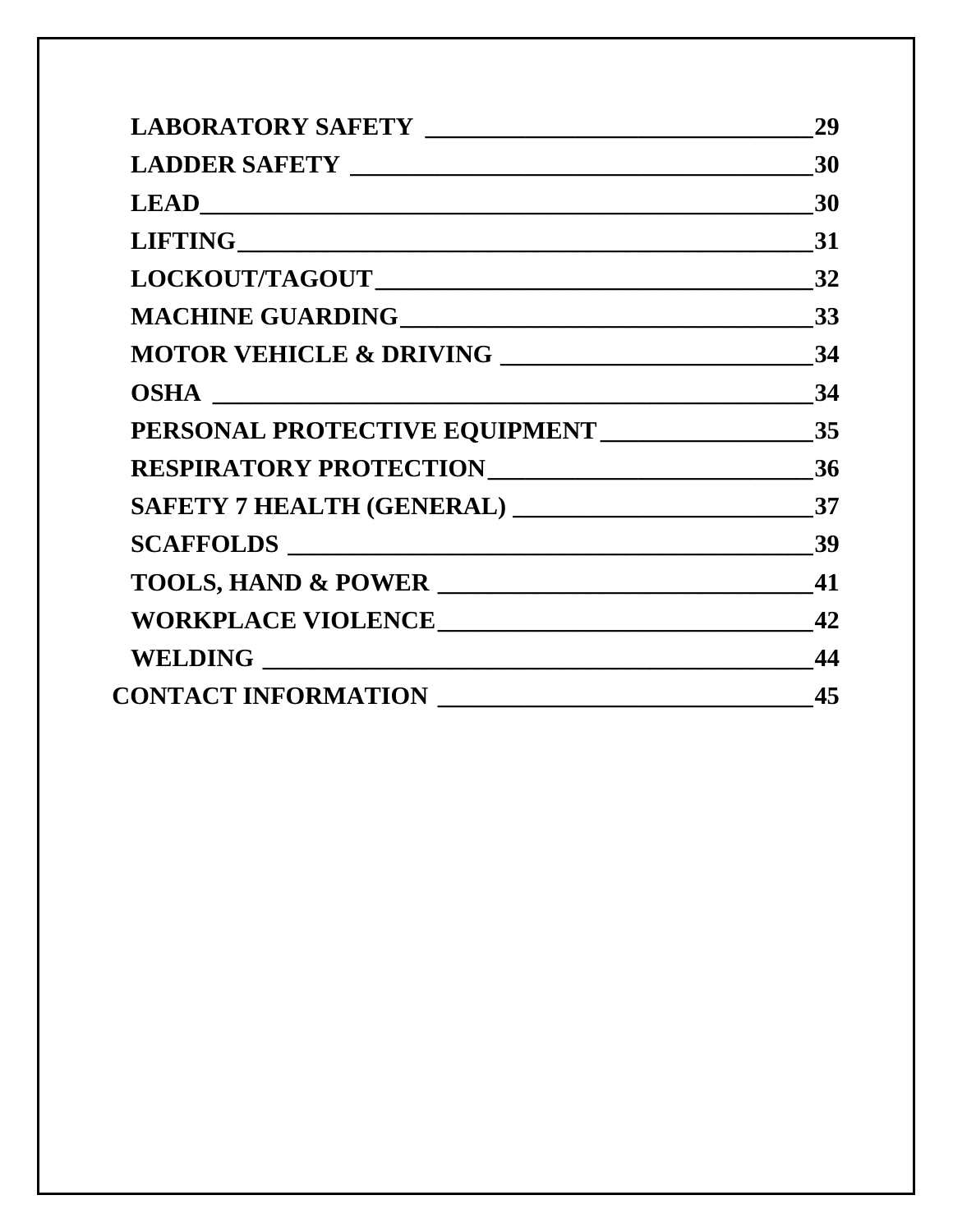

## **Maryland Occupational Safety and Health**

## <span id="page-3-0"></span> **How to Borrow Audiovisual Materials**

Maryland Occupational Safety and Health (MOSH) offers audiovisual materials for loan, free of charge. Please review the following information before completing the Audiovisual Borrowing Agreement.

### **How to Request Audiovisual Materials**

MOSH lends **TWO** audiovisual materials per request. You are welcome to reserve materials in advance to have them by the needed date. Complete the Audiovisual Borrowing Agreement, located on the next page. Fax the form to MOSH at the number indicated on the form. MOSH will send your requested materials via UPS ground shipping. You may also pick-up requested materials in person at MOSH Hunt Valley office.

#### **Loan Period**

MOSH lends audiovisual materials for **TEN** workdays. It is important that you return materials on the due date. Failure to return materials by the due date may result in loss of borrowing privileges. Please contact MOSH for an extension before the due date.

### **Returning Audiovisual Materials**

Audiovisual materials can be returned by mail or in-person drop-off. If you return materials by mail, you must use a traceable means such as Federal Express, United Parcel Service, or the U.S Postal Service. All materials must be insured for \$600.00 per program to cover replacement costs.

PLEASE NOTE: Simply showing audiovisual materials to your employees **DOES NOT** substitute for training required by OSHA/MOSH standards and regulations, nor does it determine the employee's level of competence; the employee's employer can only make this determination.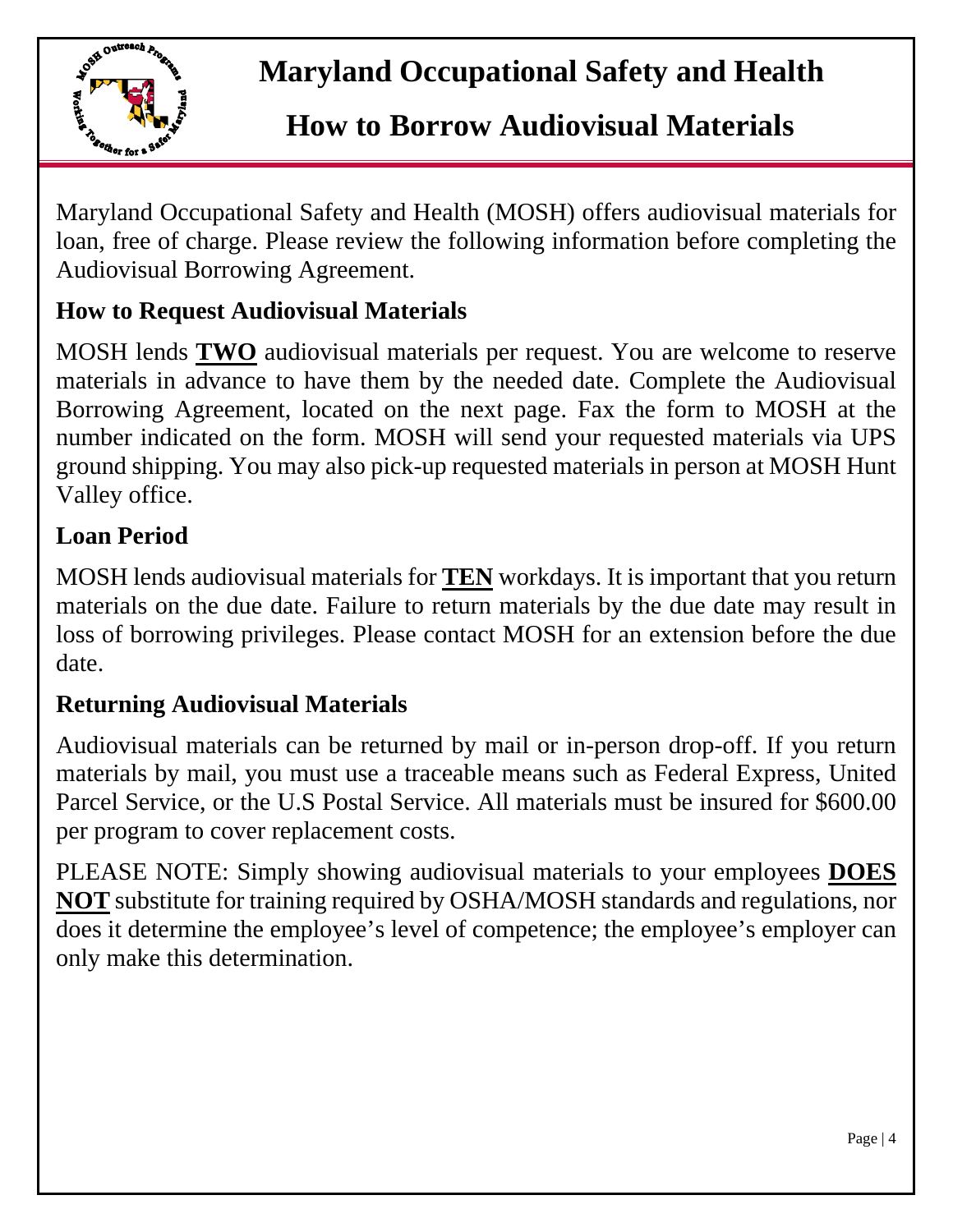<span id="page-4-0"></span>

| <b>DON OWNERGE Progr.</b><br><b>Maryland Occupational Safety and Health</b>                                                                                                                                                                                                                                                                                                                                                                                          |                                                                                                                                                                                                                                                    |                     |                  |           |  |  |
|----------------------------------------------------------------------------------------------------------------------------------------------------------------------------------------------------------------------------------------------------------------------------------------------------------------------------------------------------------------------------------------------------------------------------------------------------------------------|----------------------------------------------------------------------------------------------------------------------------------------------------------------------------------------------------------------------------------------------------|---------------------|------------------|-----------|--|--|
| <b>Montgot for the American Street</b>                                                                                                                                                                                                                                                                                                                                                                                                                               |                                                                                                                                                                                                                                                    |                     |                  |           |  |  |
| <b>Audiovisual Borrowing Agreement</b>                                                                                                                                                                                                                                                                                                                                                                                                                               |                                                                                                                                                                                                                                                    |                     |                  |           |  |  |
|                                                                                                                                                                                                                                                                                                                                                                                                                                                                      | By signing this Agreement, I agree to comply with the conditions set out below.                                                                                                                                                                    |                     |                  |           |  |  |
| Request #1:                                                                                                                                                                                                                                                                                                                                                                                                                                                          |                                                                                                                                                                                                                                                    |                     |                  |           |  |  |
| Request #2:                                                                                                                                                                                                                                                                                                                                                                                                                                                          |                                                                                                                                                                                                                                                    |                     |                  |           |  |  |
| <b>Date Requested:</b>                                                                                                                                                                                                                                                                                                                                                                                                                                               |                                                                                                                                                                                                                                                    | <b>Date Needed:</b> |                  |           |  |  |
| I understand that the copyright laws of the United States, Title 17 U.S. Code governing the reproduction of<br>1.<br>copyrighted materials. Private institutions, associations, or companies covered by those laws may have produced the<br>videotapes borrowed from MOSH. I understand that these materials may not be duplicated or otherwise reproduced<br>without the express written permission of the producer.                                                |                                                                                                                                                                                                                                                    |                     |                  |           |  |  |
| 2.<br>may be terminated.                                                                                                                                                                                                                                                                                                                                                                                                                                             | I understand that I must return materials borrowed by the due date, and that materials returned after that time will be<br>considered late. I understand that the second time materials are returned after the due date, my borrowing privileges   |                     |                  |           |  |  |
| I accept responsibility for the items borrowed, and will return them, together with all accessories, in good condition.<br>3.<br>I accept responsibility for the loss, non-return or negligent damage of the items, and agree that concealed or<br>unreported damage shall be deemed negligence. I understand that I will be responsible for the replacement cost of any<br>damaged or non-returned video and that each item may range in value from \$400 to \$900. |                                                                                                                                                                                                                                                    |                     |                  |           |  |  |
|                                                                                                                                                                                                                                                                                                                                                                                                                                                                      | I HAVE READ, UNDERSTAND, AND WILL COMPLY WITH THE CONDITIONS SET OUT ABOVE.                                                                                                                                                                        |                     |                  |           |  |  |
| Name:                                                                                                                                                                                                                                                                                                                                                                                                                                                                |                                                                                                                                                                                                                                                    |                     |                  |           |  |  |
| <b>Signature:</b>                                                                                                                                                                                                                                                                                                                                                                                                                                                    |                                                                                                                                                                                                                                                    |                     |                  |           |  |  |
| Company:                                                                                                                                                                                                                                                                                                                                                                                                                                                             |                                                                                                                                                                                                                                                    |                     |                  |           |  |  |
| <b>Street Address (No P.O Box):</b>                                                                                                                                                                                                                                                                                                                                                                                                                                  |                                                                                                                                                                                                                                                    |                     |                  |           |  |  |
| City:                                                                                                                                                                                                                                                                                                                                                                                                                                                                | State:                                                                                                                                                                                                                                             |                     | <b>Zip Code:</b> |           |  |  |
| <b>County:</b>                                                                                                                                                                                                                                                                                                                                                                                                                                                       | <b>Telephone:</b>                                                                                                                                                                                                                                  |                     | Fax:             |           |  |  |
| Email:                                                                                                                                                                                                                                                                                                                                                                                                                                                               |                                                                                                                                                                                                                                                    |                     |                  |           |  |  |
|                                                                                                                                                                                                                                                                                                                                                                                                                                                                      | <b>MOSH Outreach Internal Use</b>                                                                                                                                                                                                                  |                     |                  |           |  |  |
|                                                                                                                                                                                                                                                                                                                                                                                                                                                                      | Date materials were sent by MOSH:                                                                                                                                                                                                                  | $\prime$            | $\prime$         |           |  |  |
|                                                                                                                                                                                                                                                                                                                                                                                                                                                                      | Date materials due back to MOSH:                                                                                                                                                                                                                   |                     |                  |           |  |  |
|                                                                                                                                                                                                                                                                                                                                                                                                                                                                      | Date received by MOSH:                                                                                                                                                                                                                             |                     | $\prime$         |           |  |  |
|                                                                                                                                                                                                                                                                                                                                                                                                                                                                      | <b>Working Together for a Safer Maryland</b><br><b>MOSH Outreach and Education</b><br>10946 Golden West Drive, Suite 160, Hunt Valley, MD 21031<br>Telephone: 410-527-2091 or 410-527-2092 Fax: 410-527-4490<br>www.labor.maryland.gov/labor/mosh/ |                     |                  |           |  |  |
|                                                                                                                                                                                                                                                                                                                                                                                                                                                                      |                                                                                                                                                                                                                                                    |                     |                  | Page $ 5$ |  |  |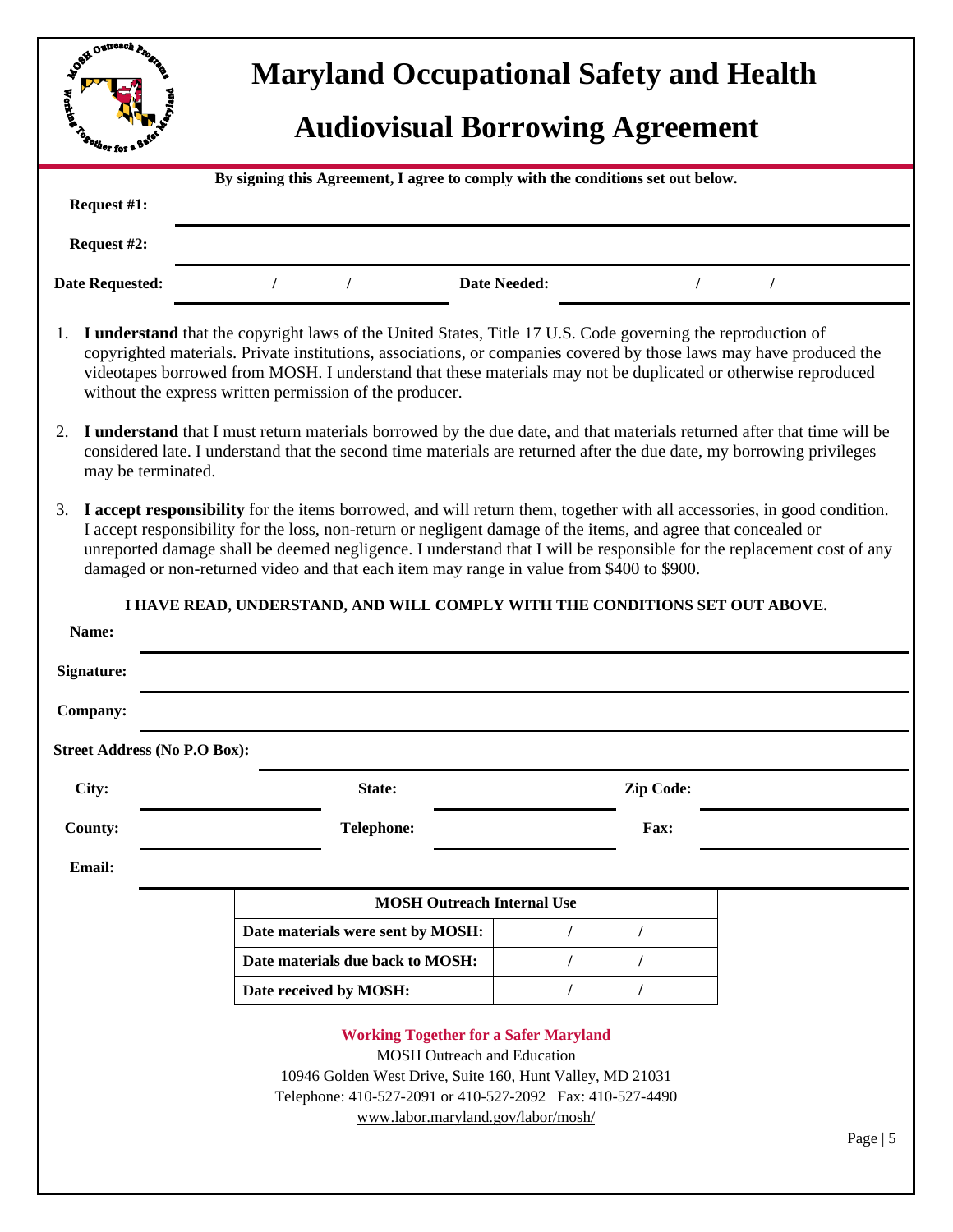## **ACCIDENT INVESTIGATION**

<span id="page-5-0"></span>**Accident Investigation: Examining the Details** by Summit Training Source When an accident occurs it may seem that the reasons are obvious; however, the cause of an accident is almost always more complicated than it first appears. **English & Spanish**. 18:56 minutes. DVD

**Accident Investigation: The Cost of Accidents** by Harsco Corporation This films shows that the safety of ourselves and those around us at work, home or leisure ultimately all depends on the decisions that we make as individuals. The main message is, before we act, STOP AND THINK for a few seconds about the consequences of our decision. Safe behavior can become a way of life. When it does, we, our families, friends and those around us will be able to work, rest and play in safety. **English.** 12 minutes. DVD

#### **Accident Reporting: You Can Save A Life** by Coastal

Using an "It's A Wonderful Life" theme, this powerful video program teaches workers the importance of following acceptable safety standards, controlling hazards and reporting unsafe work conditions before incidents become accidents. **English & Spanish.** 16 minutes. DVD

**Accidents Aren't Just One of Those Things** by ERI Safety Videos This video is designed to raise awareness of the importance of following safety procedures. It uses several real life examples of situations where people chose not to follow proper safety procedure that resulted in catastrophic injury or death. **Spanish.** 20 minutes. DVD

#### **Just the Facts: Accident Investigation** by The Associated General Contractors of America

Every contractor agrees that safety matters! This video shows contractors how to best investigate construction accidents to prevent recurrence of similar accidents. **English.** 17 minutes. DVD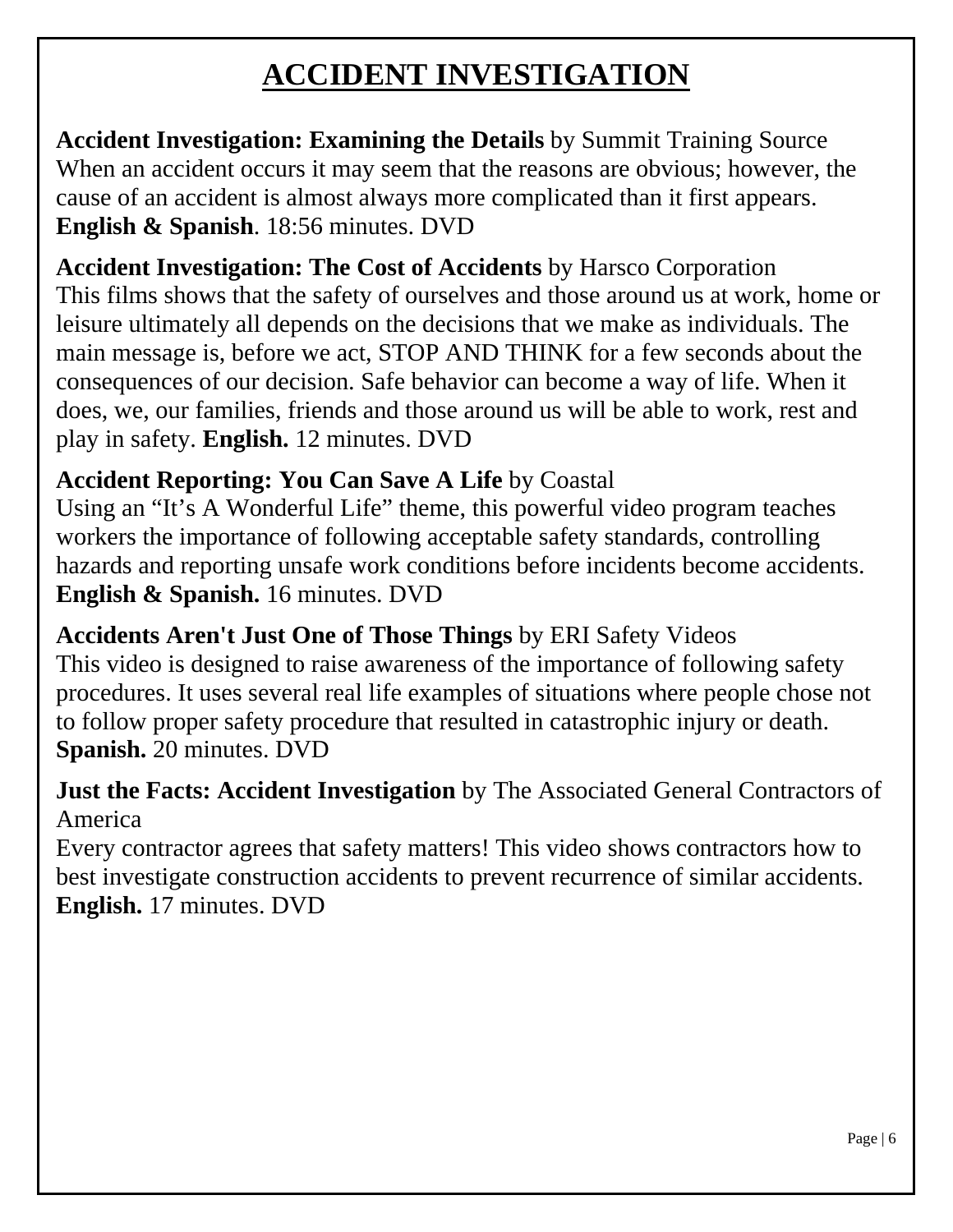### **ASBESTOS**

<span id="page-6-0"></span>**Asbestos Awareness: Understanding the Risk** by DuPont

When it comes to asbestos, it's better to be safe than sorry. This program provides you with the basics of safe asbestos use. Facts, risks, uses, dangers, protection measures. **English & Spanish.** DVD

### **BACKHOE**

<span id="page-6-1"></span>**Backhoe/Loader Operation** by National Safety Compliance

There are the risks of accidents or injuries with any piece of machinery, and the backhoe loader isn't any different. Give your heavy equipment operator employees the training they need for success with this Backhoe and Loader Safety Training Video. It features all the information your employees need for safely operating and handling a backhoe loader on the job. This video makes a great introductory training course for any new or existing employee. **English**. DVD

## **BLOODBORNE PATHOGENS**

### <span id="page-6-2"></span>**BBP In Your World: Don't Risk It!** by DuPont

Research shows that safety precautions have decreased the number of BBP exposures on the job. This new program teaches your staff how to minimize exposure risk by using Standard Precautions, personal protective equipment and other safe work practices. **English & Spanish.** 19 minutes. DVD

**Bloodborne Pathogens Overview** by Safety Shorts Productions, Inc. **English.** DVD

**Bloodborne Pathogens/Construction** by National Safety Compliance Designed to prevent exposure to HBV, HIV, and other bloodborne illnesses, this video explains the precautions necessary when administering first aid at a construction site. **English.** 17 minutes. DVD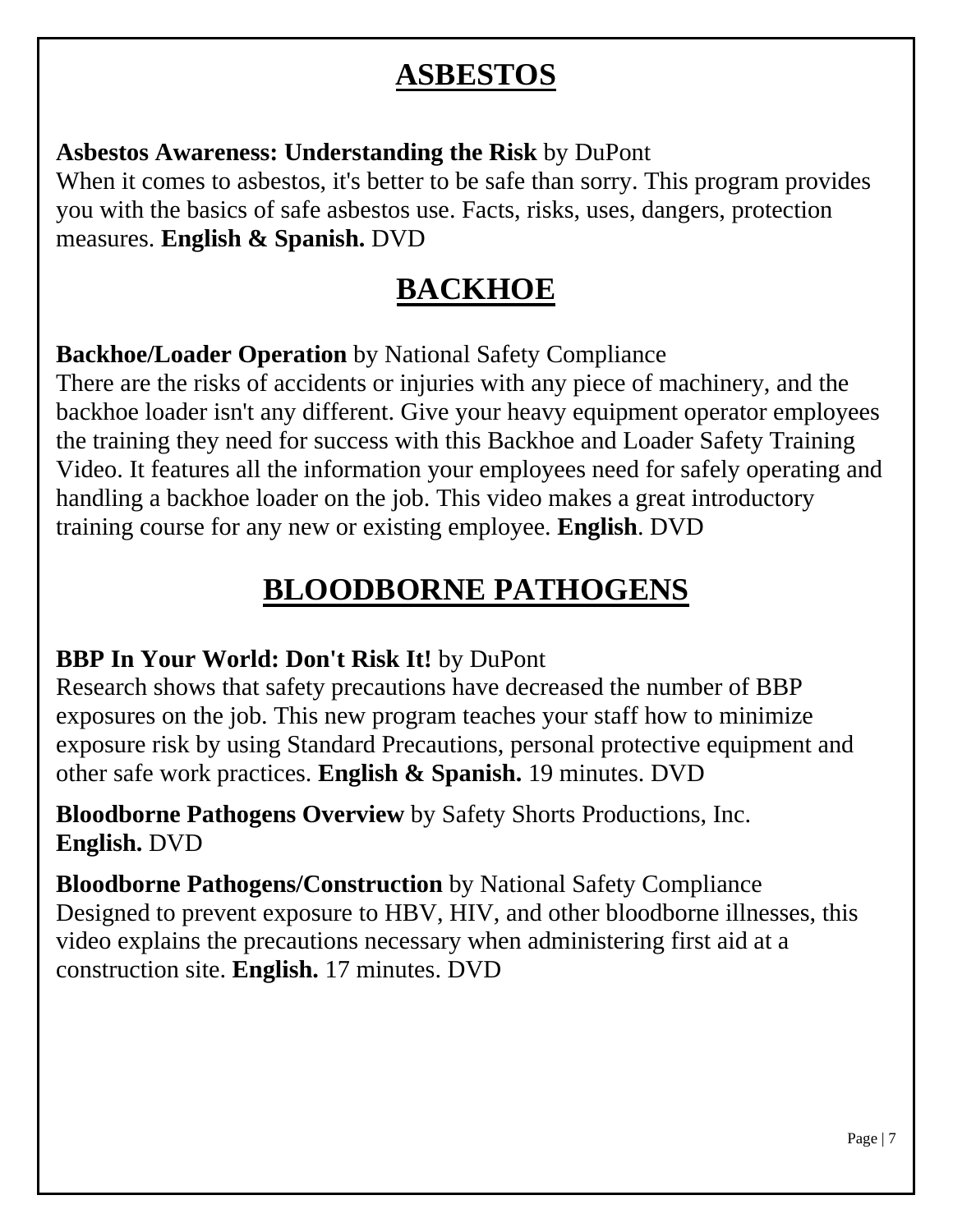#### **Bloodborne Pathogens: A Healthcare Refresher** by Coastal Training Technologies

This program is short and to the point! It's ideal for retraining healthcare professionals who have already received initial training. **English, Spanish, & Portuguese.** 11 minutes**.** DVD

**Bloodborne Pathogens: Know the Risk** by Coastal Training Technologies Vital information on HBV, HCV and HIV, transmission, minimizing risk, housekeeping and proper waste disposal, Risk of employee exposure to AIDS, Transmission of Bloodborne disease, and good for nonhealth care workers. Includes handbook and answers to quiz. **English, Spanish & Portuguese.** 19 minutes. DVD

### **Bloodborne Pathogens: Take precautions** by DuPont

Your employees can never be too careful when it comes to the risks of deadly bloodborne pathogens. The program covers the three main types of these organisms including the symptoms and routes of transmission. It discusses methods to avoid infection and ways to deal with mishaps at work. **English & Spanish.** 12 minutes. DVD

## **CHEMICAL & FLAMMABLE LIQUIDS**

<span id="page-7-0"></span>**"Cylinders" Container Emergencies** by Emergency Film Group Cylinders is part of the *Container Emergencies* series, and is designed to provide information to emergency responders and industry personnel who work with or may respond to emergencies involving compressed gas cylinders. The DVD also contains bonus material, including a 20 question self-test. **English**. DVD

**Chemical Handling Safety: Flammables** by Coastal Training Technologies Fire is always a threat at work and flammable chemicals only increase the chances of one occurring. But with this program, your employees can take the heat out of these risks by knowing how to handle flammables properly. It covers: identification and handling, fire 101, emergency response. **English, Spanish & Portuguese.** 17 minutes. DVD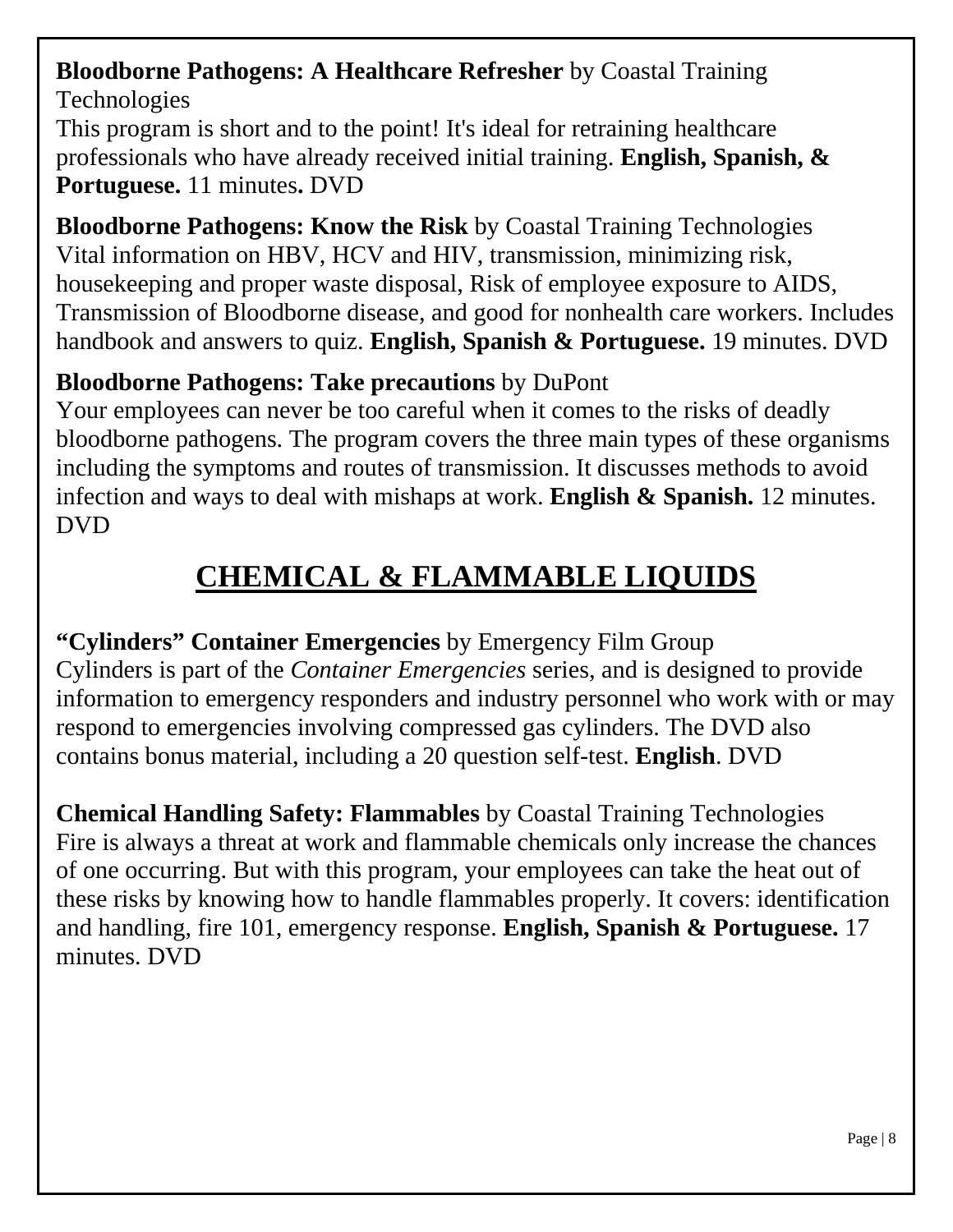**Chemical Handling Safety: Solvents** by Coastal Training Technologies Illustrates how knowledge and preparation, plus good work practices, will let you get the most of these materials and help keep you working safely. Covers common solvents, solvent hazards, protecting yourself, and accidents and emergencies. **English, Spanish & Portuguese**. 16 minutes. DVD

#### **Hazardous Chemicals and Materials in Schools for Teachers** by The Training Network

Teachers must learn the hazards associated with the various chemicals found in the school environment and take responsibility for safety. Defines chemical terminology, encourages reading of labels and MSDS and gives many tips to avoid contamination. Also covers asbestos safety and emergency preparedness**. English.**  14 minutes. DVD

#### **HazWoper: First Responder Awareness Level** by DuPont

This program is designed to help you reduce the potential hazards of working in a healthcare environment, this program speaks to various hospital settings in which healthcare workers may come into contact with hazardous chemicals in the workplace. **English & Spanish**. 15 minutes. DVD

#### **Pocket Guide to Chemical hazards** by NIOSH

The *NIOSH Pocket Guide to Chemical Hazards* (NPG) informs workers, employers, and occupational health professionals about workplace chemicals and their hazards. The NPG gives general industrial hygiene information for hundreds of chemicals/classes. The NPG clearly presents key data for chemicals or substance groupings (such as cyanides, fluorides, manganese compounds) that are found in workplaces. The guide offers key facts, but does not give all relevant data. The NPG helps users recognize and control workplace chemical hazards. **English**. DVD

### **Small Spills and Leaks** by DuPont

This program focuses on controlling small spills and leaks and covers the essential procedures employees need to follow if a leak occurs on their shift. **English & Spanish**. 14 minutes. DVD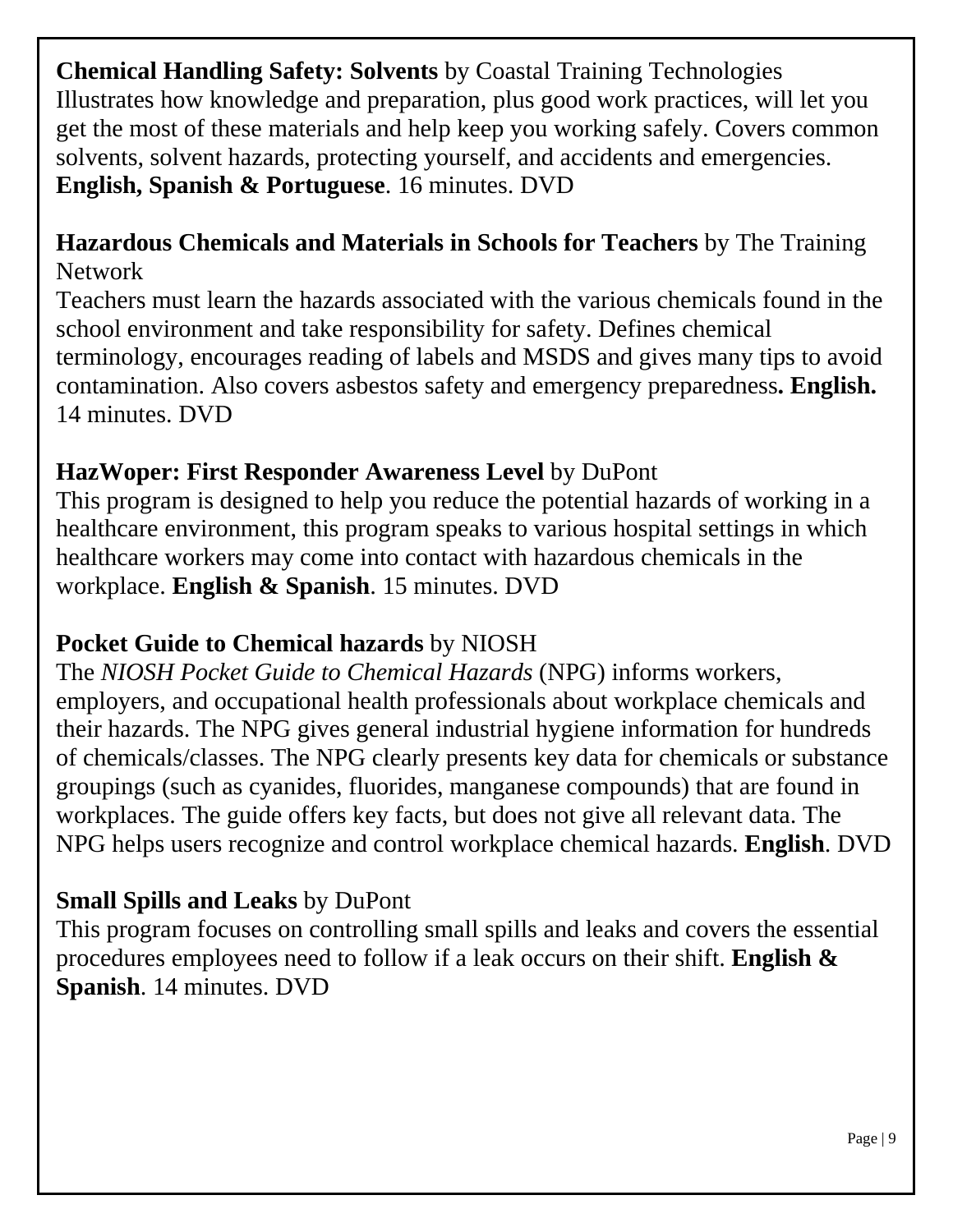**U.S Chemical Safety Board** by U.S Chemical Safety and Hazard Investigation Board

"The CSB Safety Videos are known around the world for their forceful depiction of the events that lead to deadly releases, explosions and fires, and their clear explanations of the root causes of the accidents – all derived from the high-quality detailed investigations carried out by CSB staff. We believe the new three-disc set, including our latest videos, will facilitate distribution and bring safety awareness to an even higher level." **English.** Set of 3 DVDs

## **CONFINED SPACES**

#### <span id="page-9-0"></span>**Clearing the Air: Confined Space Entry** by The Associated Contractors of America

This video discusses the potential dangers of confined space entry and shows how to enter confined spaces freely. **English and Spanish**. 17 minutes. DVD

### **Confined Space Entry** by Blueprints for Safety

To avoid serious hazards associated with a confined space entry, employees must be quick-thinking and fast-acting with their response. In fact, according to recent studies, more than half of all confined space fatalities are would-be rescuers. A safe, easy-to-follow confined space program is life-and-death critical to the safety of your employees. **English and Spanish.** 17 minutes. DVD

### **Confined Space Entry: Permit Required!** by DuPont

Help protect your employees from the dangers of working in confined spaces. This best-selling program addresses OSHA 1910.146 and reviews the details on how to prepare a confined space entry permit. It also offers suggestions for training a confined space entry team. **English.** 23 minutes. DVD

### **Confined Spaces: Risks and Responsibilities** by Wumbus

Failure to closely follow rules, regulations and confined space safety standards can just about guarantee serious injuries and even death. This video program is designed to provide you with the safety basics involved in confined space entry. Covers the OSHA standard 1910.146 (d). **English & Spanish**. 19:29 minutes. DVD

#### **Hi-5 Permit Required Confined Spaces** by Aurora **English.** 6 minutes. DVD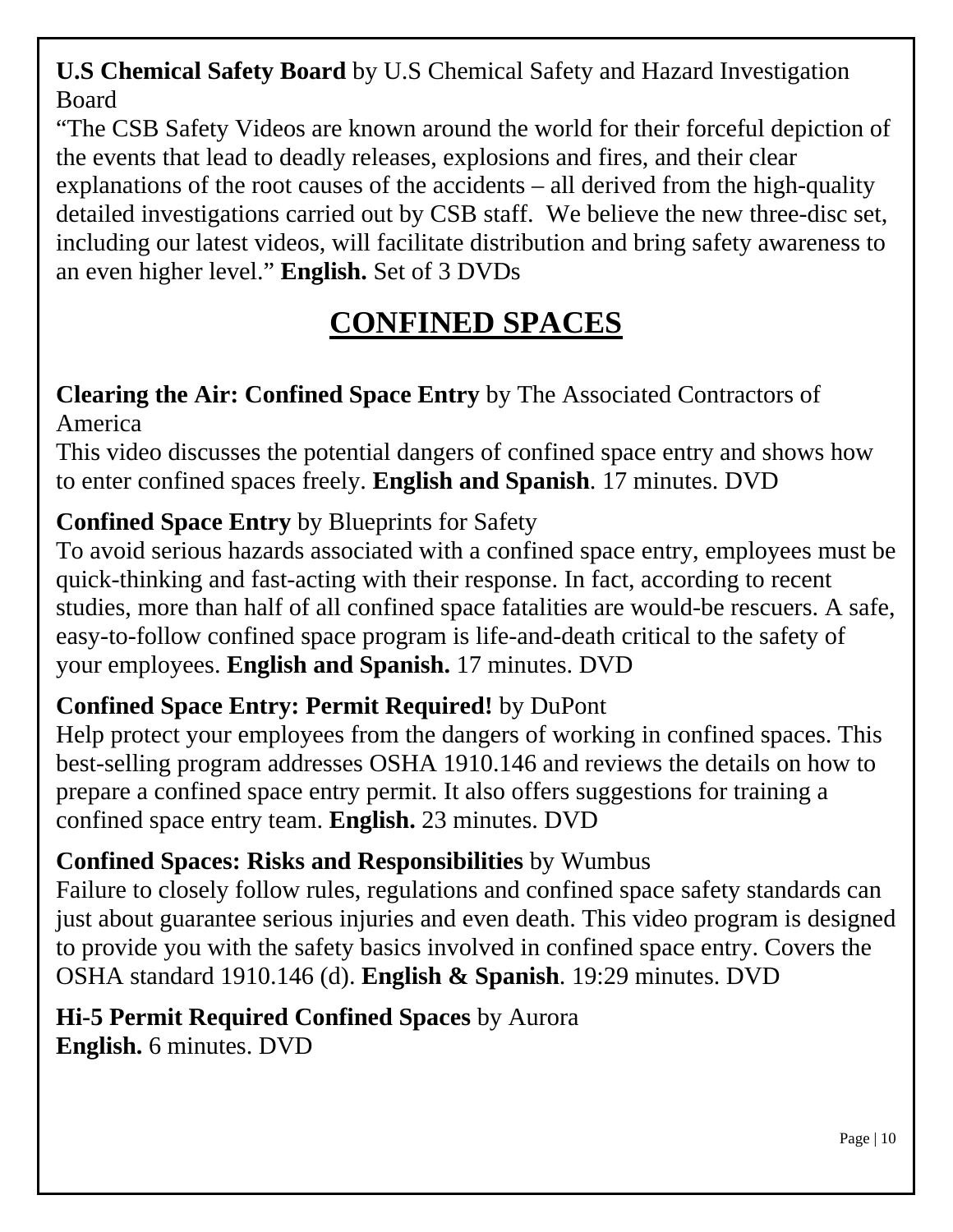## **CONSTRUCTION**

<span id="page-10-0"></span>**Bucket Trucks: Extending Your Safety** by Coastal Training Technologies Bucket trucks make working at high elevations easier but if they are not operated safely, major accidents can occur. Use this vital program to keep your bucket truck operators safe. Covers such topics as operator training, pre-start inspection, PPE, and electricity. **English, Spanish & Portuguese**. DVD.

#### **Construction Disaster Drill** by Medcor, Inc.

Behind the scenes footage from one of the largest construction site disaster drills ever conducted. More than 500 people participated in this training exercise - most of whom did not know it was a drill. This video documents actual responses from contractors, fire, rescue, and media personnel. Viewers will gain rare insight into the construction safety profession and hear commentary from expert evaluators. **English.** 43 minutes. DVD

#### **Construction Safety: Choice or Chance** by Building & Construction Trade Department

This video shows the four most common causes of deaths from injuries: falls from heights, electrocution (power line contact), struck by, and caught between. The video follows an ironworker and laborers to a job site, stressing to employers and workers the need for safety training, PPE, procedures that avoid shortcuts, and the right to refuse unsafe work. **English.** 15:15 minutes. DVD

#### **Flagger Safety** by Labor & Industries

Depicts Washington State rules and regulations regarding work zone safety. This video/DVD will be designed to reinforce proper safety procedures and set-up emphasizing flagger and other work zone workers safety on Washington roads. **English.** 17:51 minutes. DVD

**Introduction to Safety: Construction Industry** by Safety Shorts. **English.** DVD

**LiftPod in Action** by JLG **English**. 11 minutes. DVD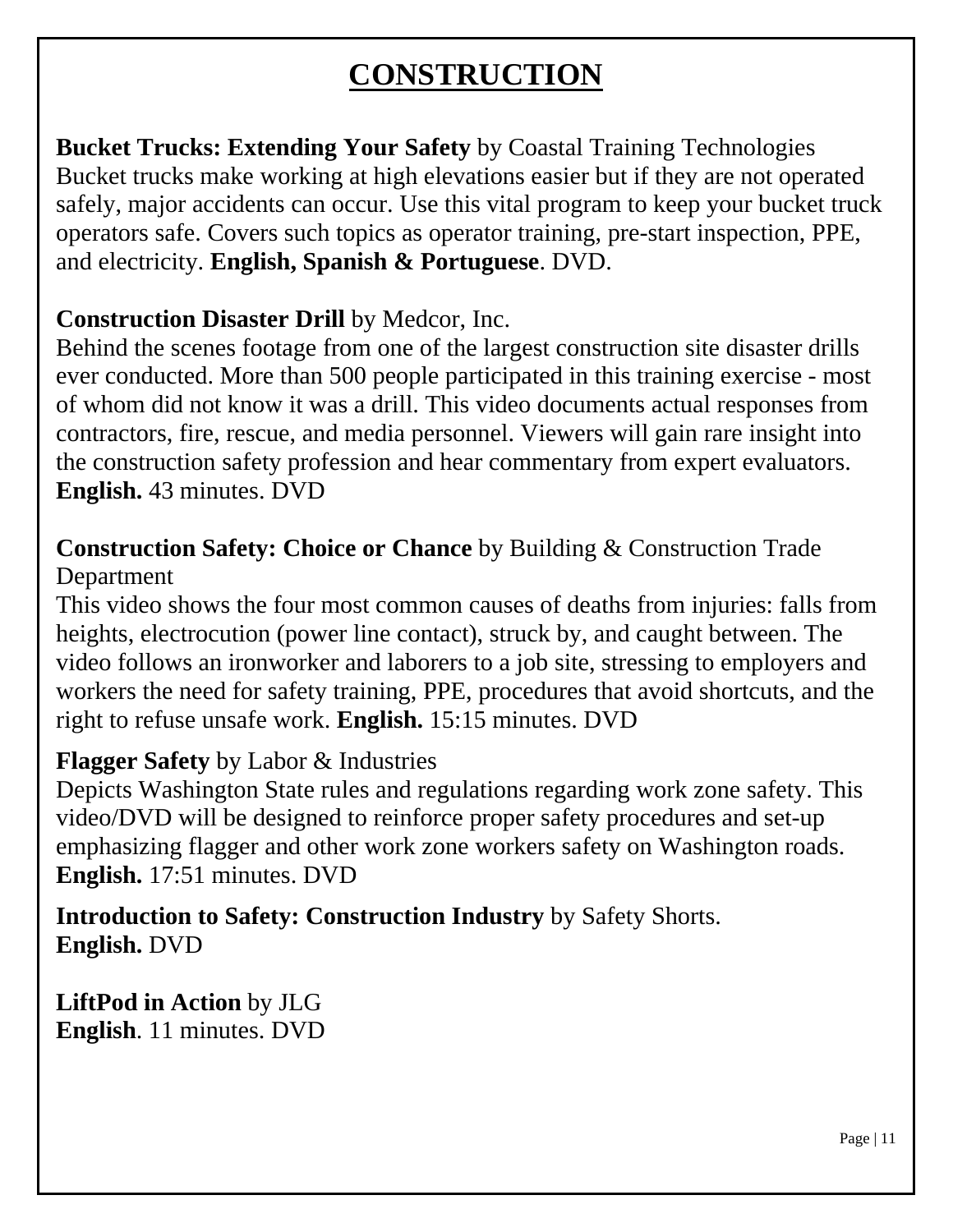#### **Man Baskets in Construction** by DuPont

Massive equipment like cranes or derricks can be too big to handle for your employees. But not when they learn the proper procedures for hoisting. This program will teach them handy tools to make these unwieldy machines more manageable. **English**. 12 minutes. DVD

**OSHA Construction Industry Regulations: 29 CFR 1926** by OSHA Mancomm **English**. Set of 2 DVDs

#### **Roadway Safety: A Road Construction Industry Consortium Training Program** by U.S Department of Transportation

The Roadway Safety Training Program provides two levels of instructional modules. The first Basic Awareness modules presents an overview of common hazards in highway or road construction and simple prevention measures. The second Advanced Modules is a presentation for supervisors, managers, and others responsible for work zone design, set up, and control. RSP is designed for use by supervisory personnel with safety and health experience or by safety and health personnel to orient new workers as they arrive on the jobsite. **English.** DVD

## **CRANES & RIGGING**

### <span id="page-11-0"></span>**Crane and Lifting Devices** by CLMI

The best equipment in the world isn't safe until you learn how to use it. This is especially true with cranes and lifting devices. This video covers how to inspect the equipment to make sure it is safe to use. It also covers other basic rules when using cranes and lifting devices. **English & Spanish.** 11 minutes. DVD

### **Crane Hand Signals** by ACRA Enterprises, Inc.

This course is designed as an introduction to communications required for crane operation. Upon completion of this course, the trainee should be able to identify the various hand signals used to communicate with operators. They should also be aware of other voice and audible signals that can be used to properly communicate with the crane operator. **English.** DVD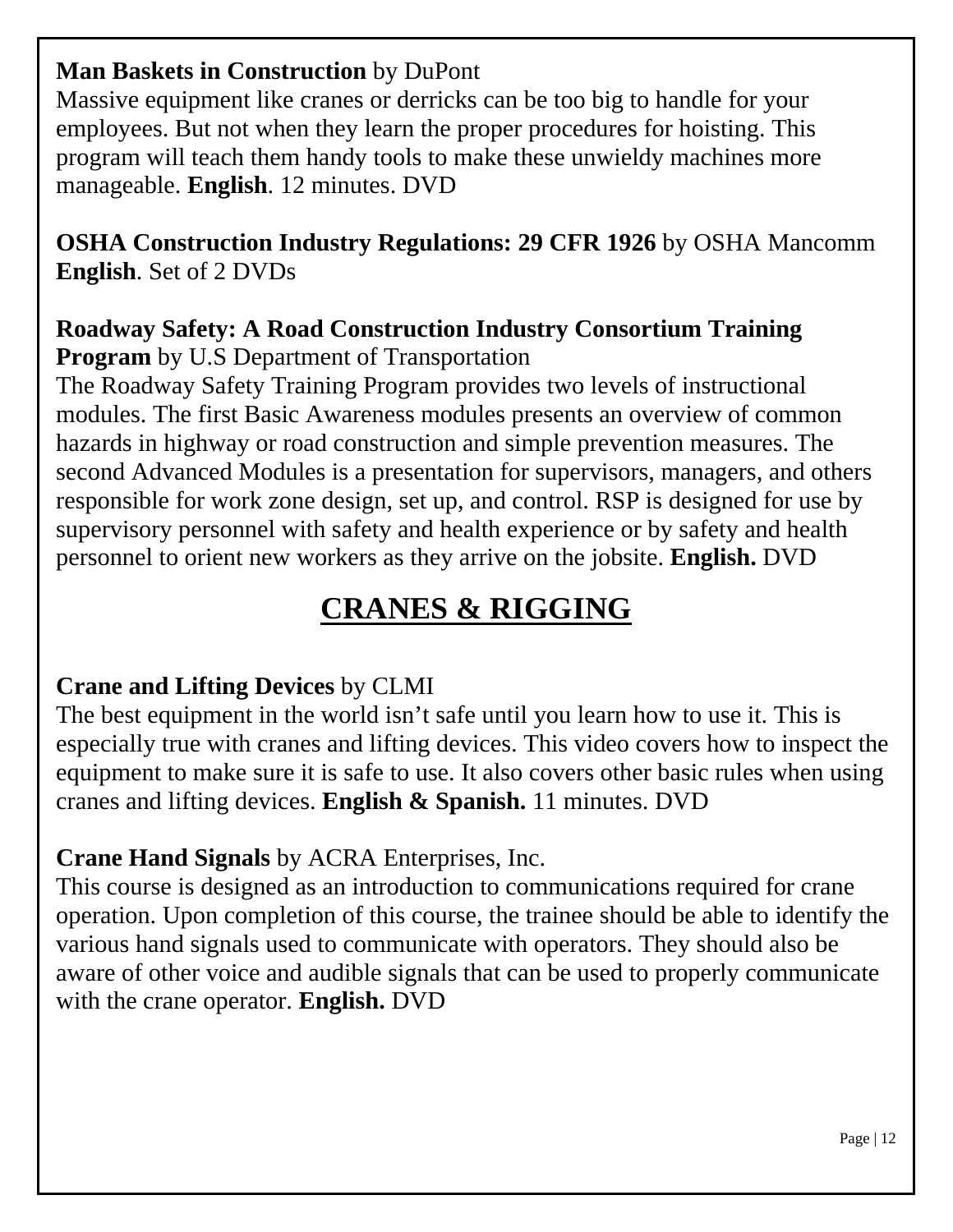#### **Crane Rigging Safety** by Wumbus Corporation

Everyone working near or with a crane needs to be properly trained in their area's responsibility. In this video you will learn how to rig a safe lift. This includes selecting slates and hitches, setting up the rigging and stabilizing the load. **English.** 17:31 minutes. DVD

### **Mobile Crane Safe Operation** by Summit Training Source

Keep your cranes productive, not destructive! Train your crane operators to operate their machinery properly to help reduce the number of injuries and accidents on the worksite. **English & Spanish subtitles.** 15 minutes. DVD

### **Move It! Rig Move Safety for Roughnecks/Truckers** by NIOSH

The audience for this product is land-based oil and gas drilling and service workers. This video covers rig move safety for Roughnecks in the oil and gas fields. It helps make sense of the organized chaos that accompanies a rig move and highlights some easy ways to lower the risk of being injured or killed when moving to a new location. **English**. DVD

### **Overhead and Gantry Cranes** by DuPont

This video will help you increase your employee's awareness of the hazards of working with or around cranes and will help your organization comply with OSHA standard 29 CFR 1910.179. Show maintenance crews, operators and riggers specific ways they can work safely around these hazardous machines, including preoperational and periodic inspections. It also covers the proper way to rig and move a load. **English, Spanish & Portuguese.** 20 minutes. DVD

### **DISEASES**

### <span id="page-12-0"></span>**Anhydrous Ammonia** by DuPont

Ammonia plays a crucial role in making many of life's necessities, but it can be very toxic -- even deadly. Get a fine formula for safety with this program. It covers basic facts about the substance, discusses personal protection measures and outlines highly effective emergency guidelines. **English & Spanish**. DVD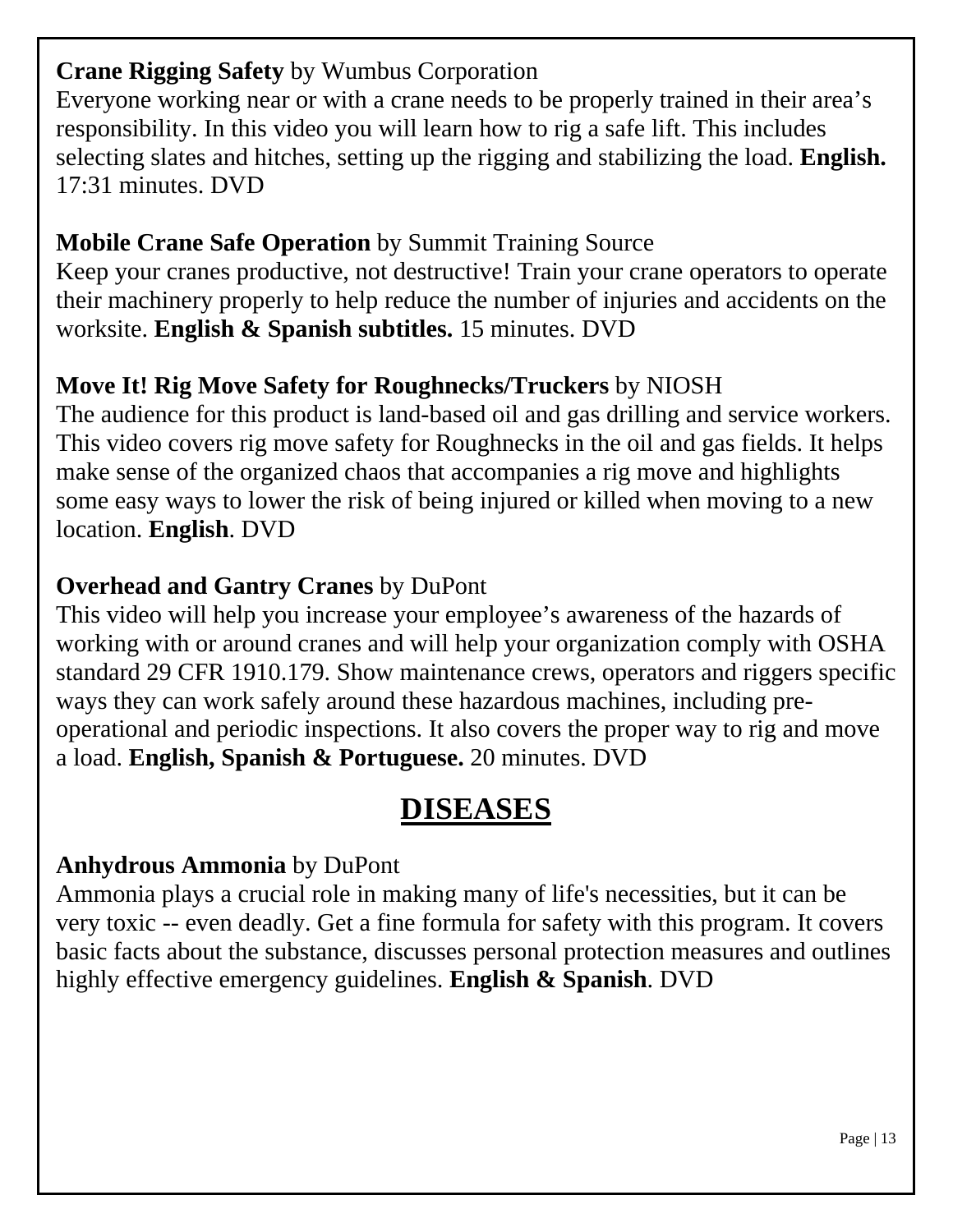**Poison Oak and Ivy Training** by TEC Laboratories Series This video makes plant identification, prevention and treatment of poison oak and ivy easy to understand and simple to put into action. The suggestions for preventing a rash, early identification and treatment of symptoms will help reduce worker lost time and misery. **English**. 11 minutes. DVD

**Silica Exposure: It can leave You Breathless** by CMLI Safety Training This video highlights the use of silica in the construction industry, its effects on the body and how workers can protect themselves from the hazards associated with silica exposure. **English & Spanish**. 13 minutes. DVD

**Silicosis: A preventable Disease** by U.S Department of Labor Mine Safety In this video we will see a doctor answer questions about the health effects of silica exposure. **English & Spanish**. 17 minutes. DVD

**What does the term Silicosis mean to you?** by U.S Department of Labor Mine Safety

<span id="page-13-0"></span>This video is designed to raise awareness of silicosis in the workplace and to stimulate a discussion of the disease. **English & Spanish**.13 minutes. DVD

## **ELECTRICAL SAFETY**

### **Arc Flash: Live To Tell** by DuPont

Did you know that in the extreme temperatures of an arc flash blast metal vaporizes? The sound can reach 160 decibels causing permanent severe hearing damage. Make sure your workers never experience the devastation of an arc flash explosion. This potentially life-saving training program will bring you and your workers up to speed on the latest version of NFPA70E. **English**. 16 minutes. DVD

### **Electrical Hazards: Avoid the Risk** by DuPont

Never be in the dark about safety. Show your employees these illuminating guidelines on electrical circuits, proper grounding procedures and lockout/tagout methods to control electrical flow. **English & Spanish**. 20 minutes. DVD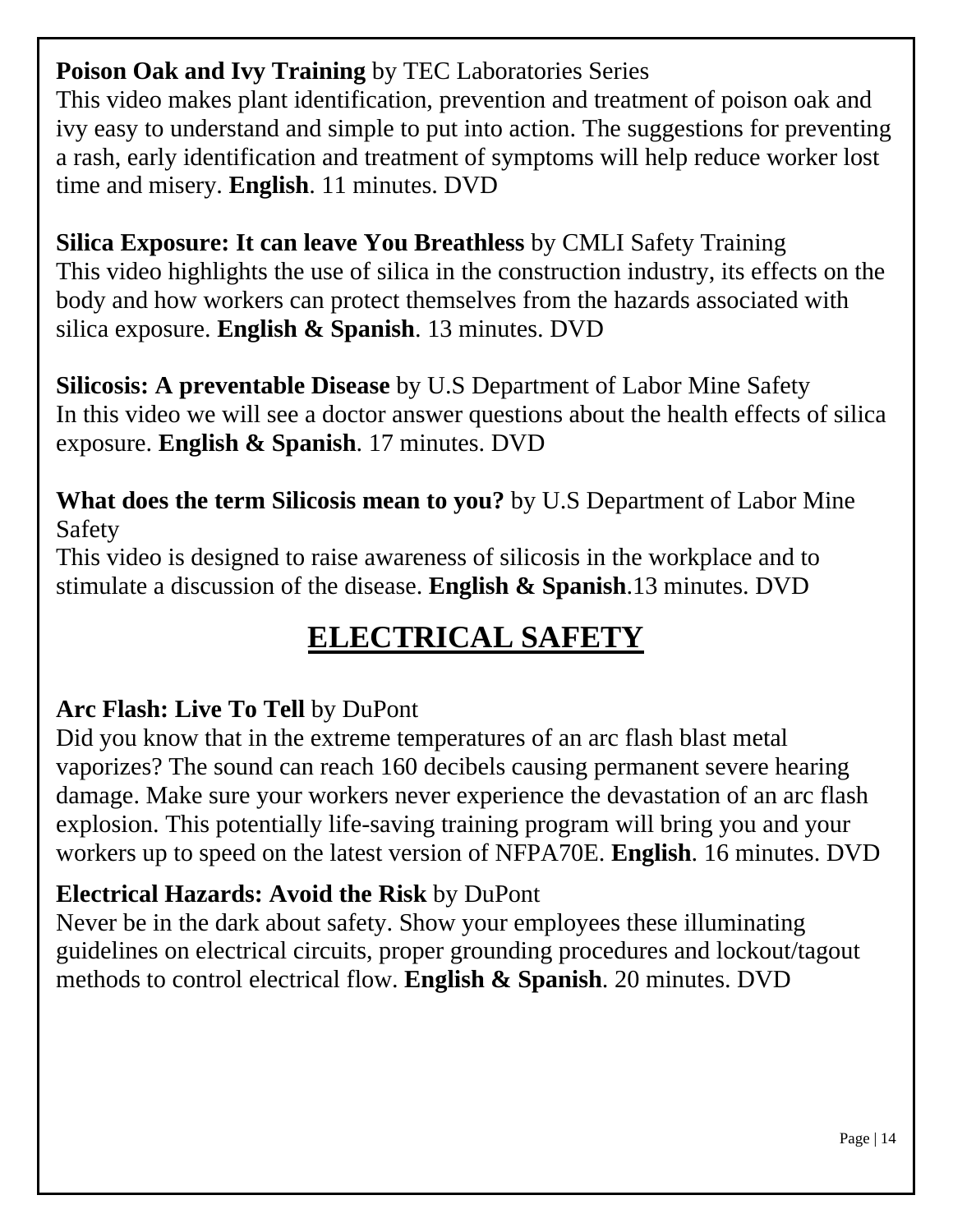**Electrical Safety for Non-Electricians** by CLMI Training Safety

This video covers basic electrical safety precautions that all workers must be aware of. Viewers will learn what electricity is, how it can harm you, what hazards to look out for and how to protect themselves and others. **English & Spanish**. 18 minutes. DVD

**Electrical Safety: Basic Principles** by Coastal Training Technologies Anyone working with electricity must know and apply basic safety principles and proper emergency procedures. This popular program defines common electrical terms and explains housekeeping and circuit protection devices. **English.** 15 minutes**.** DVD

**Electrical Safety: Beware the Bite!** by Coastal Training Technologies An electrical shock is like the bite of a poisonous snake! Take the sting out of the danger now and protect your employees with life-saving information. Sink your teeth into this program that gives the low-down on electrical safety. **English**. 21 minutes. DVD

**Electrical Safety: Controlling the Hazards** by Summit Training Source Featuring footage from a variety of workplace settings, this program teaches any type of worker how to identify potential electrical hazards, as well as steps to take to prevent electrical incidents from happening in the first place. **English.** 13 minutes. DVD

**Electrical Safety: NFPA 70E** by Summit Training Source NFPA 70E will train employees on the hazards of working with electrical currents. **English & Spanish**. 17 minutes. DVD

**Ground Fault Circuit Interrupter** by National Safety Compliance This production designed to train all employees in the use of GFCI's. It explains how the system works and the elements of the mandatory GFCI written program. **English.** 11 minutes. DVD

**High-Impact Life and Death Series Electrical Safety** by CLMI Training Safety This dynamic video will help your employees re-focus on the lifesaving power of lock-out/tag-out by showing life and death consequences of inappropriate actions. Employees discover how lock-out mistakes cause serious injuries and death. **English.** 19 minutes. DVD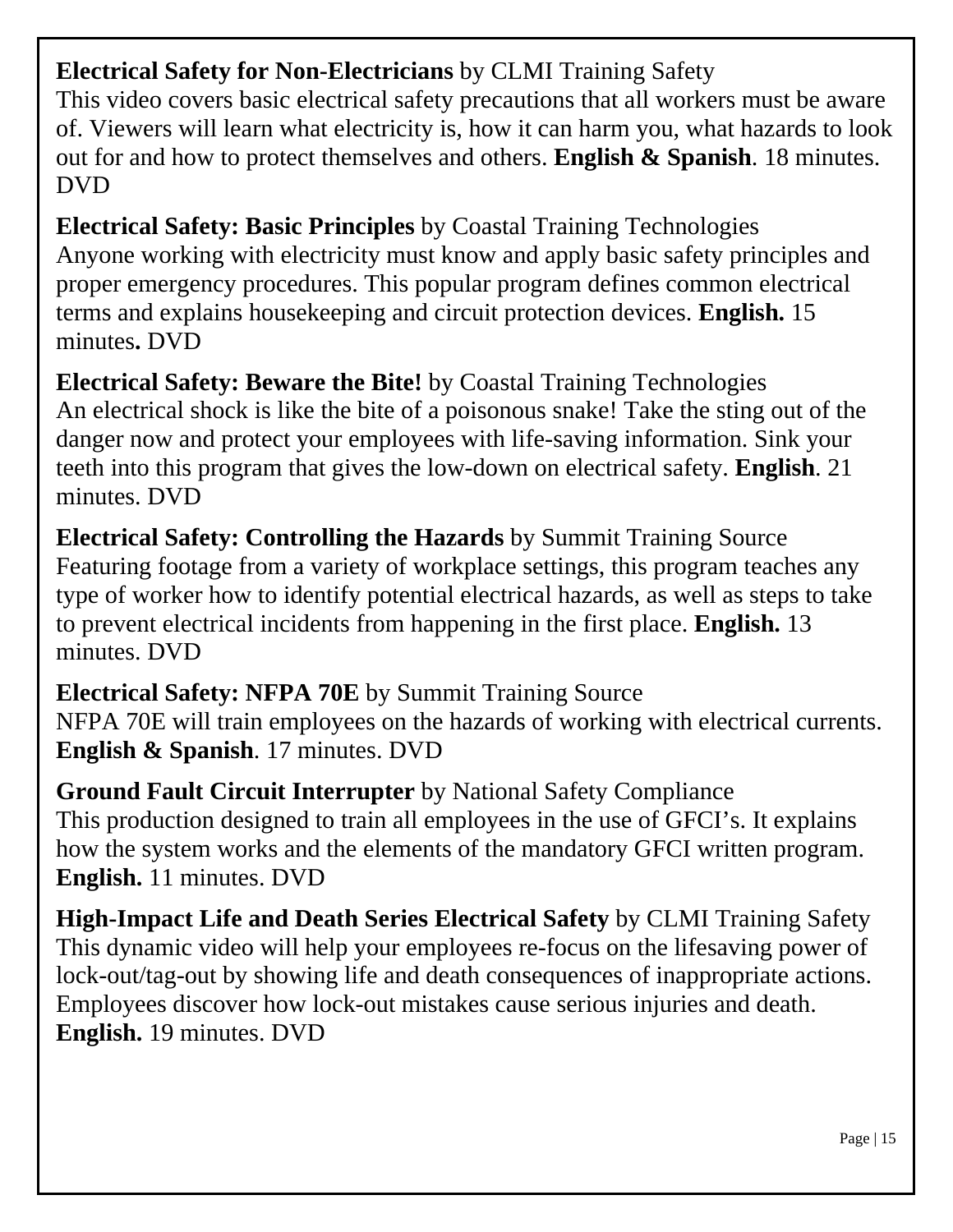**Shock Proof: Qualified Employee** by Summit Training Source This program features scenes from a wide variety of workplace settings, making it relevant to all types of workers. Covers how to recognize electrical hazards; safety practices to reduce the risk; and best safety practices when working on energized parts. **English.** 16 minutes. DVD

**Shock Proof: Unqualified Facilitator Guide** by Summit Training Source **English**. 16 minutes. DVD

### **EMERGENCY RESPONSE**

#### <span id="page-15-0"></span>**Coaching Safety Performance: Job Safety Analysis** by Coastal Training Technologies.

Job Safety Analysis (JSA) is a way of planning ahead, a way to spot problems before they become accidents. JSA focuses only on those steps that create a hazard to the safety or health personnel. This program is designed to help prepare a JSA. **English & Spanish.** DVD

### **CSB Safety Videos: Anatomy of a Disaster and Half an Hour to tragedy**

Part one: Anatomy of a Disaster tells the story of one of the worst industrial accidents in recent U.S. history--the March 23, 2005, explosion at the BP refinery in Texas City, Texas, which killed 15 workers, injured 180 others, and caused billions of dollars in economic losses.

Part two: Four people were killed and five others were seriously injured when propane vapors from a storage tank ignited and exploded at the Little General convenience store and gas station in Ghent, West Virginia. Propane was used as fuel inside the building, which was destroyed. **English.** DVD

#### **Disaster Planning: Defuse the Time Bomb** by DuPont

Whatever the disaster, your facility must react effectively to save lives, treat casualties and maintain high quality patient care. This program will teach your employees how to stay alert to preventing disasters such as fires, explosions and violence. Covers parts of OSHA 1910.38 and Joint Commission EC.1.6,1.7. **English & Spanish.** 21 minutes. DVD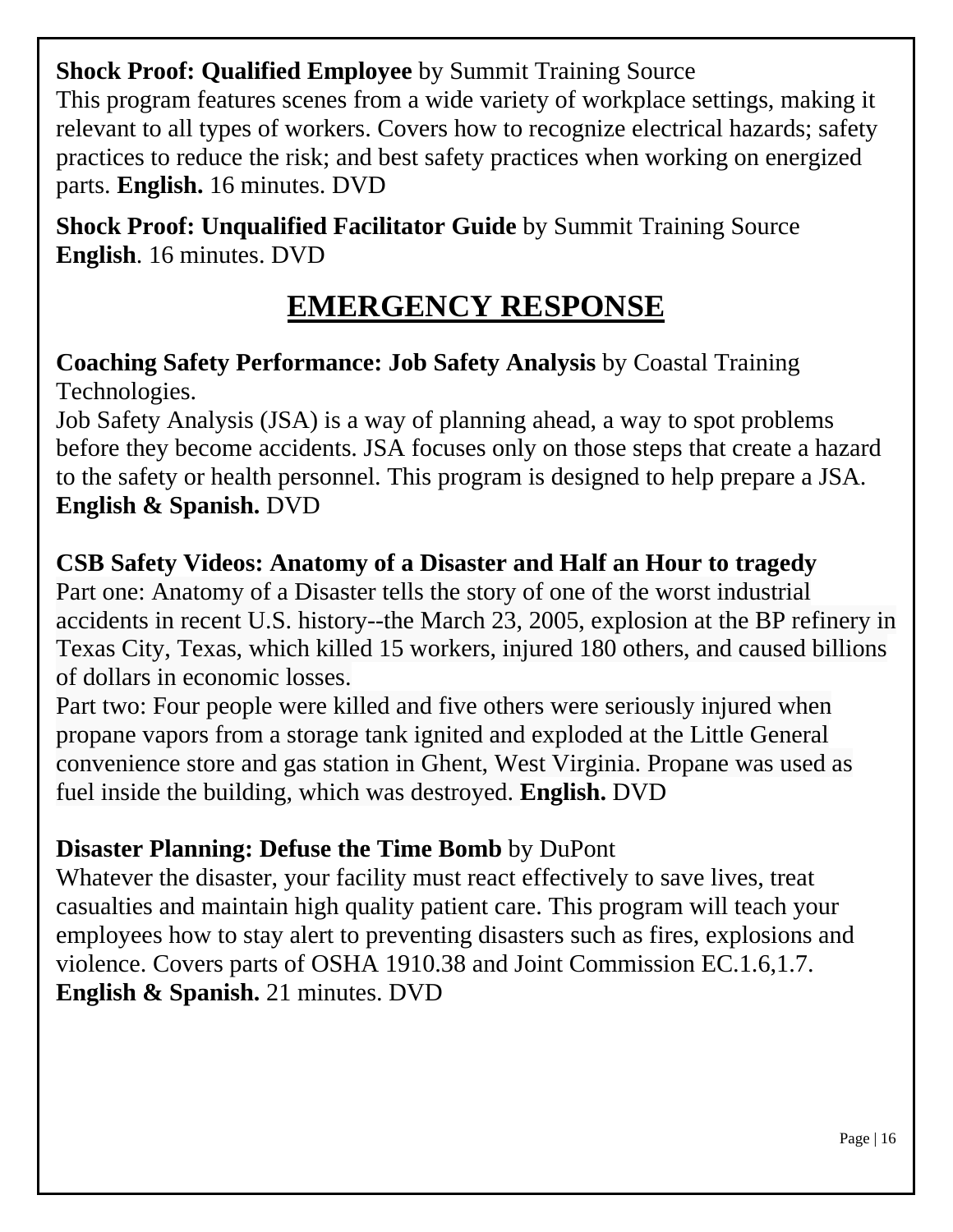#### **Emergency action plan: Crisis under control** by DuPont

Disasters - natural or man-made - can occur anytime, and an Emergency Action Plan must always be at hand to help your employees respond to the situation. It is essential not only for OSHA compliance but also for survival and minimization of loss. Cook up a strategic emergency plan by following the guidelines in this program. **English & Spanish.** 16 minutes. DVD

**Emergency evacuation getting out alive** by Coastal Training Technologies In an emergency situation, safety and survival hinges on adequate training, preparation and an emergency action plan. This program explains several emergency situation responses, the importance of drills and the principles of RACE. It prepares your employees to handle any disaster - natural or otherwise and covers: how to respond in several emergency situations, the importance of drills, and RACE. **English & Spanish.** 15 minutes. DVD

### **Emergency Preparedness** by CLMI Safety Training

When an emergency happens at your facility, employees need to know what to do and react in a way that protects them from harm. Emergency Preparedness looks at 4 common types of emergencies: Medical, Fire, Weather and Earthquakes. Each of these are reviewed along with the common responses that employees need to know. **English.** 14 minutes. DVD

#### **Emergency Preparedness: An employee's responsibility** by Wumbus Corporation

It is an employee's responsibility to prepare for an emergency. This video will use the acronym YIPPI to go over the five elements required in order to safely prepare for an emergency in the workplace. **English & Spanish**. 22:49 minutes. DVD

**Hi -5 What's Wrong with This Picture** by Aurora pictures **English**. 10 minutes DVD.

**Job Safety Analysis: Step by Step** by The Associated General Contractors of America

The goal of a job safety analysis is to document how a particular job should be done safety. This program includes: how a JSA is performed; how to break down a job into basic steps; hazard identification, assessment and control. **English.** 10:30 minutes. DVD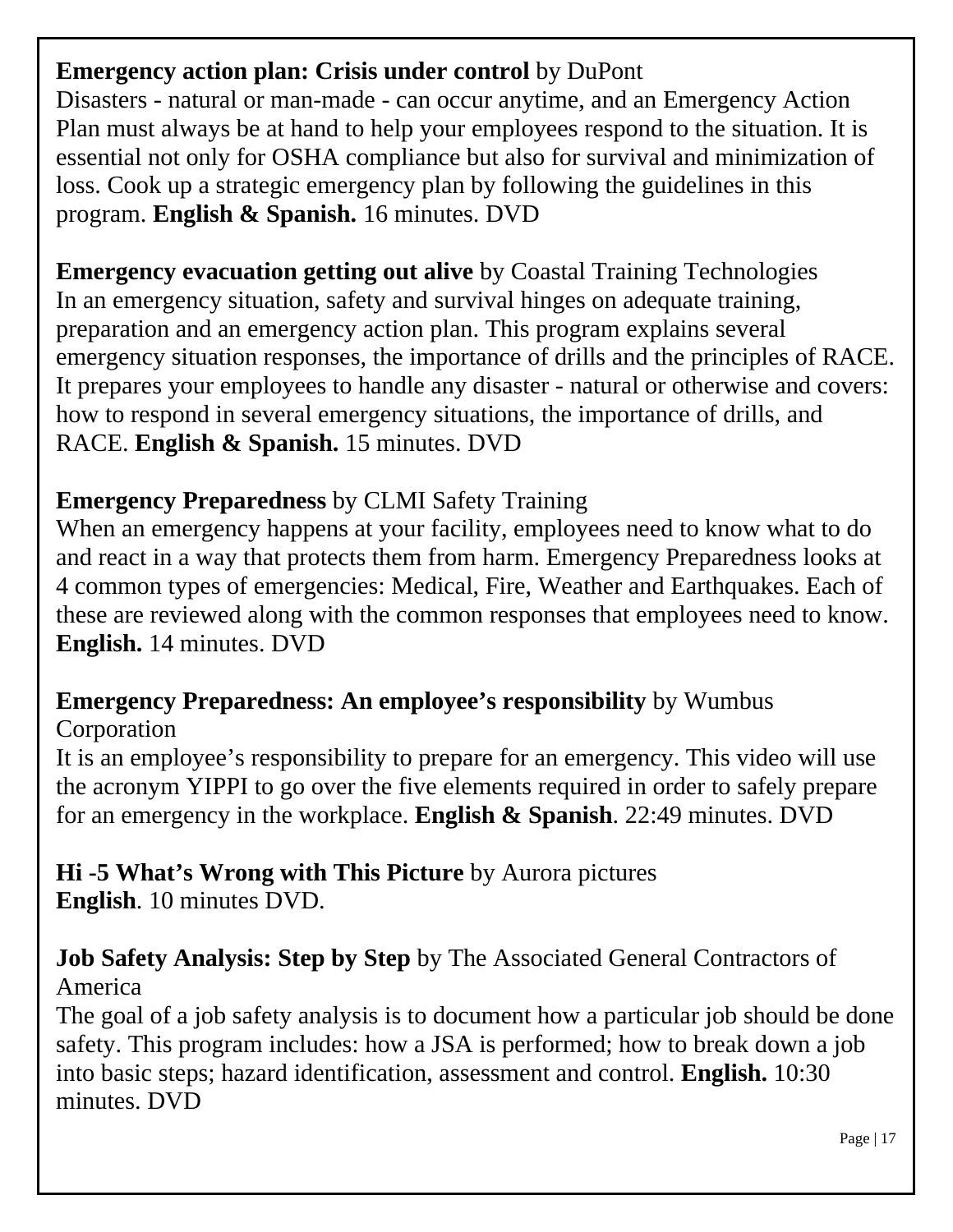**Jobsite Safety Video** by National Association of Home Builders The first ever English-Spanish jobsite safety orientation video for home builders! Two 20-minute videos on DVD, one in English, the other in Spanish, provide an overview of the key safety issues residential builders and workers need to focus on to reduce accidents and injuries. Based on the NAHB-OSHA Jobsite Safety Handbook, this DVD is intended to be used as part of an essential residential construction safety-training program. It covers personal protective equipment, lifting safety, scaffolding, trenching and excavation, vehicles/mobile equipment, housekeeping, stairways and ladders, fall protection, tools and equipment, electrical safety and hazard communication. **English & Spanish.** 20 minutes. DVD

### **ERGONOMICS**

<span id="page-17-0"></span>**Ergonomic Employee Training Refresher** by Aurora pictures **Spanish.** DVD

**Hi-5 ergonomic employee training** by Aurora pictures **English.** 11 minutes. DVD

**Industrial Ergonomics** by National Safety Compliance. Safety meeting Kit Series Cover recognizing ergonomic problems, potential adverse effects and pragmatic solutions employees can use to address to these problems. It focuses on potential ergonomic problems in manufacturing, assembly and warehouse situations. Topics covered include: physiology of the body, parts of the body most affected, eyestrain, pragmatic preventative measures, correct use of office equipment, exercises and stress. Includes quiz, poster and booklet. **English.** 13 minutes. DVD

**Musculoskeletal Documents: Preventing Work-Related Disorders** by NIOSH. Covers several topics involving work-related disorders, including ergonomics, lifting safety, and the elements of ergonomic programs. **English**. CD-ROM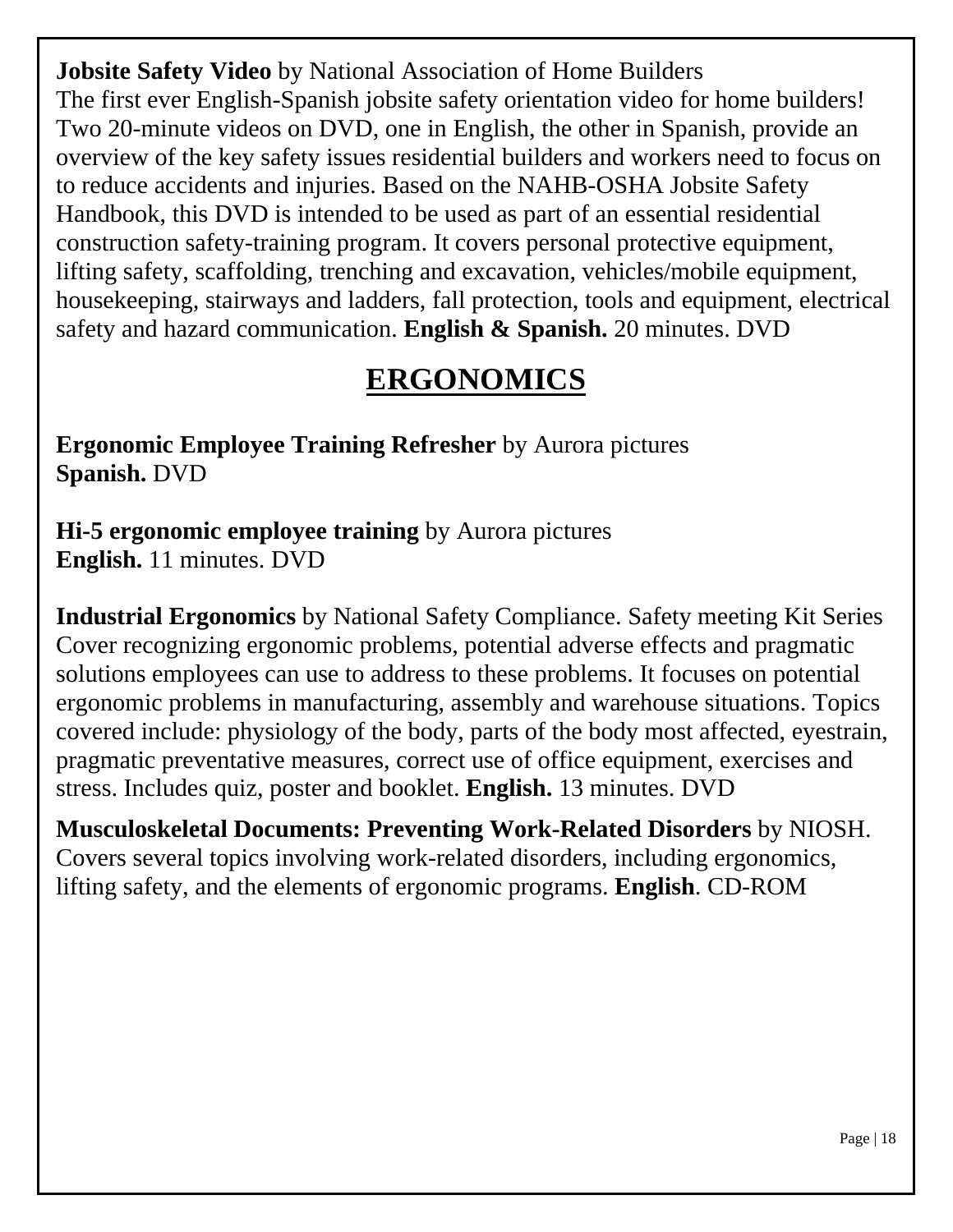### **EXCAVATIONS & TRENCHING**

#### <span id="page-18-0"></span>**Excavations: Safe Work Essentials Training Video Program** by Summit Training Source

Countless excavations are performed each day, in fact; at least 3 people are killed every month in the United States from excavation related accidents. This informative training program educates workers that every soil is different, no two excavations are the same, and every situation can be hazardous. Summit's Excavations: Safe Work Essentials training program ensures that all worksites and workers are aware of the hazardous injuries that can occur from excavation. **English & Spanish**.16 minutes. DVD

**In The Trenches: Excavations Safety for Workers** by General Contractors of America

This video teaches the viewer how to work in and around excavations and trenches safely.

**English.** 15 minutes. DVD.

**Trenching & Excavation Safety: The Scott May Story Freshener** by Aurora Trenching and excavation work--it's the starting point of most construction projects. Before you dig, there's a lot you need to know, because the risks, just like the weight of the soil, are too great to take a chance. This type of work is dangerous, with more than 100 workers killed in trench accidents each year. **English & Spanish**. 19 minutes. DVD

**Trenching and Shoring Safety Competent Person English** by The Training Network Competent Person - Trenching and Shoring program focuses on the safety training of the competent person. It occurs year after year, workers needlessly dying in trench cave-ins. The tragedy lies with the fact that these workers should have never have been in a situation in which their lives were on the line. Based on National Institute for Occupational Safety and Health statistics, an average of 60 workers die in cave-ins annually. According to NIOSH, these deaths are entirely preventable. **English.** 25 minutes. DVD

#### **Trench Safety Awareness Training: Trench Protective Systems Use and Management** by NIOSH **English.** DVD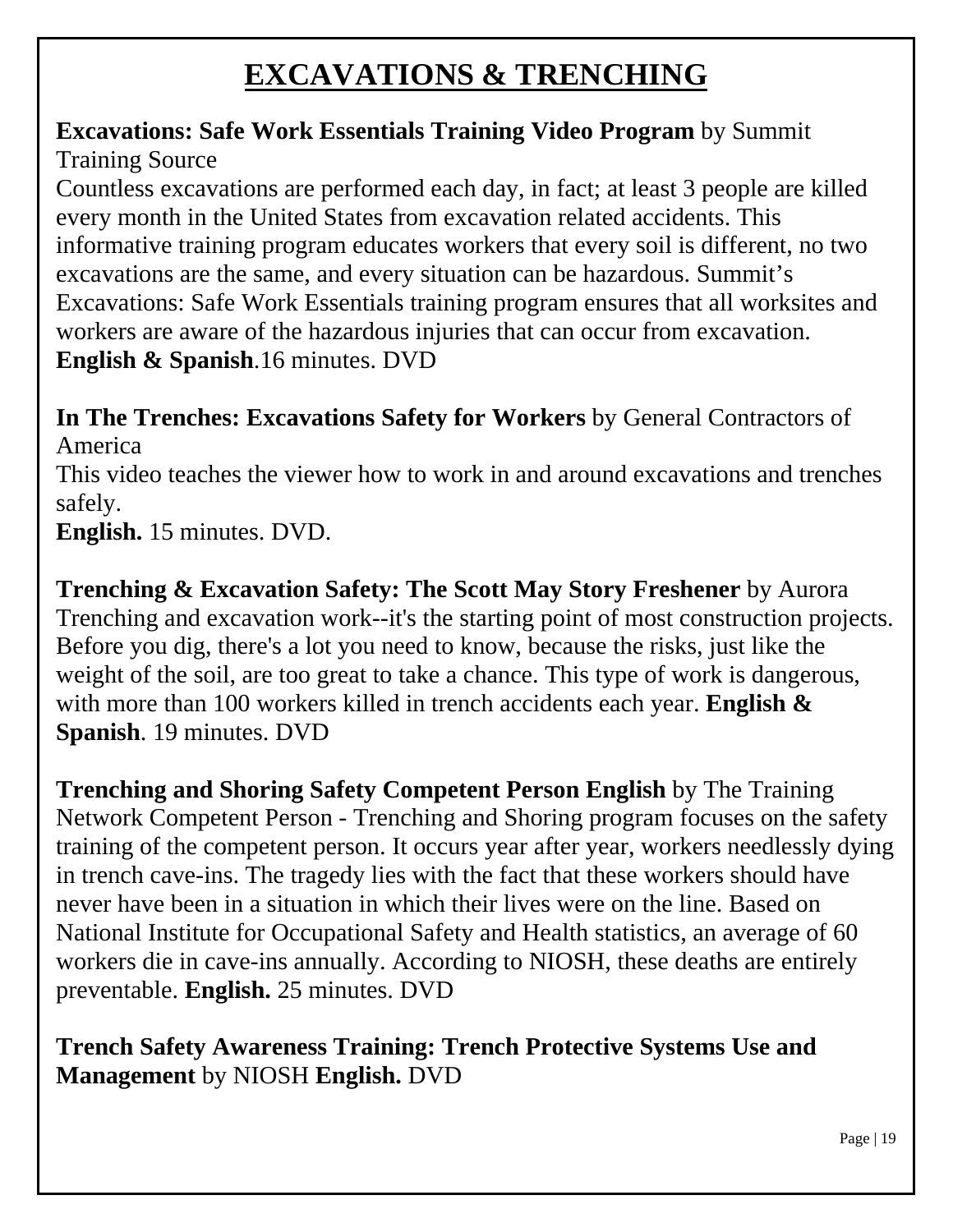**The Buried Truth Uncovered** by Safety Awareness Solutions Construction worker, Eric Giguere, tells the story of how he was "buried alive" while working in a trench. He explains the circumstances and events surrounding his accident and the profound effects it has had on him and his family. Eric speaks from the heart with a desire for you to learn from his death-defying safety message. He has a very genuine approach and a passionate desire to use his presentation to help others avoid similar life threatening experiences. **English**. 42 minutes. DVD

### **EYE PROTECTION**

#### <span id="page-19-0"></span>**Eye Safety: No Second Chances with Facilitator Guide** by Summit Training Source

Training on proper selection and use of eye protection works best when it also motivates workers to consistently use the equipment. Scenes from a variety of job sites show several situations where eye protection is needed and used correctly**. English**. 20 minutes DVD

#### **Eye Protection: Why Gamble?** by DuPont

Do not turn a "blind eye" to the possibility of accidents occurring! Take a look at this award-winning program and see the ways to avoid eye injuries. The program also outlines emergency procedures and complies with OSHA's Eye Protection Standard 1910.133. **English & Spanish**. 14 minutes. DVD

### **FALL PROTECTION**

<span id="page-19-1"></span>**Fall Protection Video** by National Association of Home Builders Use this video to train workers on how to safely perform some of the most hazardous jobs in home building. See demonstrations of safe work practices and equipment use in ways that meet OSHA s requirements. The Fall Protection Video covers: Ladders, Fall Protection Systems, Framing Operations, Roofing Operations, Safe Work Practices. The video highlights key prevention measures through the use of guardrails, personal fall arrest systems, slide guards, safety nets, aerial and forklift baskets, and other safety equipment. **English & Spanish**. 30 minutes. DVD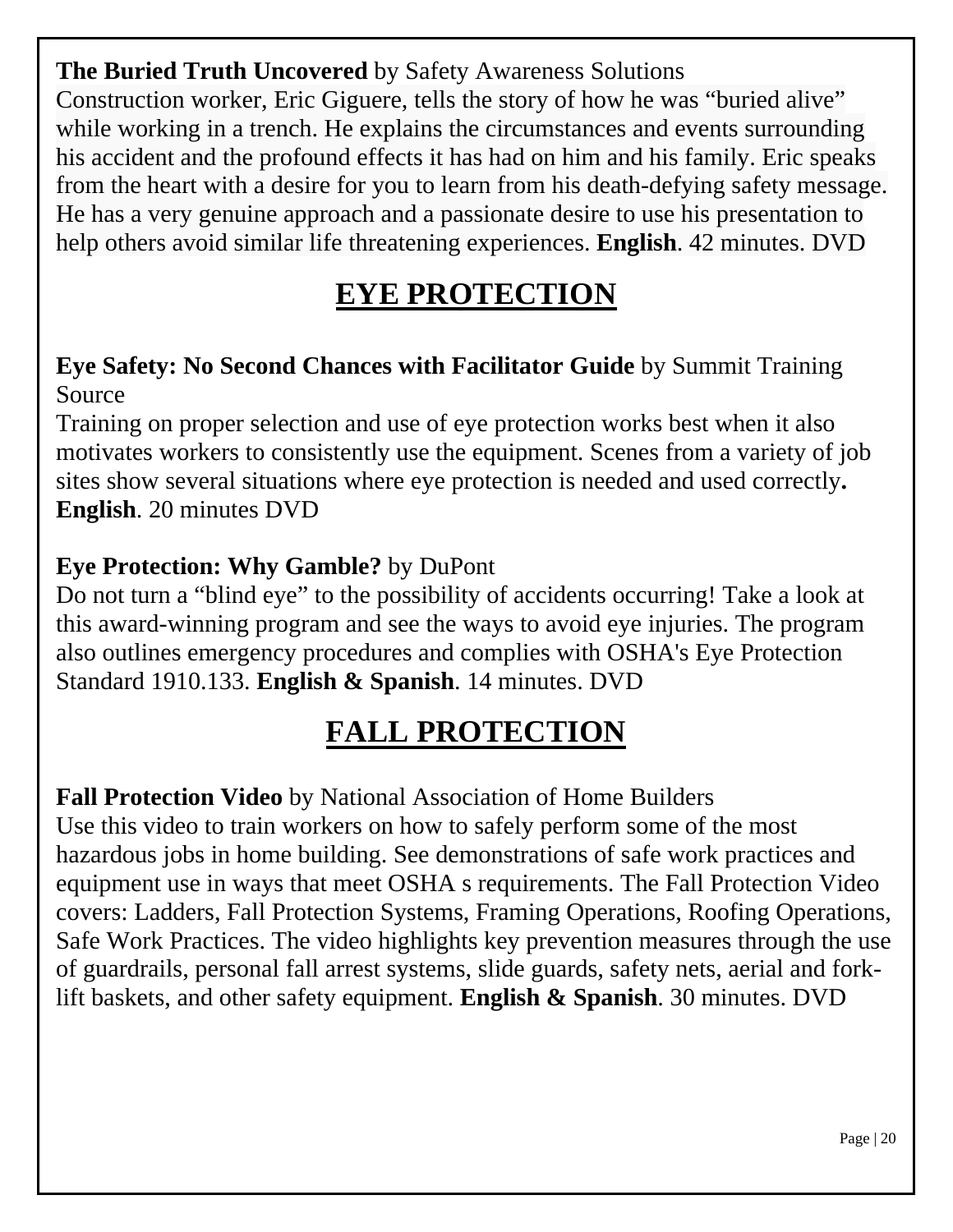#### **Fall Protection: Preparation, Application and Safety** by Wumbus

Falls from any height can be dangerous. OSHA requires fall protection whenever you are working 6 feet or higher. This video goes over the different types of fall protection, when to use them and how to use them properly so that they can help avoid accidents. **English & Spanish**. 19:56 minutes. DVD

#### **Fall Protection: The Right Connection** by DuPont

In buildings and on scaffoldings, the dangers of falling run high and your safety standards have to tower above the risks. Heighten yours and your employees' awareness now with this highly valuable information on fall protection equipment, safety measures and fall emergency response. Available in **English & Spanish**. 19 minutes. DVD

#### **Heightened Awareness: Fall Protection in the Construction Industry** by

Associated General Contractors of America

This DVD video is an excellent resource to help you comply with OSHA's Fall Protection Standards for construction. Make sure your employees know the eight types of fall protection: guardrails, safety nets, personal fall arrest systems, warning lines, controlled access zones, safety monitors, and a fall protection. **English**. 20 minutes. DVD

#### **Man Overboard: Prevention and Recovery** by NIOSH

NIOSH, in cooperation with AMSEA and Alaska Sea Grant, has created this video designed to help crew prevent and respond to man overboard events. It features interviews with fishermen about experiences with falling overboard, and explains how to successfully recover a person in the water. **English**. 18 minutes. DVD

#### **Personal Fall Protection: One Step Beyond**

Each Year, on average, between 150 and 200 workers are killed and more than 100,000 are injured as a result of falls. This training program, which is based on Subpart M, will show general industry employees how to protect themselves from such fatal falls. **English, Spanish and Portuguese**. 13 minutes. DVD

**Residential Construction Fall Protection** by West Virginia University Safety and Health **English.** Set of two DVDs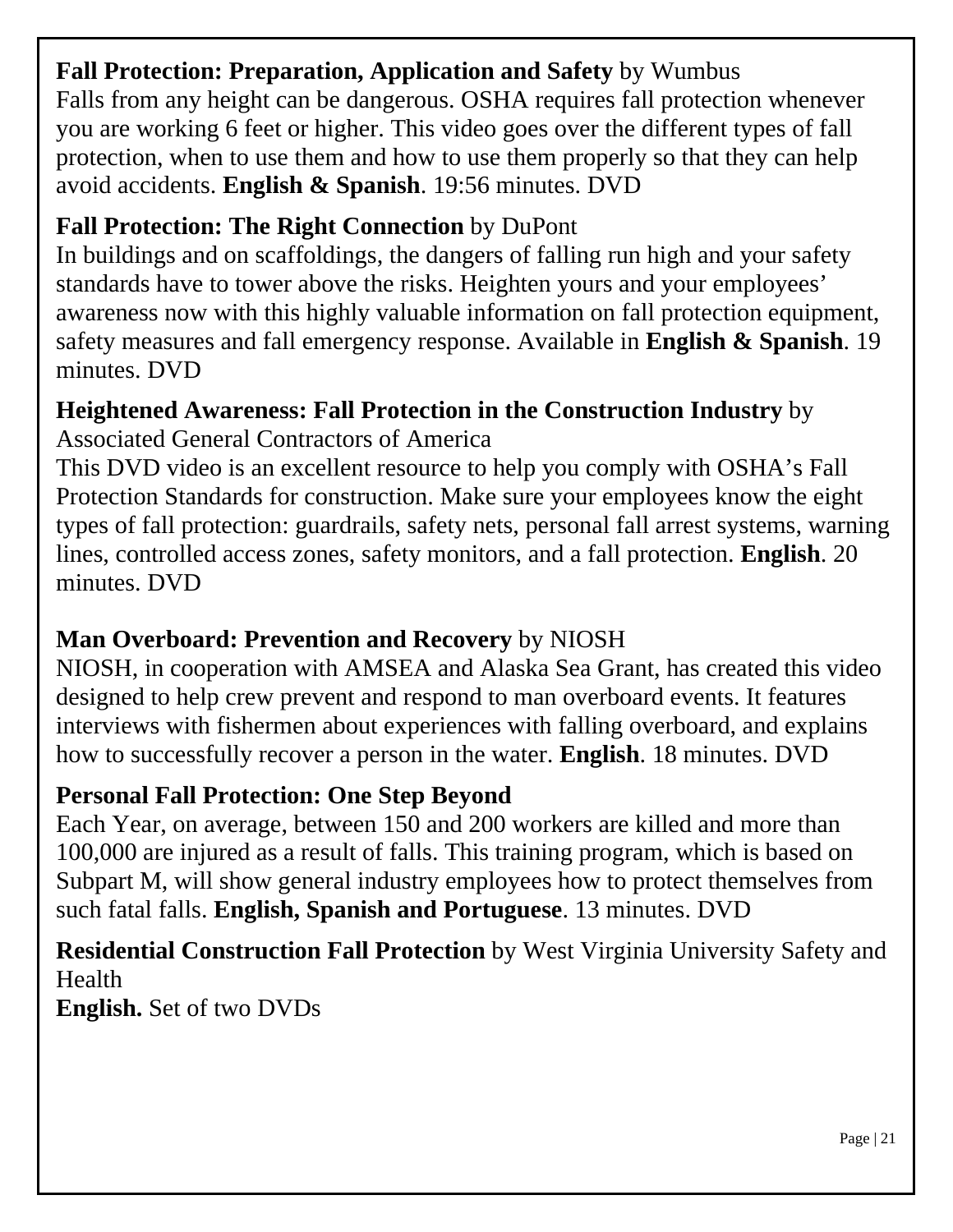### **Safety Matters: Walking Working Surfaces** by DuPont

Falls from both heights and the same level are continually one of the leading causes of work-related injuries and deaths. This video will inform employees about situations that can cause an individual to fall or lose their footing. In addition, the program will discuss how walking and working surface incidents happen and offers best practices to avoid injuries and keep safe on the job. **English.** DVD

**Slips & Falls in Construction** by National Safety Compliance Using a proactive approach, this program highlights the individual's responsibility for injury prevention. **English.** 10 minutes. DVD

### **Take Pride in Your Job: Fall Protection & Seat Belts** by NIOSH

The audience for this product is land-based oil and gas drilling and service workers. This video encourages oil and gas extraction workers to use fall protection and never be "un-clipped" and thus vulnerable when at height. The video features oil and gas extraction workers talking about their use of fall protection and sharing their personal stories about why fall protection should always be worn when working at height. The purpose of the video is to raise awareness of fall injuries in this industry and to provide information about the use, proper fit, and inspection of fall protection. This video is designed to be used in pre-shift or weekly safety meetings. **English.** 10 minutes. DVD

## **FIRE PROTECTION**

<span id="page-21-0"></span>**Fire Extinguishers: How and When To Use Them** by CLMI Training Program **Spanish.** DVD

**Fire Extinguisher: Ready to Respond** by CLMI Training Program

Since fire is one of the most common hazards in the workplace, it is important for your employees to know how to properly use a fire extinguisher if a fire should break out. This program will teach your employees how to calmly and effectively deal with fires and correctly use a fire extinguisher. **English**. 13 minutes. DVD

### **Fire Prevention** by Safety Shorts Production

Basic fire prevention is to control or isolate sources of fuel and heat to prevent a fire or combustion. Fire prevention can protect employees and prevent loss of life. **English**. DVD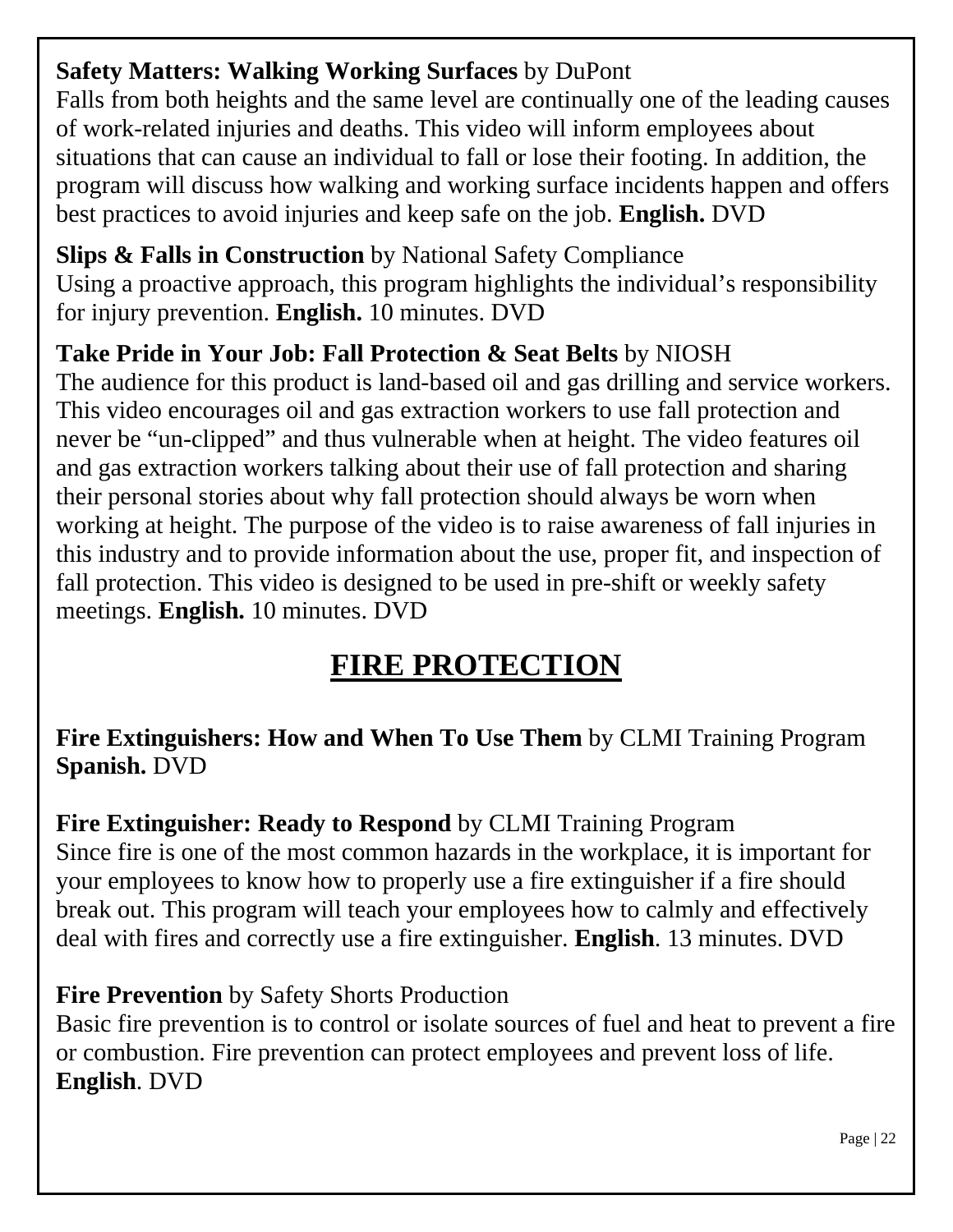**Fire Prevention and Emergency Evacuation** by The Training Network Existing OSHA emergency evacuation guidelines and fire safety rules call for all facilities to meet a number of Emergency Preparedness/Crisis Management requirements. This two-part program covers both Fire Prevention and Emergency Evacuation and is designed to assist companies in training their employees so they are in compliance with these regulations and help them prepare for a potential emergency situations. **English**. 17 minutes. DVD

#### **Fire safety: Alert, Aware, Alive** by DuPont

The heat is off with this program. Show your employees potentially life-saving information on the different types of fires, how they can be prevented and what should be done in case of a fire. **English & Spanish.** 16 minutes. DVD

### **Fire Safety: There's No Second Chance** by DuPont

Do NOT let fire burn away your organization, your profits, and your employees' lives. This program presents vital training points on the elements and classes of fire, the proper use of fire extinguishers and emergency action plans. It also explains: elements and classes of fire, fire prevention, how to extinguish a fire, and Emergency Action Plan. **English, Spanish & Portuguese**. 20 minutes. DVD

### **FIRST AID & CPR**

#### <span id="page-22-0"></span>**Basic First Aid: Part I by Safety Shorts**

Everyone should know basic first aid. An overview of basic first aid procedures. **English.** DVD

#### **Basic First Aid: Part II** by Safety Shorts

Your actions during the early moments of a medical emergency are critical. Be prepared by learning basic principles of emergency response and first aid. **English.**  DVD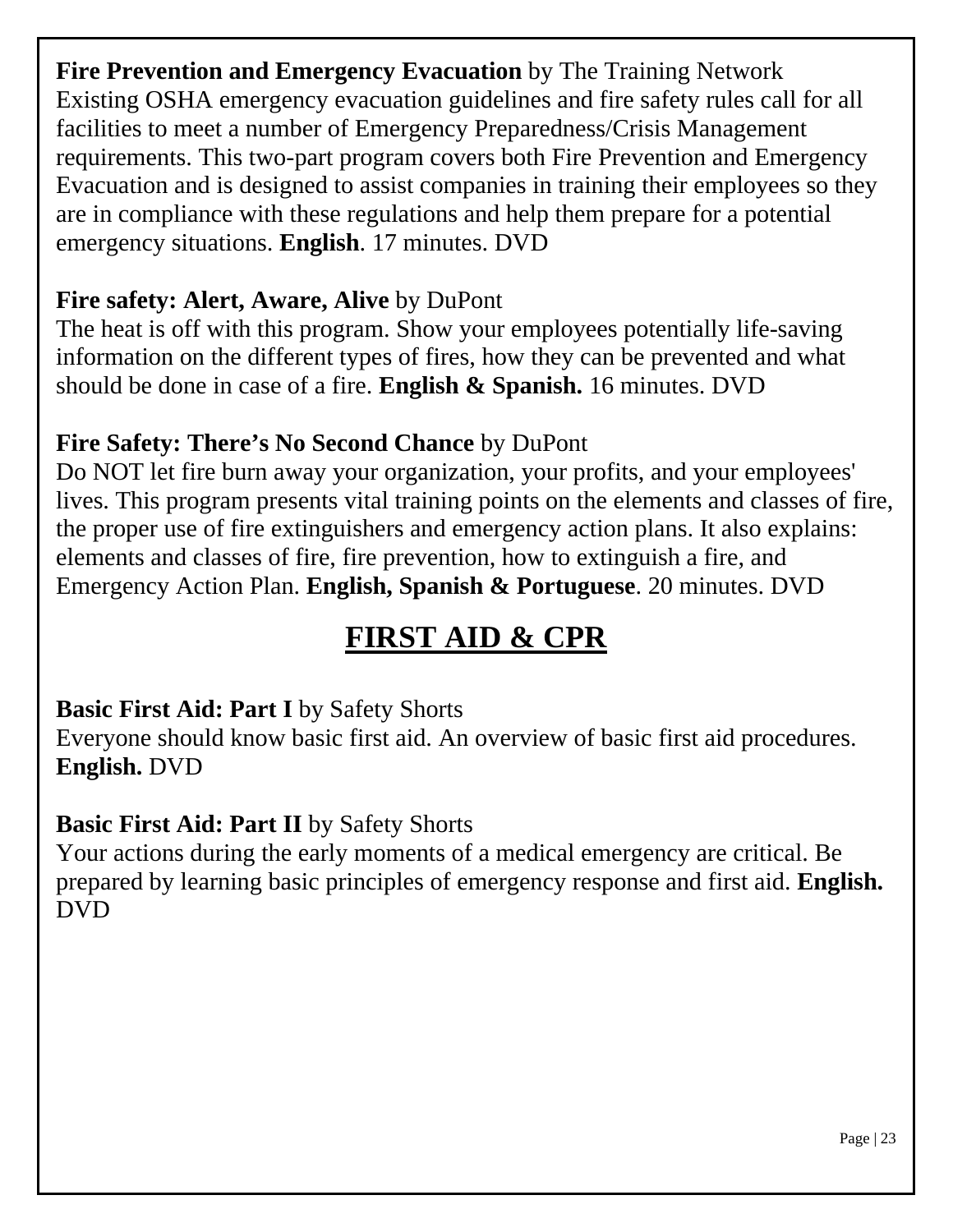#### **First Aid: Prepared to Help** by DuPont.

Being first on the scene of a workplace accident can be cause for panic and become stressful very quickly. But with the training provided in this program, you can be confident that your employees can keep their cool, respond swiftly and apply lifesaving measures. Get first-aid tips and and learn these emergency response principles: survey the scene, send someone to call for emergency response help, calm yourself and gain the confidence of the victim, and assess the victim's condition. **English & Spanish**. 16 minutes. DVD

### **FORKLIFTS**

<span id="page-23-0"></span>**Forklift Operator Safety Training** by National Safety Compliance OSHA has promulgated the Final Rule for Powered Industrial Truck Operator Training [29 CFR 1910.178(l)], which became effective March 1, 1999. The standard requires operator training and licensing as well as periodic evaluations of operator performance. The standard also addresses specific training requirements for truck operation, loading, seat belts, overhead protective structures, alarms, and maintenance of industrial trucks. Refresher training is required if the operator is observed operating the truck in an unsafe manner, is involved in an accident or near miss, or is assigned a different type of truck. **English**. DVD

**Forklift Safety Videos** by Washington State Department of Labor & Industries Videos include: Forklift Pedestrian Safety, Stay in the Cage, The Silent Killer: The Dangers of Propane Power Forklifts. **English & Spanish**. 30 minutes. DVD

### **Forklifts: Understanding The Risks** by DuPont

<span id="page-23-1"></span>This video describes the common hazards of operating forklifts. It reviews the importance of understanding how to correctly operate forklifts, factors that can lead to incidents, and the importance of inspecting vehicles before and during operation. **English & Spanish**. 16 minutes. DVD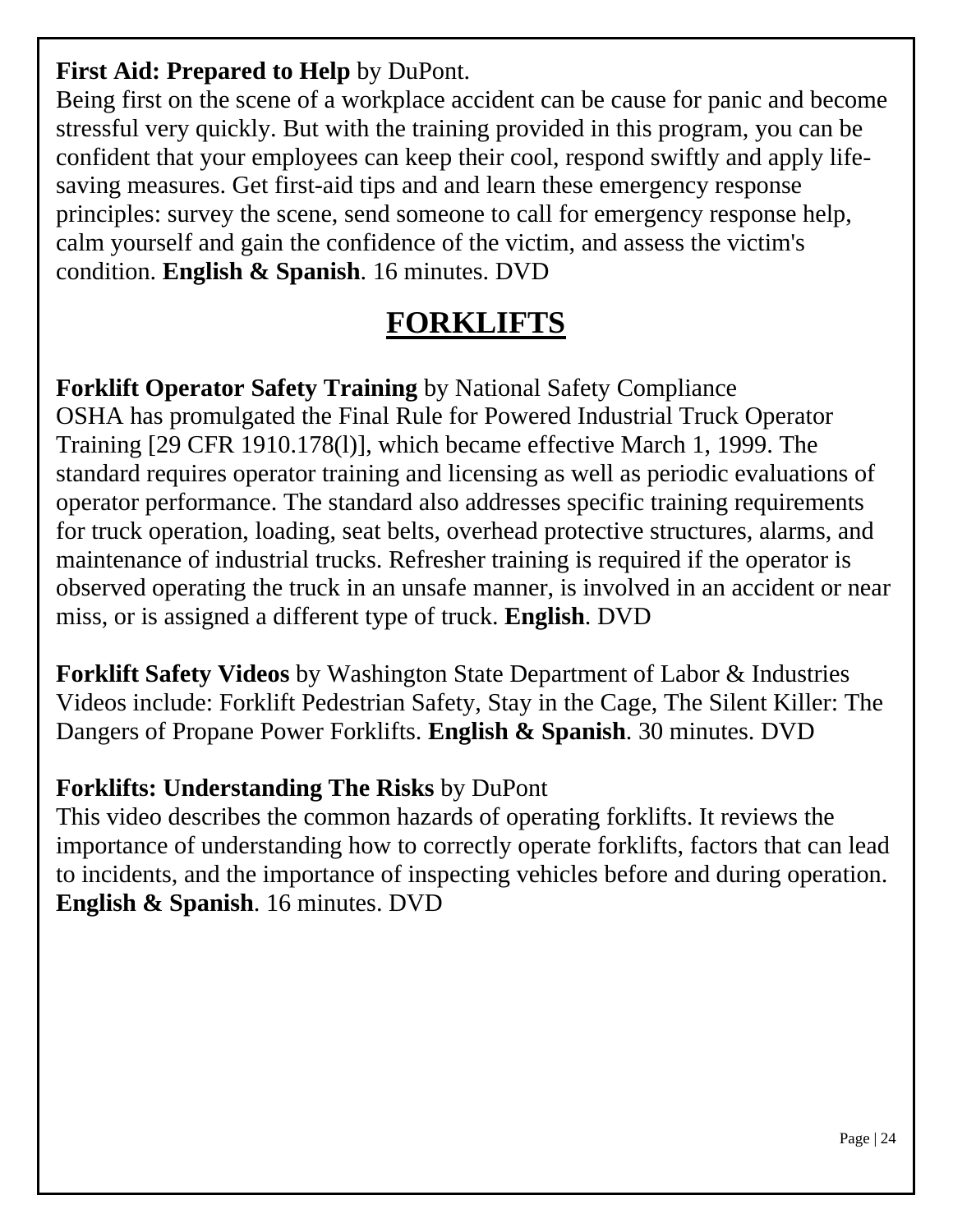## **HAZARD COMMUNICATION**

**Hazard Communication: Satisfying the OSHA Standard** by Wumbus This video will go over the information needed in order to safely protect yourself from hazards associated with the use, transportation, machinery and disposal of dangerous chemicals. **English & Spanish**. 27 minutes. DVD

### **Hazard Awareness: Ready Day One** by DuPont

This video is a safety readiness program designed for all levels of employees. It covers important information around hazard communication, personal protective equipment (PPE), emergency response and worker involvement. It serves as a good reminder that in order to work safely, employees must plan for safety and be ready for anything that may occur. **English**. 15 minutes. DVD

**Right to Know** by Summit Training Source Hazard communication training on MSDSs, as well as terms and labeling compliance. **English** 6 minutes. DVD

**HMH Hazard Communication** by Summit Training Source **English**. 14 minutes. DVD

**GHS/ Hazard Communication in-depth Training Kit** by National Safety Compliance **English & Spanish**. DVD

**HazMat Awareness** by DuPont **English**. DVD

**Hazard Communication: The Road to Safety** by Coastal Training Technologies OSHA regulations are strict and, if violated, can be costly. The road to safety and compliance starts with this program, which offers vital information to help your employees identify hazards and understand warning labels and MSDSs. It contains sections on: identifying potential hazards, warning labels and MSDSs. **English**. 16 minutes. DVD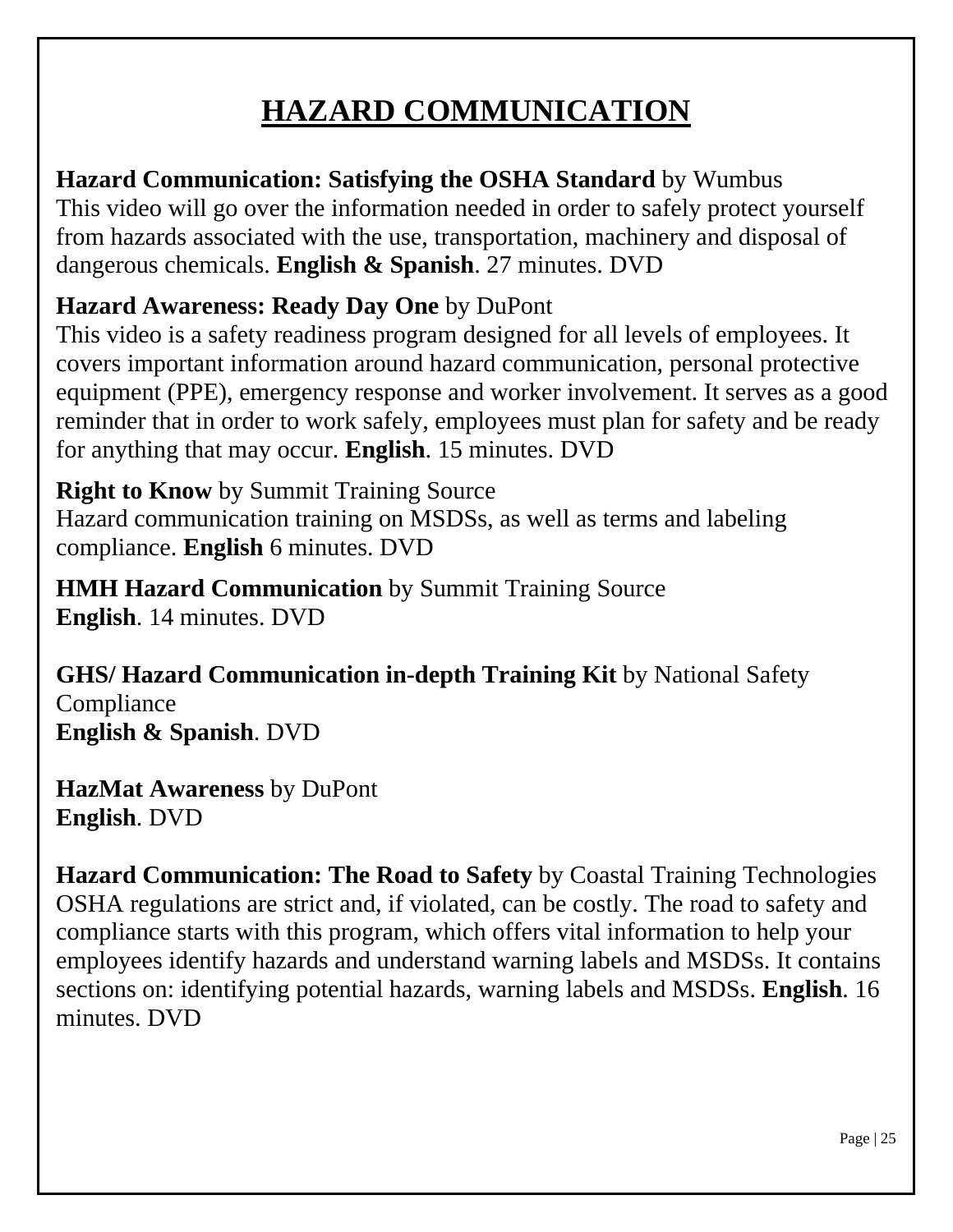**Hazard Communication: The Message is Safety** by Associated General **Contractors** This DVD is essential as an orientation for your construction workers, explains the

Hazard Communication Standard. **English**. 15 minutes. DVD

**Preventing Injury Incidents On The Job Site by National Safety Compliance** Purposes of this program include increasing safety awareness and improving personal accountability for behavior on the job. **English.** 9 minutes. DVD

## **HEAT & COLD STRESS**

<span id="page-25-0"></span>**Heat stress** by Coastal Training Technologies **English**. DVD

**Heat Stress Don't Lose Your Cool** by Coastal Training Technologies In outdoor work, it's important to keep one's cool – literally. Heat stress may sound like a minor inconvenience, but under blazing temperatures, people can suffer heat stress, illnesses, injuries, accidents and even death. **English & Spanish.** 14 minutes**.** DVD

**Heat stress facilitator guide** by Summit Training Source **English.** DVD

### **Heat Stress: Staying Healthy, Working Safely** by Wumbus

Designed for workers who operate in excessive heat conditions, this video illustrates the potential hazards of heat stress-which can be fueled by dehydrationand how best to prevent them. These hazards include heat cramps, heat exhaustion and heat stroke, and are depicted in a series of incident reenactments. **English**. 15 minutes. DVD

#### **Hypothermia** by Summit Training Source

The program features contractors, maintenance workers, operators, and utility and delivery workers, the program creates an awareness and respect for the hazards associated with overexposure. **English**. DVD

#### **Working Safely In Hot Environments** by CLMI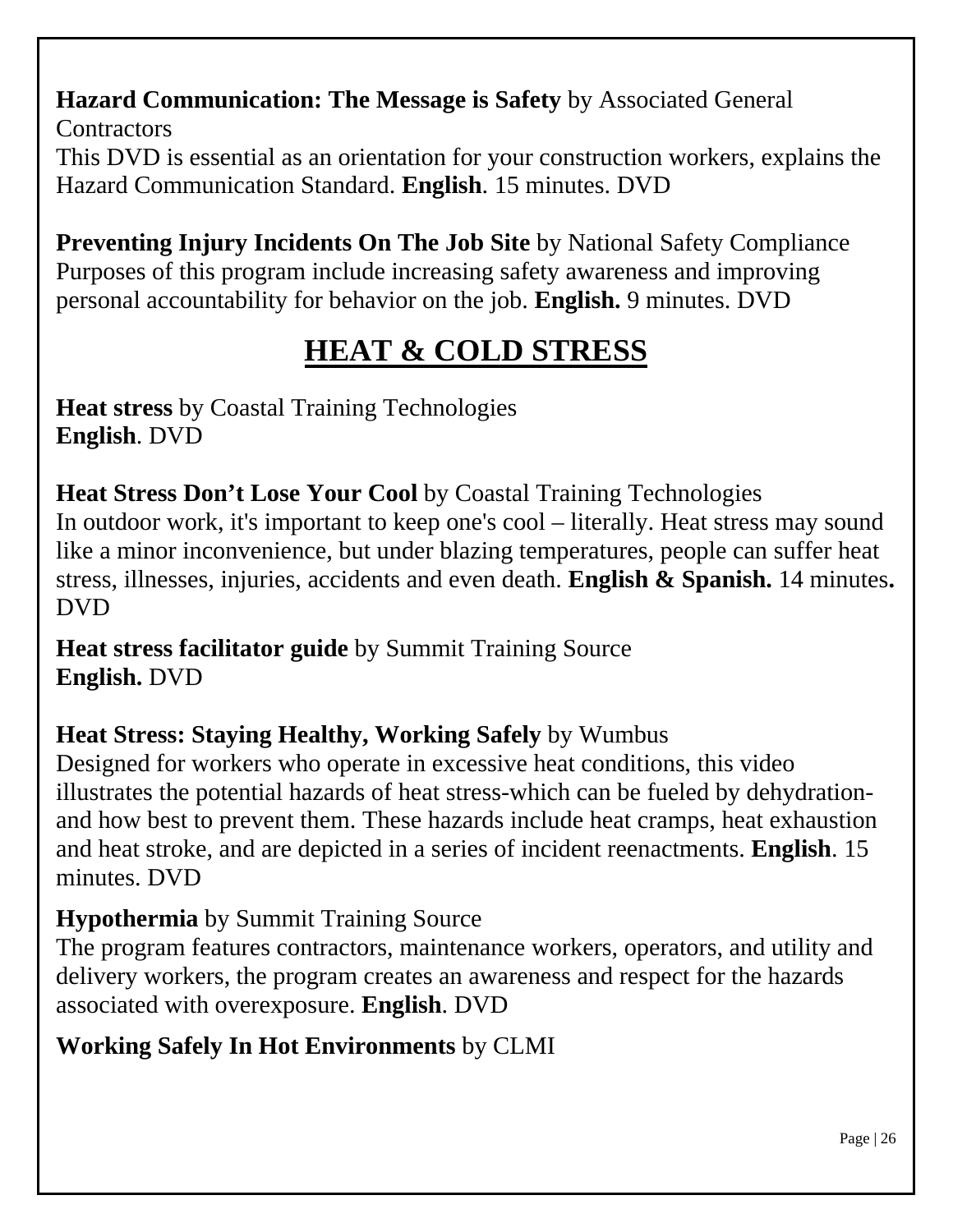<span id="page-26-0"></span>This video covers dangers associated with working in hot environments. These include heat stress, heat cramps, heat exhaustion, and heat stroke. **Spanish.** 15 minutes. DVD

### **HUMAN BODY**

#### **Foot Protection** by Summit Training Source

This training program demonstrates to your workers that safety starts from the ground up; filmed on-site using real workers. Foot Protection presents multiple work environments where your workplace may encounter foot hazards. **English & Spanish.** 16 minutes. DVD

#### **Hearing Conservation: What Do You Want to Hear?** by Summit Training Source

This program will help prevent hearing loss and the associated coasts at your site by creating an awareness and respect for noise hazards and motivating employees to protect their hearing. **English & Spanish**. 14 minutes. DVD

**Sprains & Strains: Laying Stones** by Resource Center Loan Program This video shows how overexertion at construction sites can lead to worker injuries. The video will also show what employers must do so that the work can be done more safely. Employers have a responsibility to provide a safe workplace and required protective equipment. You'll see that taking the right protective steps can help prevent these injuries. **English & Spanish**. DVD

**Sprains & Strains: Pulling Cable** by Resource Center Loan Program In this video, an electrician is standing on an elevated platform that reduces stress on his neck and entire body and a mechanical wire puller to get the wire he needs a lot easier. Had he avoided this and only used a ladder to reach up, the stress would have caused major strains that can easily be prevented. OSHA's ergonomic guidelines like the ones shown in this video are simple steps to avoid long-term injuries on you and your employees while at work. **English & Spanish.** DVD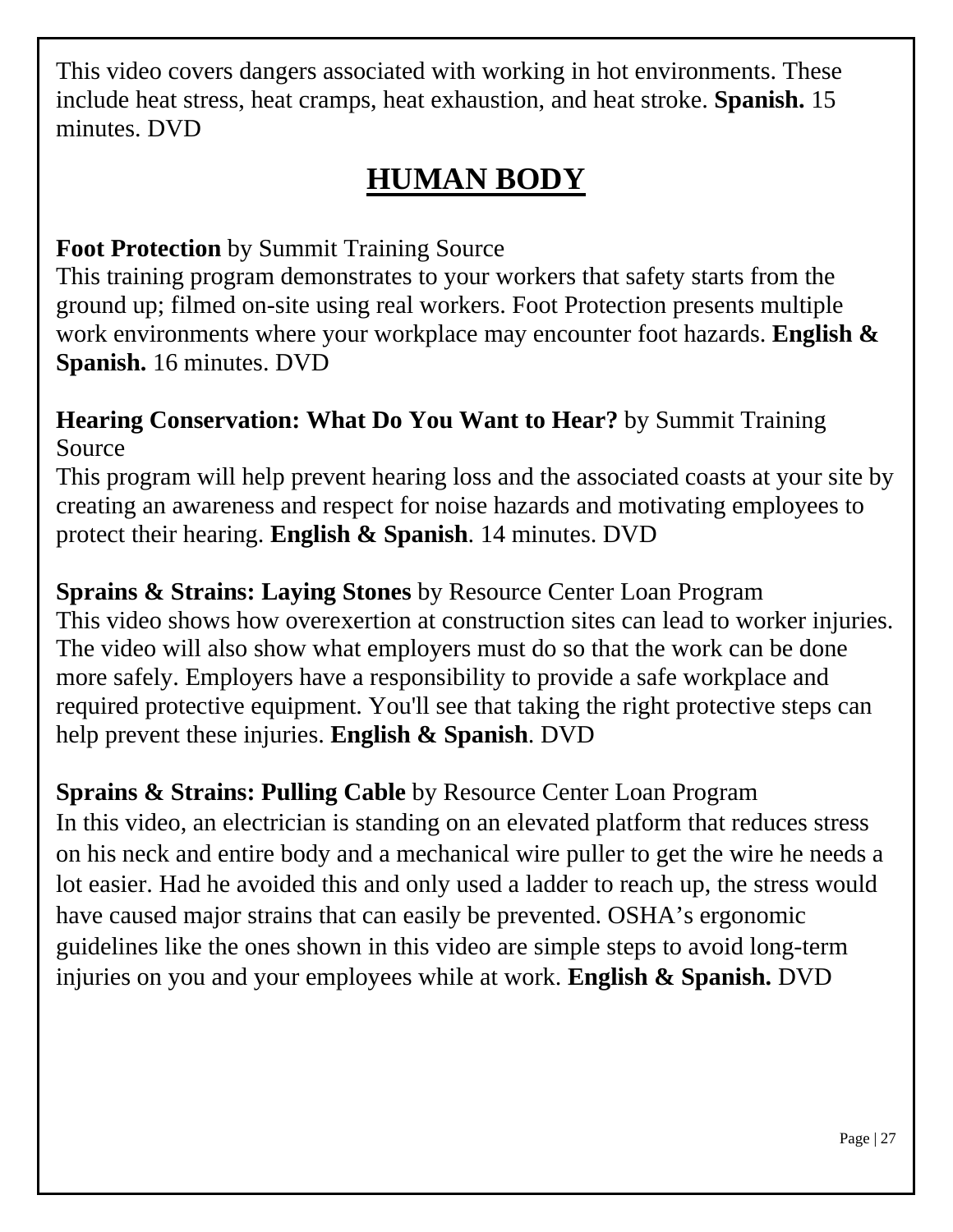## **HOUSEKEEPING**

#### <span id="page-27-0"></span>**Groundskeeping Safety: Be a Pro** by DuPont

As professional groundskeepers know, maintaining lawns, trees and shrubs requires potentially dangerous equipment and chemicals. Prune and refine your safety measures with this program. It explains how one can avoid unnecessary accidents by thinking: safe? or sorry? It also covers: general checklist for safety; tractors, riding mowers, push mowers; trim and brush-cutting equipment/blowers; checklist for hazardous materials. **English & Spanish**. DVD

#### **Housekeeping & Teamwork in Industry Refresher** by Aurora Pictures

Safe housekeeping, storage of materials, equipment clean up. **English**. 18 minutes. DVD

#### **Housekeeping: It Ain't Like the Movies** by DuPont

*This video* demonstrates how poor housekeeping and bad cleaning habits can contribute to a dangerous and hazardous work environment. Employees will learn how to prevent accidents and occupational injuries by learning how to properly eliminate clutter, how to store materials correctly, and how to deal with spills and leaks. **English & Spanish**. 15 minutes. DVD

**Housekeeping on the Job Site** by National Safety Compliance This program emphasizes individual responsibility, importance of housekeeping and how to improve overall safety efforts. **English**. 10 minutes. DVD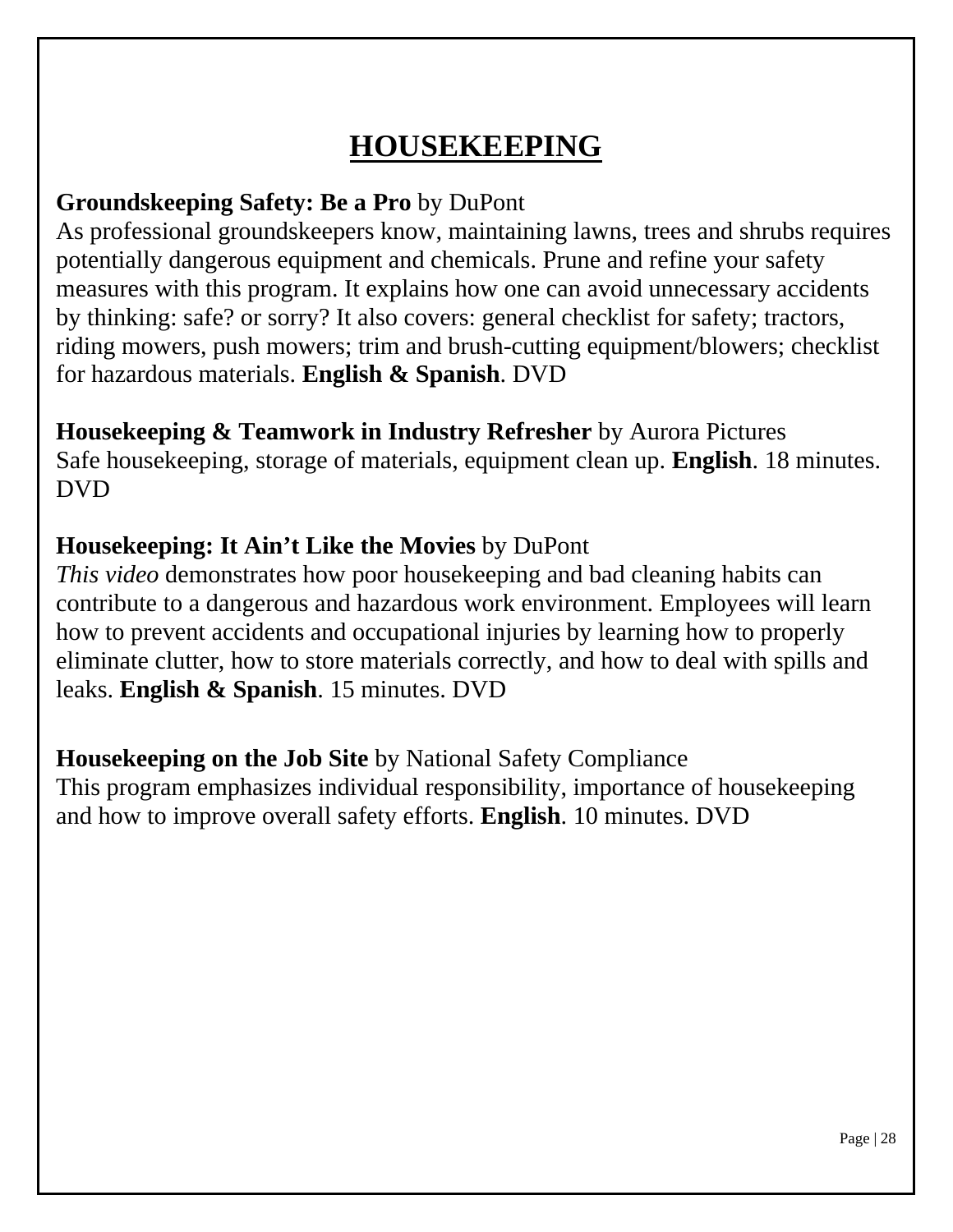### **INDUSTRIAL HYGIENE**

#### <span id="page-28-0"></span>**Healthcare-Associated Infections: Prevention & Control** by DuPont According to CDC statistics, HAIs have endangered more a 1 million patient resulting in 99,000 deaths annually. The costs the healthcare facilities can be staggering! With this new program, your staff will learn the common HAI causes and detailed prevention measures which include: PPE, CDC Standard Precautions, contact, airborne, transmission, droplet-based. **English & Spanish**. 22 minutes. DVD

### **Infection Control Essentials: Every Action Counts** by DuPont

There are many infection control measures, but does your staff know them all? Give them a complete and detailed anti-infection system with this program. It surveys the entire gamut of practices that will help contain the spread of MRSA, VRE, BBPs, and other HAIs in your facility. **English & Spanish**. 21 minutes. DVD

## **LABORATORY SAFETY**

### <span id="page-28-1"></span>**Lab Safety: Under the Hood** by DuPont

Lab work is tricky enough. Don't let your employees add to the complexity by ignoring safety measures. Doing so can only cause accidents. Teach your employees to identify potential lab hazards and keep everyone safe. With this program, employees can use and understand their employer's Chemical Hygiene Plan and OSHA's Laboratory Safety Standard (1910.1450) requirements. **English & Spanish**. 21 minutes. DVD

### **Laboratory Safety: The Finer Points** by DuPont

They say that practice always makes perfect. Through this program, seasoned laboratory employees can review safety techniques and general procedures they may have forgotten since their initial training. Based on OSHA 1910.1450, it covers: hazardous materials in labs, fume hoods, emergency showers and eyewashes, chemical storage, using chemicals safely. **English & Spanish**. 18 minutes. DVD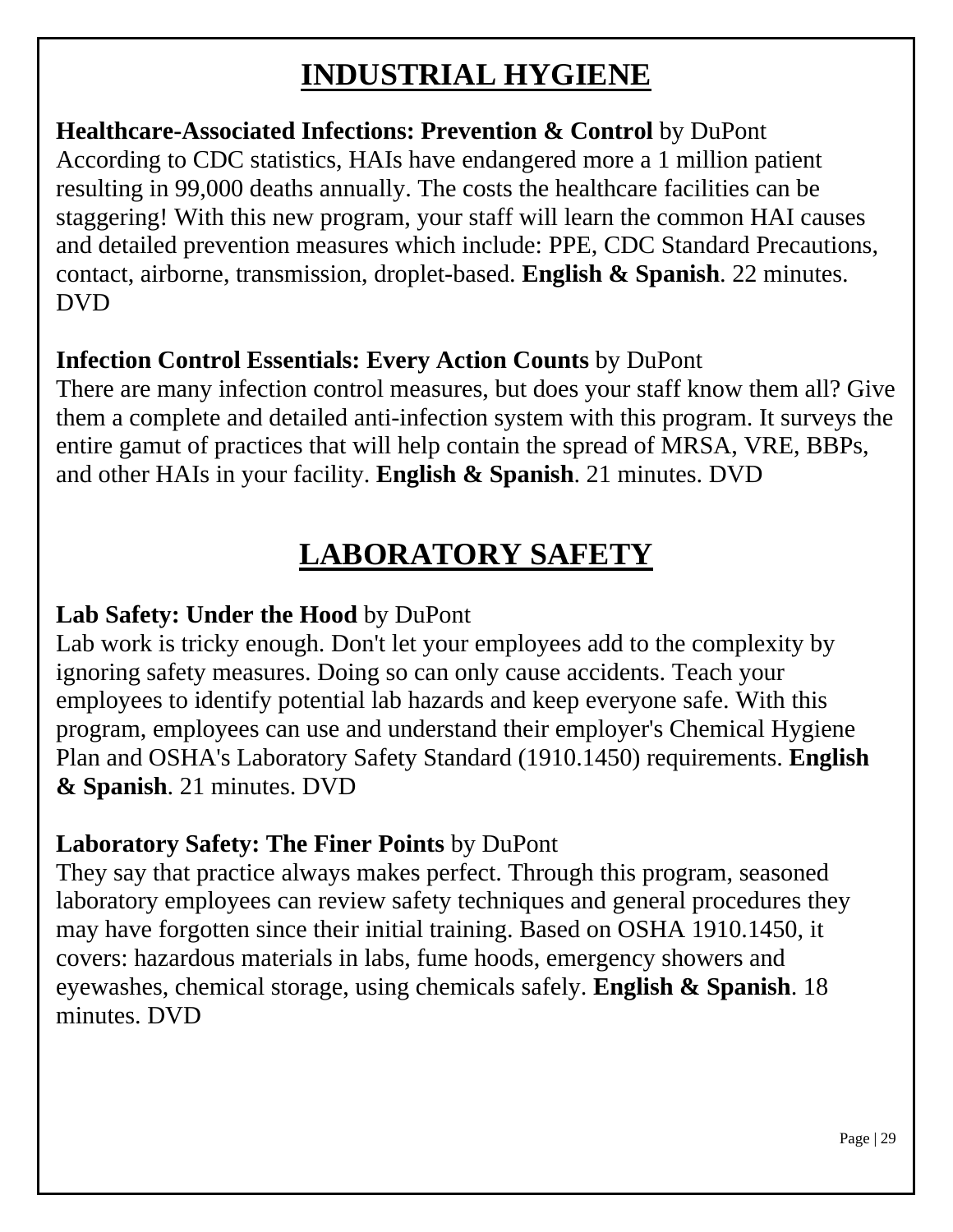#### **Safety Data Sheets: The Information Connection** by DuPont

If you don't know how to handle a substance properly, you could end up with chemical burns, breathing problems, fires or even explosions. Instead of guessing, employees should use the Safety Data Sheet, or SDS. This video covers each of the sixteen sections of the standardized SDS and how to obtain the pertinent information employees need when they need it. **English**. 17 minutes. DVD

### **LADDER SAFETY**

<span id="page-29-1"></span><span id="page-29-0"></span>**Ladder safety** by Wumbus Corporation Dangers and safe use of various ladder types and portable steps. **Spanish**. DVD

### **LEAD**

**He's Not the Man I married...Could it be Lead?** by the California Department of Health **English & Spanish**. 17 minutes. DVD

#### **Lead Safety: On the Job** by DuPont

This program helps your facility comply with OSHA's Lead in Construction Standard (1926.62). It examines the ways lead can enter the body, its symptoms and its effects. Protect yourself and your employees from dangerous lead exposure. **English, Spanish & Portuguese**. 22 minutes. DVD

#### **Lead! Treat it with Respect** by DuPont

This training program can teach your employees how to protect themselves from this dangerous material but still utilize leads abilities. Compliant with OSHA's Lead In Construction Standard (1926-62), the program covers: danger of lead hazards, how it enters the body, exposure limits, medical surveillance. **English & Spanish**. 17 minutes. DVD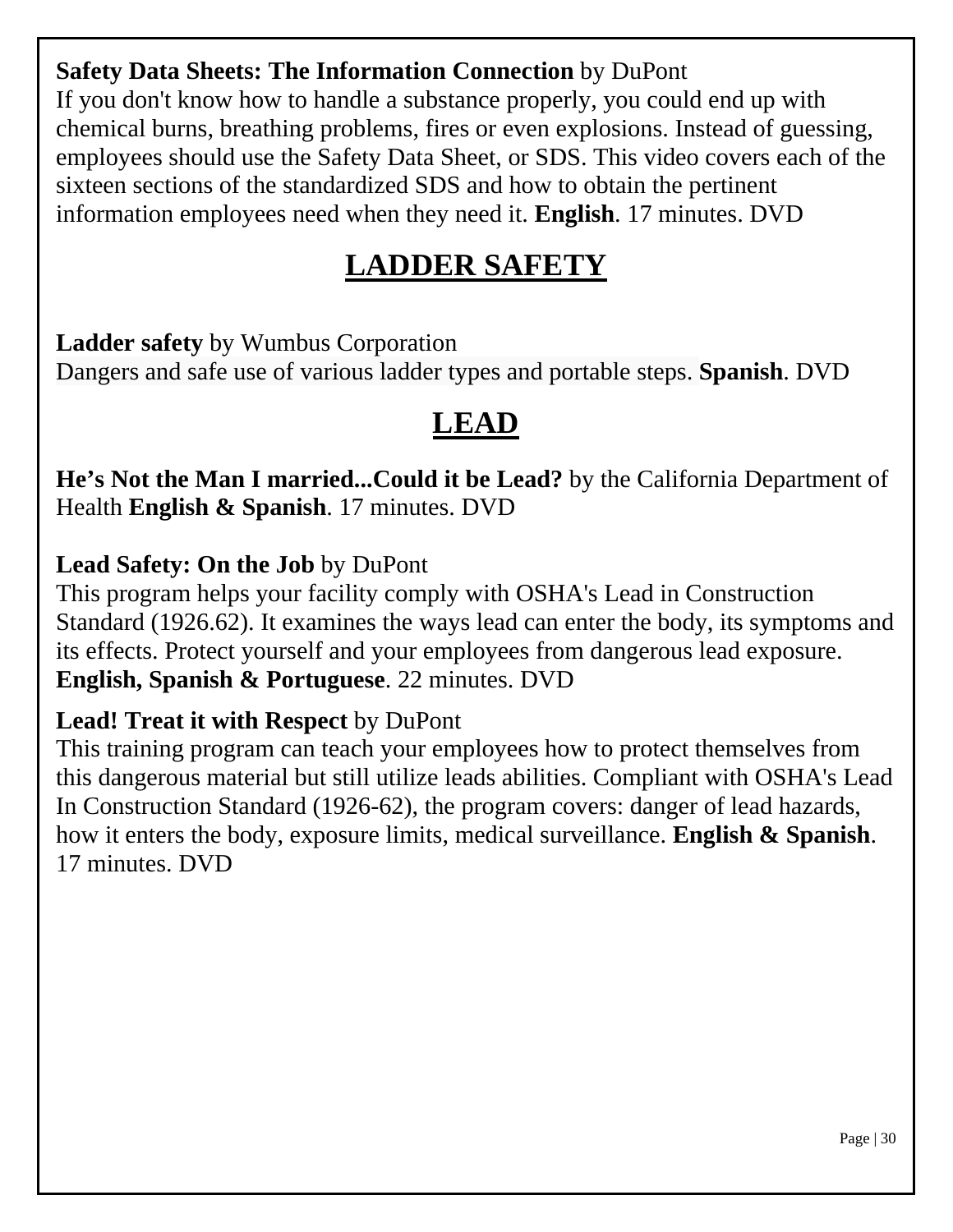### **LIFTING**

#### <span id="page-30-0"></span>**Back Safety for First Responders** by DuPont

While your EMTs, firefighters and law enforcement officers take care of others, you have to take care of them. To keep them healthy, lean on these solid safety techniques and exercises to keep their back muscles strong and flexible. **English & Spanish**. 20 minutes. DVD

#### **Back Safety: Lift Well, Live Well** by DuPont

Employees of any age will benefit from protecting their backs now to avoid pain and injury later in life. Learn prevention techniques before pain and injury hurts operations and profits. This program shows: proper lifting & back basics, preventative steps & exercise, warning signs of injury. **English, Spanish & Portuguese.** 15 minutes. DVD

### **Back Protection: Defending Your Safety Zone** by DuPont

This video compares the rigors of professional sports with those of ordinary jobs in an effort to train your employees to grip safely and lift properly. Through dynamic, sport-themes, your employees will learn back safety measures presented in an engaging and interesting way. **English & Spanish.** DVD

**Back Your Back** by Washington Department of Labor & Industries **English**. 19 minutes. DVD

**Elements of Back Care: General Industry** by CLMI **English**. 14 minutes. DVD

**Lifting Safely in Construction** by National Safety Compliance Aspects of this training program include how the back functions, safest methods of lifting and prevention of back injury. **English**. 12 minutes. DVD

### **Sprains & Strains: A Public Concern** by DuPont

Show your employees how strains and sprains occur, how to recognize their warning signs and how to minimize them with proper posture, exercises and other simple adjustment. **English & Spanish**. 16 minutes. DVD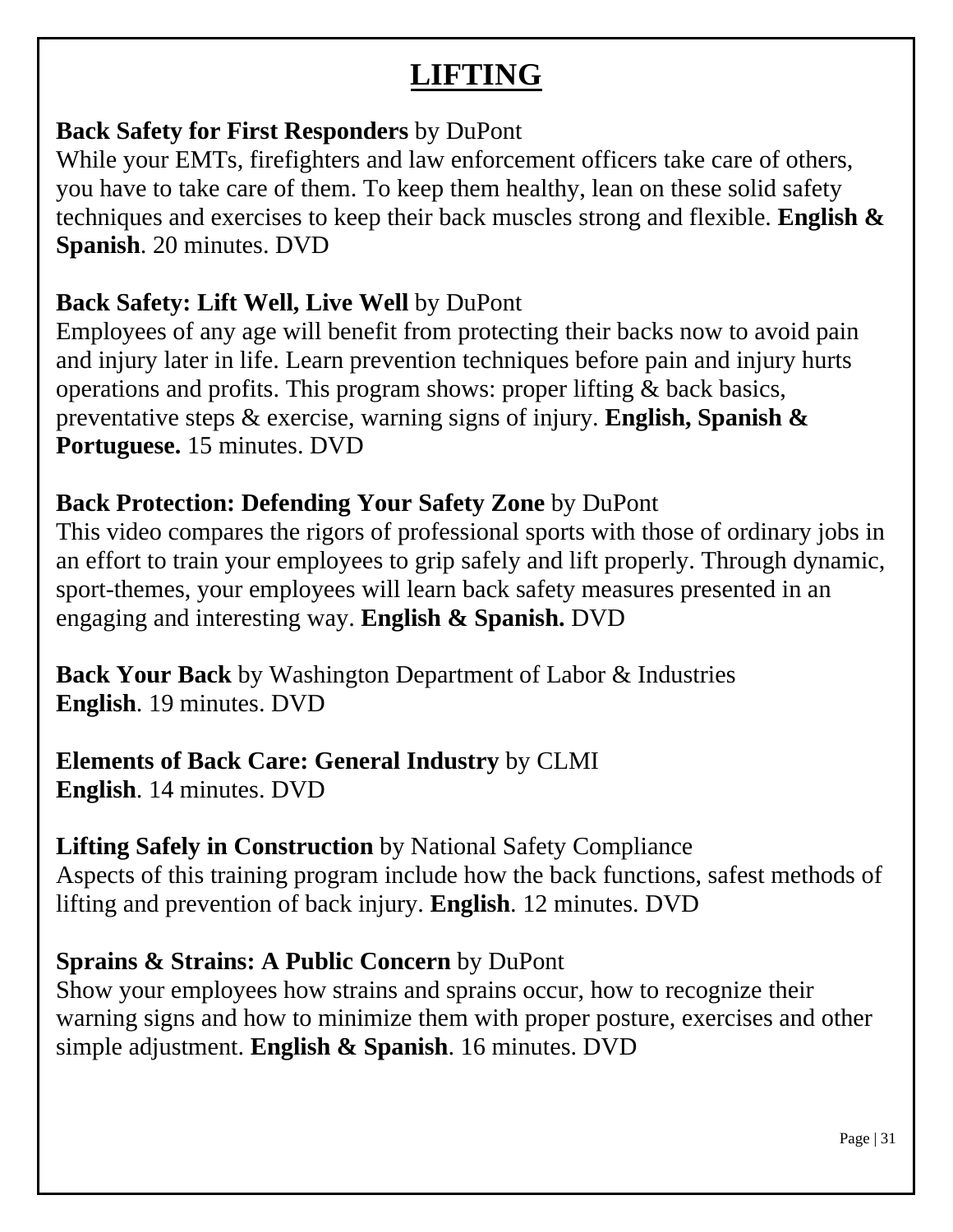## **LOCKOUT/TAGOUT**

#### <span id="page-31-0"></span>**Controlling Hazardous Energy Sources** by CLMI Safety Training This video explains the necessity of controlling hazardous energy sources using lockout/tagout procedures. This video covers the basics of lockout/tagout. **English**. 12 minutes. DVD

#### **Electrical Safe Work Practices: Locking and Tagging** by Safety Shorts

Indirect or direct contract with energized equipment or circuits may cause electrical shock or other injuries. Before working on near live parts, isolate the energy source by following procedures for lockout/tagout. **English & Spanish**. 12 minutes. DVD

#### **Hazardous Energy Source: Lockout/Tagout** by National Safety Compliance This presentation explains the basic procedures, terminology and general requirements for Lockout/Tagout of hazardous energy sources. **English**. 10 minutes. DVD

#### **Lockout/Tagout: Lighting in a Bottle** by Coastal

This video demonstrates the proper methods necessary to disable equipment, thereby preventing the release of hazardous energy. While your employees service or operate industrial machinery, it is imperative to adhere to workplace appropriate safeguards. **English, Spanish & Portuguese (subtitle)**. 15 minutes. DVD

### **Lockout/Tagout: Make No Mistake** by DuPont

This video addresses OSHA's General Industry Standard for Lockout/Tagout. It will help your employees understand the seven steps of lockout/tagout, how to complete them and why they are important. It also covers the different forms of energy, safe practices for controlling hazardous energy and limitations of using tagout only. **English**. 17 minutes. DVD

### **Lockout/Tagout Safety** by Wumbus Corporation

Lockout/tagout is a procedure to resist hazardous energy and a system to protect against the accidental starting of equipment while maintenance or services are being performed. This program covers the elements needed in order to control hazardous energy and maintain the workers safe. **English & Spanish**. 13 minutes. DVD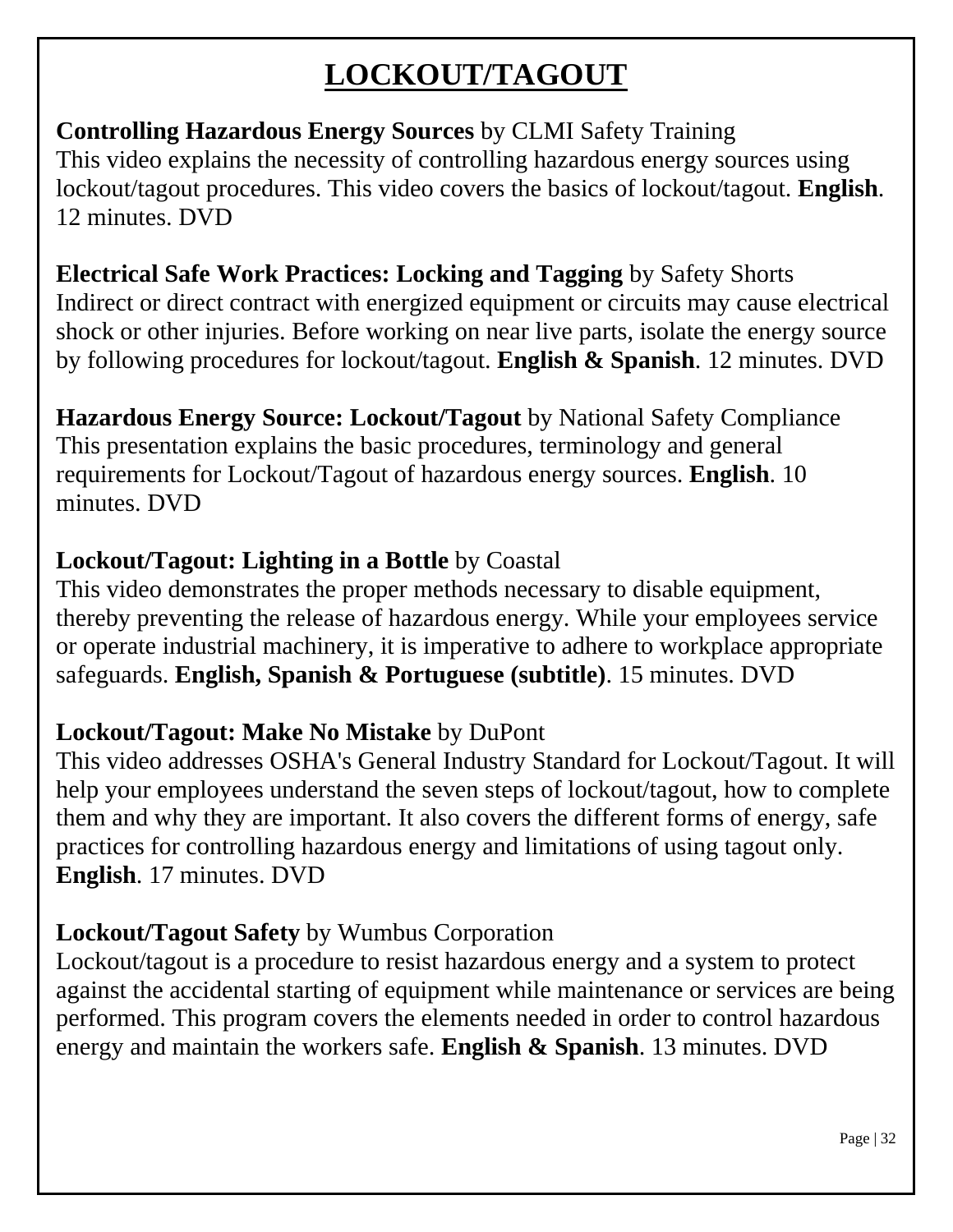**Lockout/Tagout (Vehicle Procedures)** by Atlantic Training **English**. 16 minutes. DVD

### **MACHINE GUARDING**

<span id="page-32-0"></span>**Machine Guard Awareness** by Summit Training Source **English & Spanish**. 15 minutes. DVD

### **Machine Guarding: Safeguard Your Future** by DuPont

Practically every machine has some sort of machine guarding – a shield, automatic shutoff or even a laser curtain  $&\#150$  to protect workers if a body part should come in contact with the machine. In fact, OSHA requires specific machines to have specific guards. Make sure your employees understand the importance of knowing about and using the machine guards meant to protect them. **English & Spanish**. 14 minutes. DVD

**Safe Operation of Scissors & Boom Lifts** by Comprehensive Loss Management, Inc.

Operating an elevator platform in an unsafe or improper manner can be very dangerous. This video shows the dangers of scissor boom lifts. It uses real-life examples. It also explains how to take care of the equipment and how to perform a workplace inspection to ensure the safety of the operators and pedestrians. **English**. 19 minutes. DVD

**Strung by-Back Over** by OSHA **English & Spanish**. DVD

**Strung by-Swing Crane** by OSHA **English & Spanish**. DVD

**The Sky's The Limit: Aerial Work Platform Safety** by The Associated General **Contractors** This video highlights potential hazards associated with construction work performed on elevated platforms. **English**. 18 minutes. DVD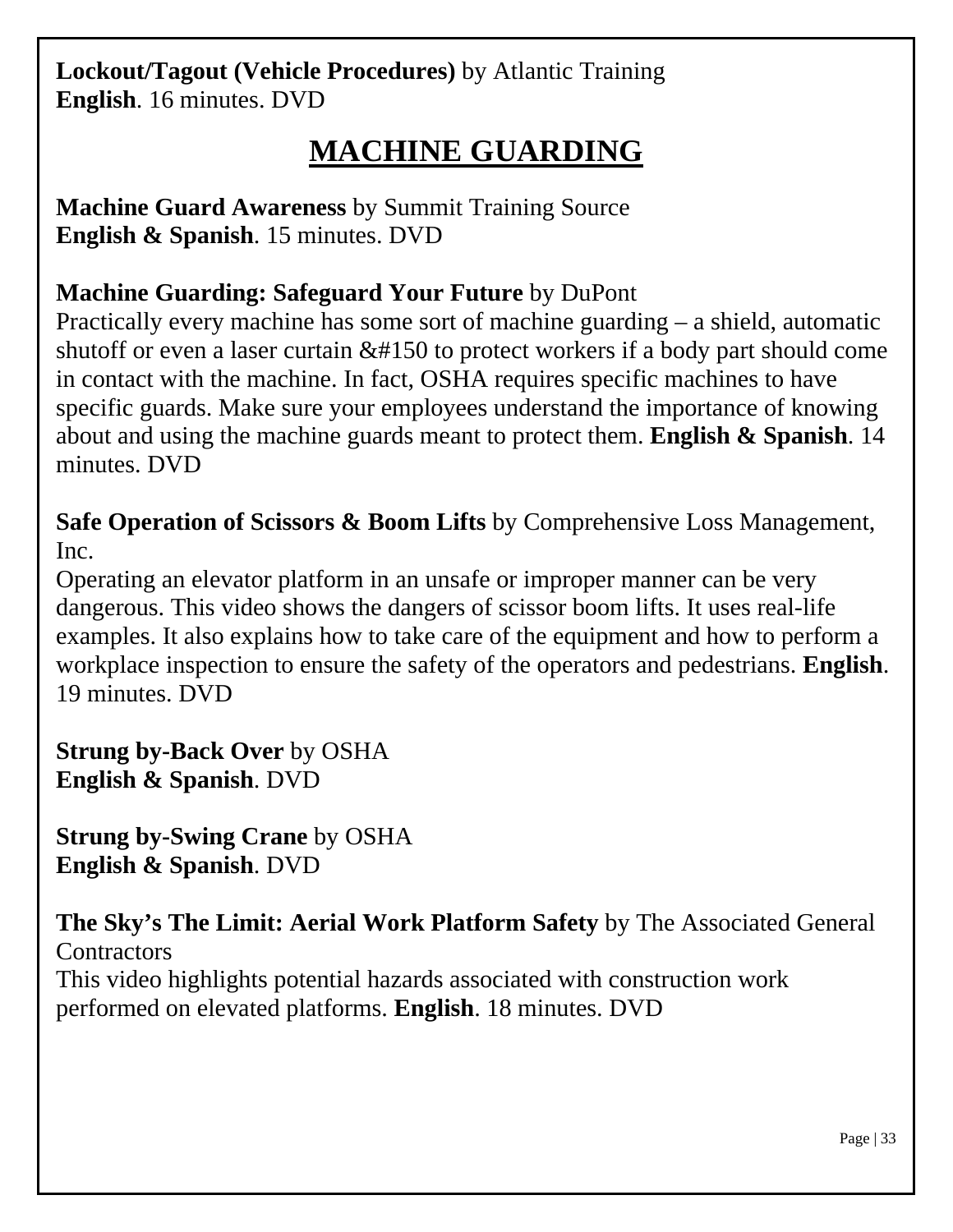### **MOTOR VEHICLE & DRIVING**

#### <span id="page-33-0"></span>**Defensive Driving: When Good Weather Goes Bad**

This DVD will take you through the different seasons of driving, common hazards and how to avoid them, and how pre-inspect your vehicle. Topics include: snow, ice, heavy rain, hydroplaning, high winds, fog, and glare from the sun. **English**. 17 minutes. DVD

### **OSHA**

<span id="page-33-1"></span>**OSHA: An Introduction** by Coastal Training Technologies

The Occupational Safety and Health Administration (OSHA) was established to develop and enforce job safety and health standards. Introduce your employees to this agency and ensure that they gain a deeper understanding of its goals. This program explains OSHA standards, the inspection process, citations and penalties and your responsibilities as an employer. **English & Spanish.** 19 minutes. DVD

**OSHA: An Introduction for Construction** by Coastal Training Technologies OSHA standards can be tough, and if your company fails to meet them, it can be costly. Stock up on vital facts to get you through the rigid inspection process. This program provides you and your employees with information on OSHA, specific to the construction industry. More importantly, it gives you a crucial understanding of OSHA standards, inspection procedures and expectations, penalties and citations and company responsibilities. **English.** 19 minutes**.** DVD

#### **OSHA 10-hour: Construction Industry** by OSHA

The OSHA Outreach Training Program for Construction Industry provides training for entry-level workers and employers on the recognition, avoidance, abatement, and prevention of safety and health hazards in workplaces in Construction industry. The program also provides information regarding workers' rights, employer responsibilities, and how to file a complaint. Through this training, OSHA helps to ensure that workers are more knowledgeable about workplace hazards and their rights. **English.** 10 hours. DVD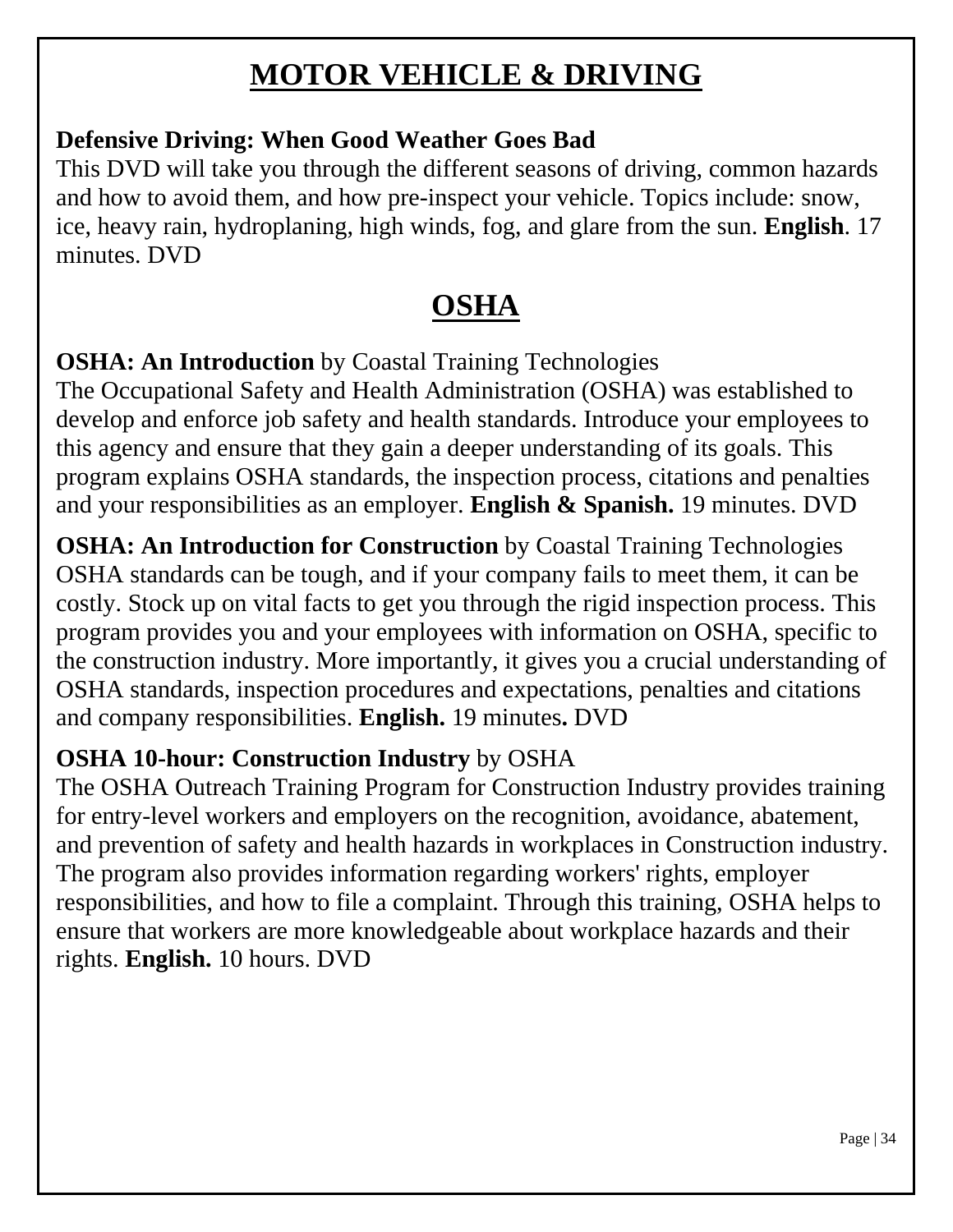### **OSHA 10-hour: General Industry** by OSHA

The OSHA Outreach Training Program for General Industry provides training for entry-level workers and employers on the recognition, avoidance, abatement, and prevention of safety and health hazards in workplaces in general industry. The program also provides information regarding workers' rights, employer responsibilities, and how to file a complaint. Through this training, OSHA helps to ensure that workers are more knowledgeable about workplace hazards and their rights. **English**. 10 hours. DVD

## **PERSONAL PROTECTIVE EQUIPMENT**

<span id="page-34-0"></span>**Personal Protective Equipment: Awareness and Attitude** by Wumbus Personal protective equipment is the best way to protect your health and safety. Goes over the different types of personal protective equipment, their purpose, when and how to use them safely. **English & Spanish.** 9 minutes. DVD

**Personal Protective Equipment: Win the Race to Safety** by DuPont Step on the safety pedal and pull away from the dangers. In this program, NASCAR star Bobby Labonte compares auto racing dangers with common industrial hazards and discusses the facts on PPE, including safe use and maintenance, total body protection and hazard assessment. **English**. 19 minutes. DVD

**Remember Charlie** by Phoenix Safety Management, Inc.

Charlie's journey from death's door following a refinery explosion, to his position as the world's leading presenter on why we all should follow safety procedures precisely. The shortcut he took from standard procedures resulted in Charlie being burned over 50% of his body. Charlie drives home the importance of following safety procedures. **English.** 1 hour. DVD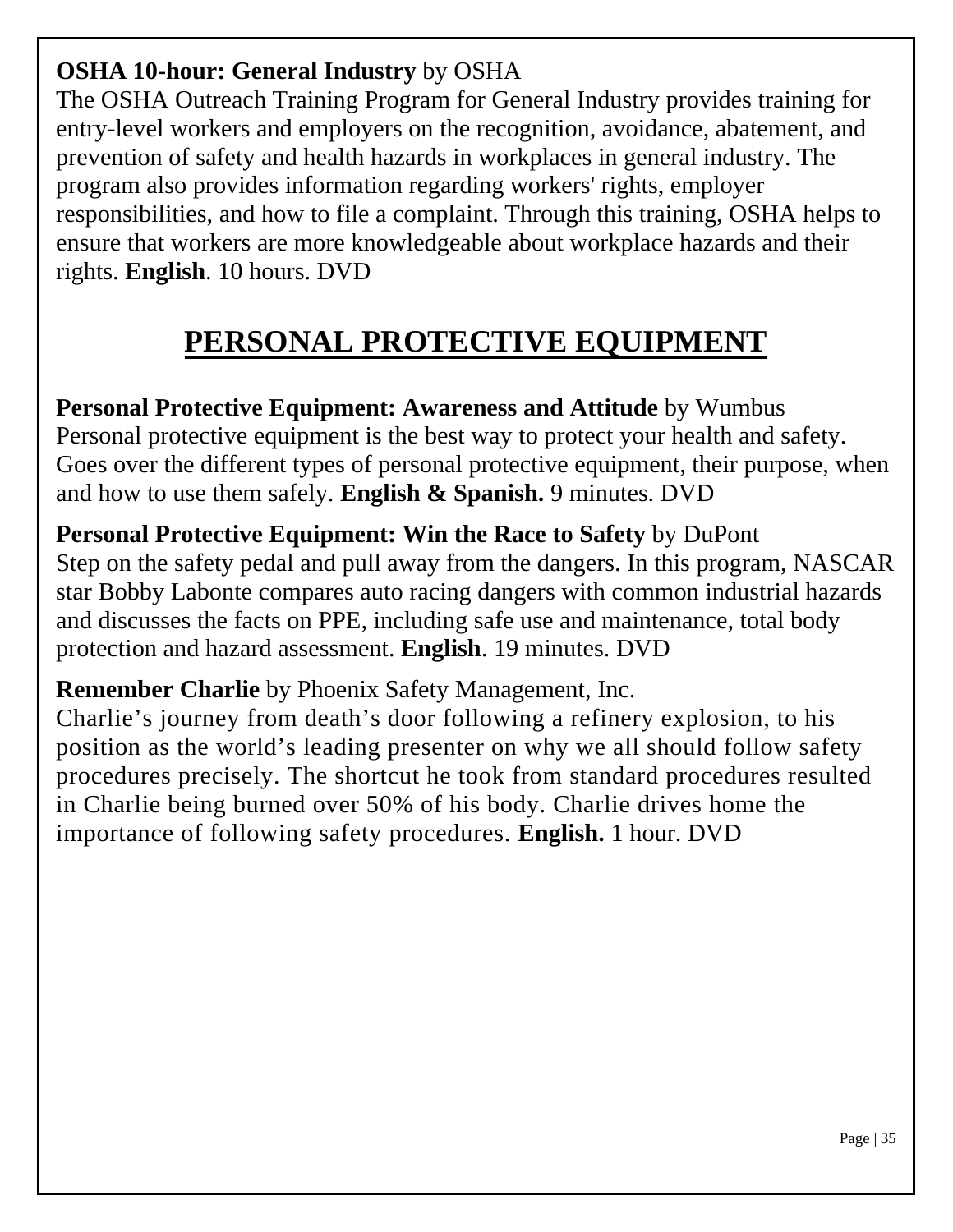### **RESPIRATORY PROTECTION**

<span id="page-35-0"></span>**Respiratory Protection: Another World** by Coastal Training Technologies *Respiratory Protection: Another World* discusses how lungs work, respiratory hazards, types of respirators, emergency use of respirators, respirator fit testing, respirator maintenance, inspections, decontamination, and storage. This training course specializes in helping your workplace comply with OSHA 1910.134. **English, Spanish & Portuguese subtitles.** 18 minutes. DVD

**Respiratory Protection: A Breath of Fresh Air** by Coastal Training Technologies Airborne hazardous substances may be lethal, but the dangers can be eliminated. This DVD will help you comply with OSHA's Respiratory Protection Program (1910.134) and its requirements: written program, respirator use, selection and maintenances, fit testing, seal check, breathing air quality, medical evaluations for the eligible and emergency procedures. **English, Spanish & Portuguese subtitles.**  19 minutes. DVD

**Respiratory Protection Training Videos** by OSHA **English & Spanish** DVD

#### **The Respiratory Protection Program: Employee Training** by CLMI

Exposure to hazardous chemicals in the form of dusts, fumes, mists and gases may cause lung damage, cancer and other serious ailments to vital organs and the central nervous system. To protect you from these adverse health effects, your company has established a written respiratory protection program in accordance with OSHA's Respiratory Protection Standard. This program, which is available for employee review, outlines the measures taken by your employer to ensure the health and safety of your respiratory system. This video shows employees how this plan works to protect them from respiratory hazards. Topics include employee medical evaluation, respirator selection and assignment protection factors, various types of respirators, hazards of IDLH atmospheres, qualitative and quantitative fit tests, user seal checks and cleaning and storage of respirators. **English**. 16 minutes. DVD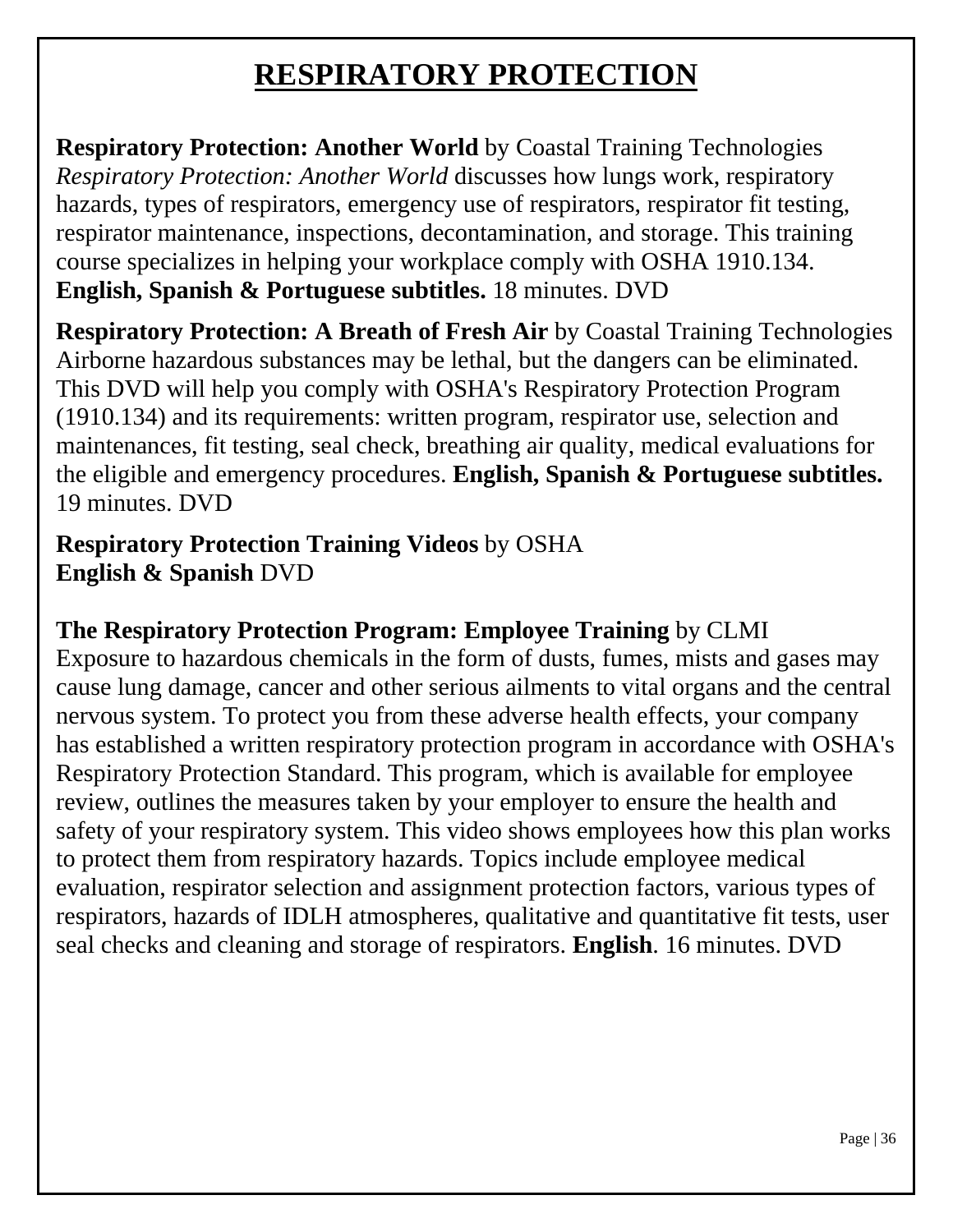### **SAFETY 7 HEALTH (GENERAL)**

#### <span id="page-36-0"></span>**29 CFR 1910 OSHA General Industry Regulations** by OSHA **English**. DVD

#### **Emergency action plan: The Team Approach** by DuPont

This program outlines what a proper Emergency Action Plan (EAP) should include, responsibilities of different parties, basic emergency plan procedures, the communication center and the importance of preparation and practice. **English**. 18 minutes. DVD

### **Employee Involvement: The Key to Safety** by DuPont

*Employee Involvement: The Key to Safety* shows how employees can immerse themselves in good housekeeping practices, safety inspections and incident investigations. It looks at effective ways employees can have their voices heard by communicating their safety concerns as individuals and as part of a safety committee. **English, Spanish & Portuguese subtitles.** 18 minutes. DVD

#### **For What?** by The Training Network

Charlie Morecraft, the world renowned safety motivational speaker, has created this new video that is sure to have a tremendous impact on your employees. Expanding on his message that safety is about going home at the end of the day, kissing your wife, and hugging your kids, this compelling video recounts several stories that are close to Charlie's heart, each of which are designed to drive home a single point to your employees - think before you act and remember those at home who love you. **English**. 13 minutes. DVD

#### **NIOSH Safety Checklist Program for Schools and Other Safety Databases** by NIOSH

Recommendations on establishing a school safety program. Regulations Safety checklists, such as: Safety and health plan, indoor air quality, toxic chemicals, general classroom conditions, emergency procedures. **English** DVD.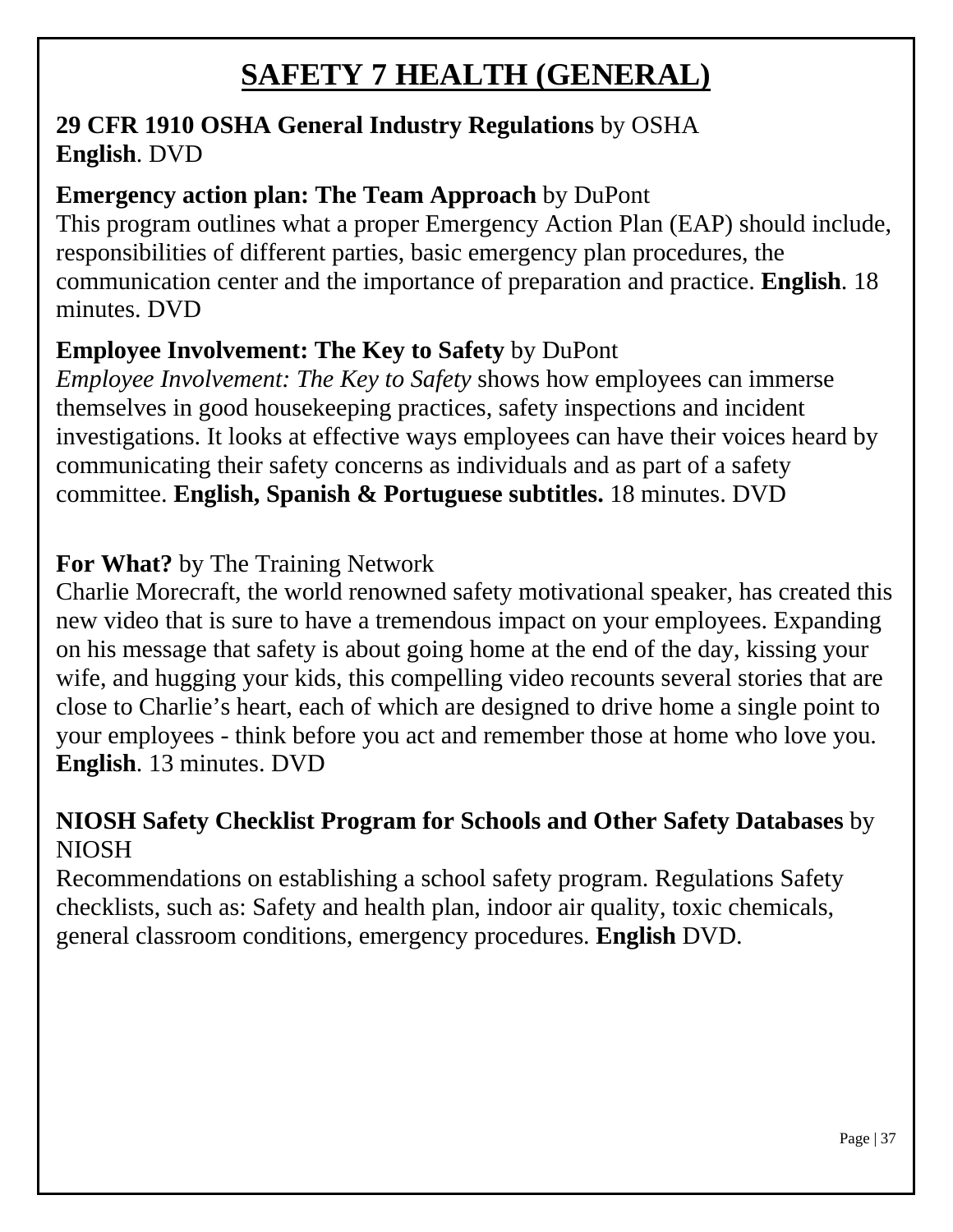#### **Safety Orientation On Alert** by DuPont

This innovative program allows you to choose the new-hire training program that best meets the needs of your facility. Eight training segments are available, each covering a core compliance issue. Eight-segments: Slips, trips and falls; Hazard communication; PPE; Fire safety; Back safety; BBP; Lockout/tagout; Evacuation. **English & Spanish.** 25 minutes. DVD

#### **Safety, Everyone's Responsibility!** by Phoenix Safety Management, Inc.

Safety, Everyone's Responsibility! This presentation highly motivates workers and management to work as a team and not as adversaries, ultimately creating a safer work environment. Once you've seen Charlie, you'll ask him to return. Safety – Everyone's Responsibility is the powerful follow-up to Remember Charlie. **English & Spanish**. 19 minutes. DVD

## **Superintendent/Supervisor Safety Responsibilities** by National Safety

Compliance

This program assists supervisors in understanding their responsibilities, legal liabilities, potential exposure and improving supervisor's safety performance on the job. **English.** 12 minutes. DVD

**Teen Teaching Teens: Food Service Safety Tips** by Workplace Safety Video Training Program **English**. 10 minutes DVD

**Teen Workers: Real jobs, Real Risks** by Washington State Department of Labor and Industries

Gives teens essential information about their rights and responsibilities on the job. One teen tells of her life changing serious injury form her first job. A must see for all working teens. Permission is granted to duplicate this tape in its entirety only for non-commercial purposes. **English & Spanish.** 14 minutes. DVD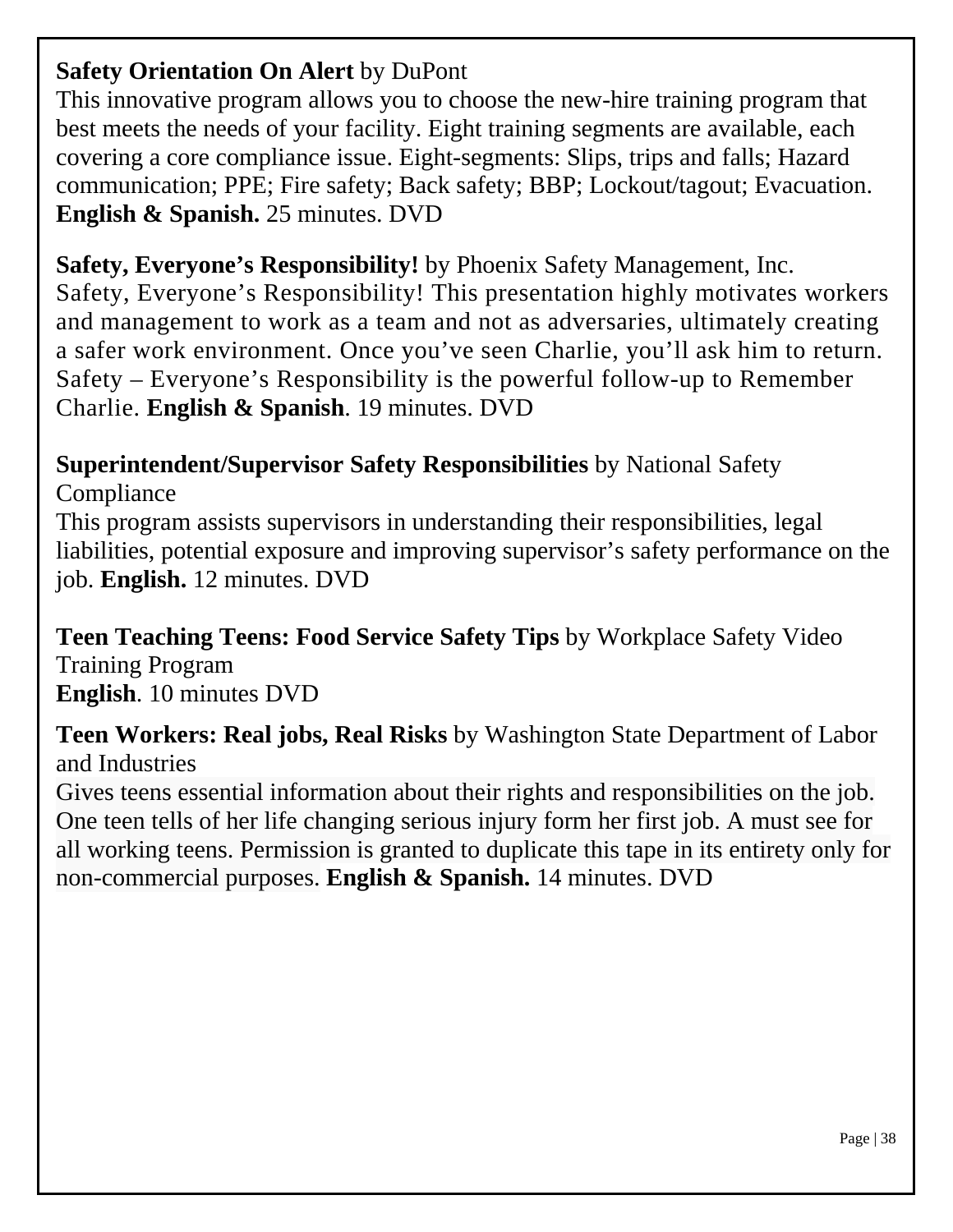### **SCAFFOLDS**

#### <span id="page-38-0"></span>**A Basic Look at Scaffolds for Compliance Officers** by Scaffold Industry Association

This video looks at some of the most commonly used types of scaffolds, associated hazards, and erection procedures. **English.** 18 minutes**.** DVD

**Basic Rigging and Operating Procedures for Suspended Scaffolds** by Scaffold Industry Association **English.** DVD

**Guidelines for Boom Type Aerial Platforms** by Scaffold Industry Association **English**. DVD

**Mobile Scaffolds** by Safety Shorts Production, Inc. **English.** DVD

**Putting It All Together: Scaffold Safety** by The Associated General Constructors of America

This video was developed to train construction workers how to safely erect and dismantle scaffolds. **English**. 15 minutes. DVD

**Rolling Towers: Mobile Scaffold** by The Associated General Contractors of America

Describes how to safely build and dismantle mobile scaffolds. Educates construction workers on how to work safely on mobile scaffolds. **English**. 13 minutes. DVD

**Safety Guidelines for Framed Scaffolds** by Scaffold Industry Association Common procedures for erecting, using and dismantling scaffolding equipment. **English.** 18 minutes**.** DVD

**Safety Guidelines for Scaffold Planks** by Scaffold Industry Association **English.** DVD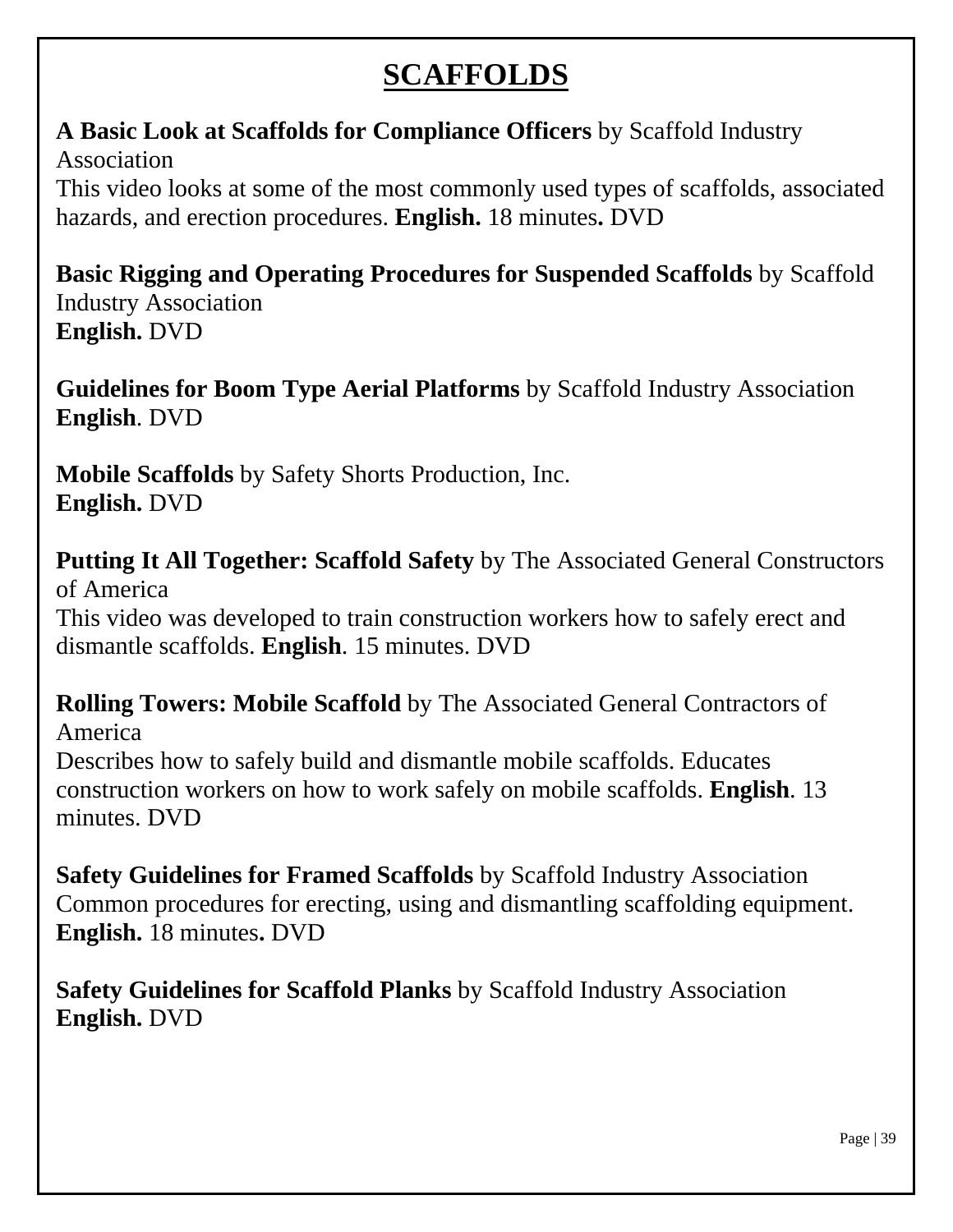**Scaffolding Safety: Safe Work Practices** by Summit Training Source This program is ideal for all employees who work on scaffolds, and for those who erect and dismantle them. Properly erected scaffolds provide a safe elevated work surface to efficiently perform tasks when ladders or other lift devices are not feasible or practical. Safe Work Practices demonstrates best safety practices, outlines potential hazards, and creates awareness your employees won't soon forget. Training your employees the safe way to work on and around scaffolds keeps them safe and more productive; this provides you a direct return on your training investment. The program addresses: electrical, fall and falling object hazards; load carrying capacity and material handling; using ladders; good housekeeping strategies. **English & Spanish**. 13 minutes DVD

#### **Scaffolds: Safety at All Levels** by DuPont

Every year, 4,500 injuries and 50 deaths are caused by scaffolding mishaps. This is the reason OSHA recently revised its scaffold standard. Be sure your workers are familiar with the most up-to-date OSHA requirements and that they know how to stay safe with this essential program. It covers: requirements of 1926.450-454; the role of the competent person; pre-assembly inspection; assembly; pre-shift inspection; safe work practices; fall protection. **English & Spanish.** 19 minutes. DVD

### **Scissor and Boom Lift Safety** by DuPont

Any individual that utilizes scissor and boom lifts should be familiar with their intended uses and the common hazards associated with each lift. This video covers the proper training, hazards, inspections, and general safe work practices that employees should use when working on or around these vehicles. **English.** 9 minutes. DVD

### **Stationary Scaffolds in Construction** by DuPont

This vital program discusses how to work safely on and around stationary scaffolds to avoid falls. The video goes over hazards and safe work practices. **English & Spanish**. 13 minutes. DVD

**Tube & Clamp** by Scaffold Industry Association Prep-plan, erection, and dismantling. **English.** 19 minutes DVD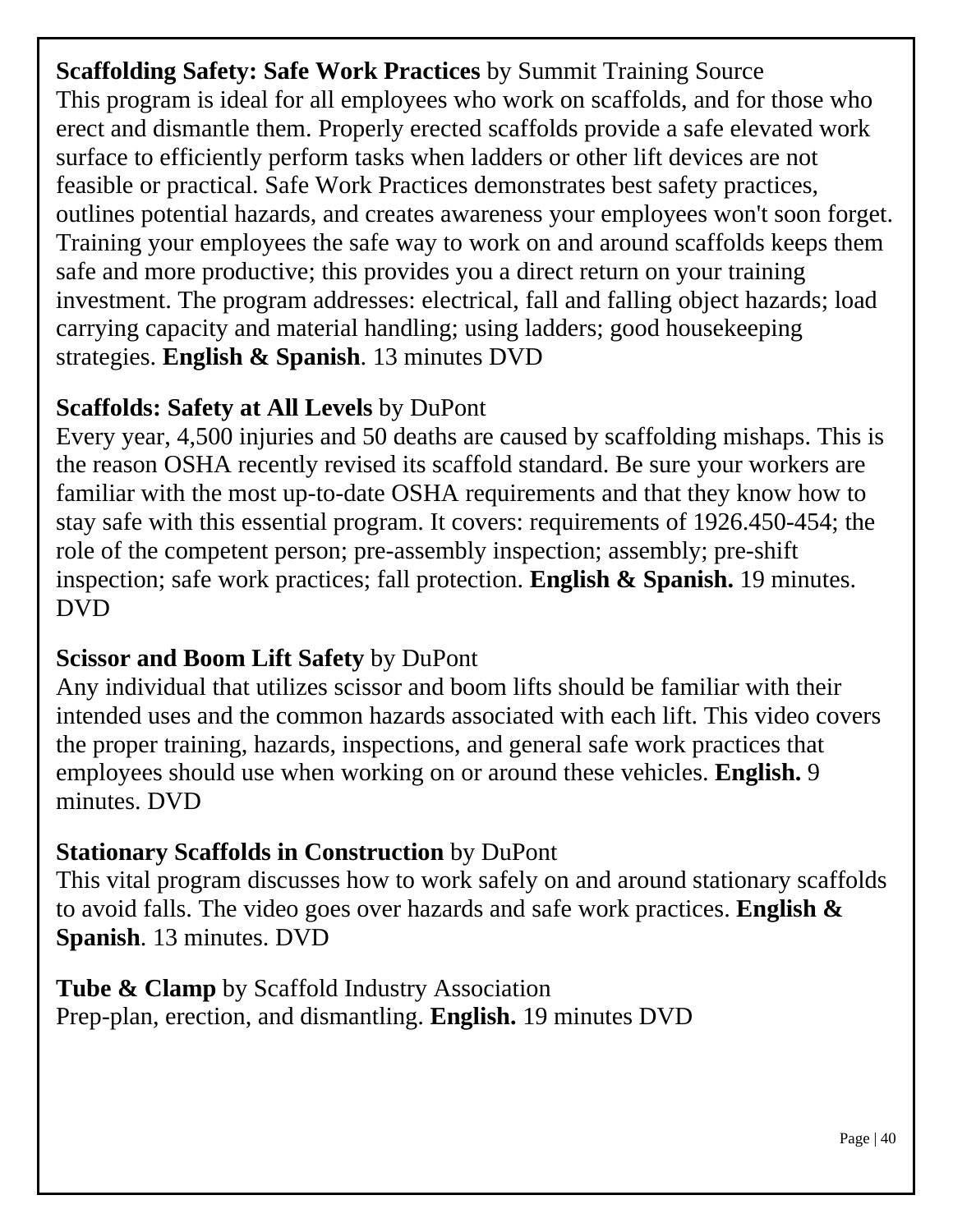## **TOOLS, HAND & POWER**

<span id="page-40-0"></span>**Compressed Air Safety** by CLMI Safety Training

This video stresses the importance of working safely with compressed air to prevent injuries. Featured are four workplace incidents that illustrate the fact that compressed air hazards are often not easily recognized but still can have tragic consequences. Topics include dangers of cleaning with compressed air, how compressed air can injure the human body, use of hearing protection in noisy environments, inspection and maintenance of compressed air equipment and components of compressed air systems. **English**. 15 minutes. DVD

**Hand and Power Tool Safety** by National Safety Compliance Designed for all employees who use hand and power tools, this program places emphasis on individual responsibility, equipment care and safety rules relating to this equipment. **English**. 13 minutes. DVD

#### **High Impact** by Department of Labor and Industry

This video covers the following topic: chainsaw leg protection; eye protection; lead in construction; forklift pedestrian safety; stay in the cage. **English & Spanish**. 38 minutes. DVD

#### **Powder Actuated Tools** by National Safety Compliance

This program describes the equipment, safety procedures, types of loads, potential hazards and the safe operation of powder actuated tools. **English.** 10 minutes. DVD

#### **Tools, Hand & Power** by Power Tool Institute, Inc.

Este video cubre los temas: Accidentes con herramientas: pueden prevenirse; Seguridad con la sierra circular; La mesa vio: la seguridad; y Seguridad para la sierra angular. **Spanish.** DVD

**Working Safely with Hand & Power Tools** by CLMI Safety Training This video covers safe use of hand held tools. Viewers will learn safe procedures for using wrenches, pliers, hammers and saws. Viewers will also learn about what personal protective equipment should be worn while using different tools. **English.** 17 minutes. DVD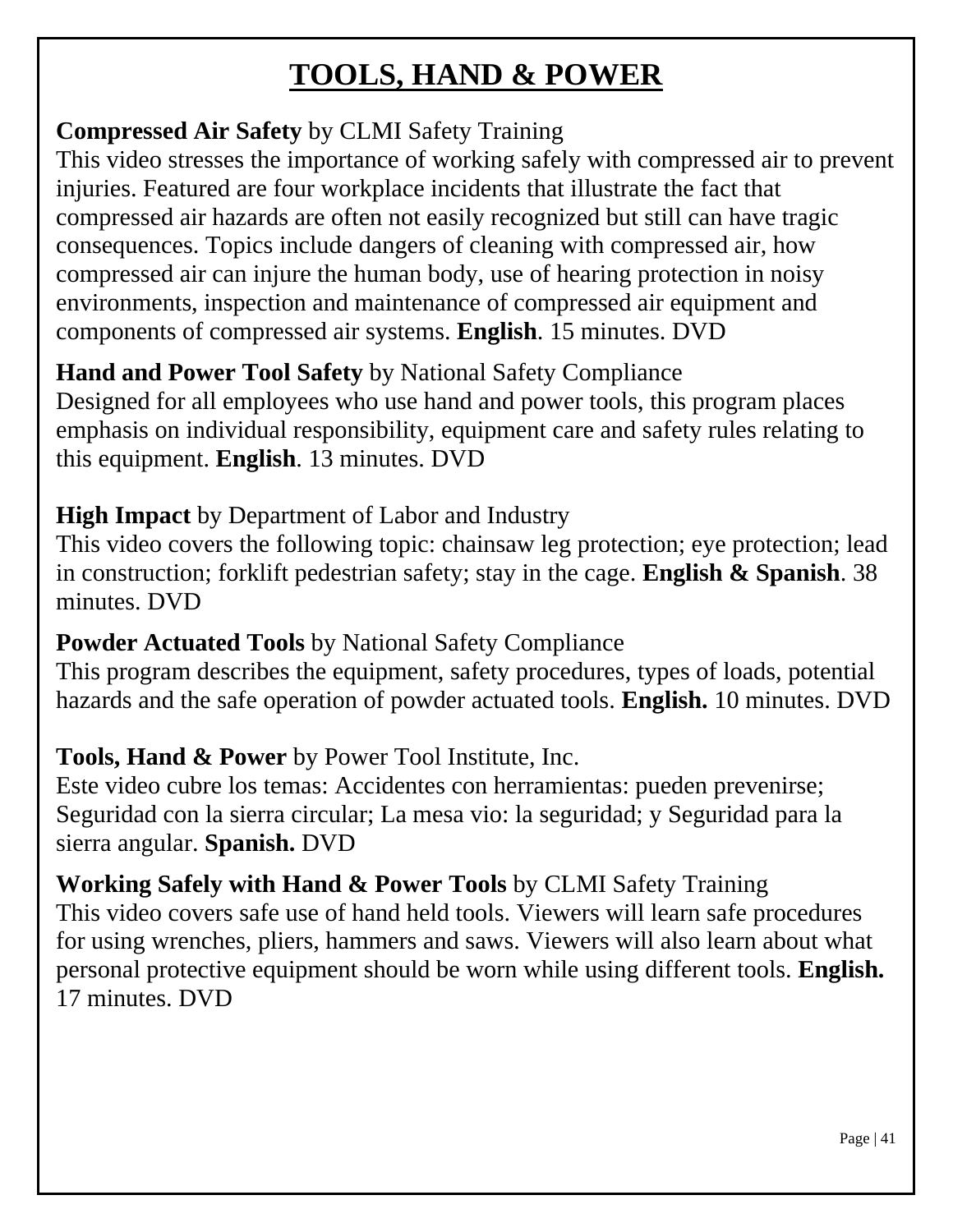### **WORKPLACE VIOLENCE**

### <span id="page-41-0"></span>**I Could Have Saved A Life That Day** by CLMI Safety Training

This video tells the story of an employee who failed to take action when witnessing the warning signs of impending workplace violence. His decision to look the other way not only ended in the senseless death of a co-worker, but also resulted in a fellow employee spending the rest of his life behind bars. Viewers will also see how the behavior of other key characters contributed to the escalation of events that led to the shooting. **English.** 15 minutes. DVD

#### **Just another Day** by DuPont

Are your veteran employees getting complacent about safety? Do they skip the safety procedures at times assuming that since they've done something dozens of times, they can skip them without consequences? Stop this mindset from taking hold. This video will show your workers: the importance of staying focused; the danger of becoming distracted; why the proper use of PPE is essential; the risks of getting complacent; why safety procedures must be followed at all times. **English & Spanish.** 25 minutes**.** DVD

#### **Office Safety: It's a Jungle in There** by DuPont

Every year, about six million people get hurt at work. And more than 400,000 are just like your employees...they work in offices fraught with hidden and tricky dangers. This program shows how to cope with the risks so that your workers can negotiate their way safely around the dangerous jungle that is the office. Covers the following topics: preventing injuries at workstations; controlling dangers of fire, electricity and hazardous materials; formulating emergency plans. **English & Spanish.** 19 minutes. DVD

**Sexual Harassment: Is It Me?** by National Restaurant Association **English & Spanish.** DVD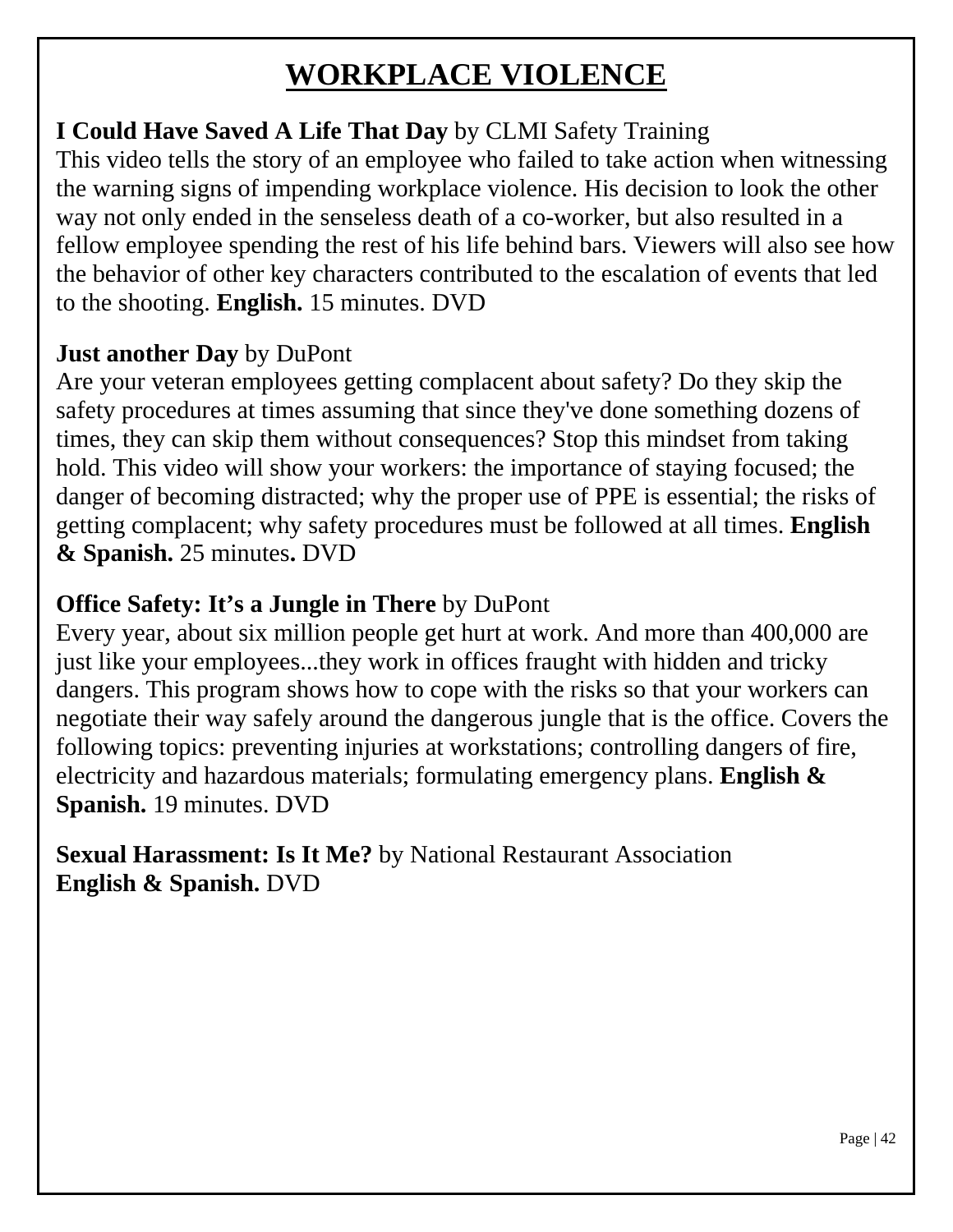#### **Threat Detector: Your Role in Preventing Workplace Violence** by CLMI Safety **Training**

This video program is a terrific means for training your employees on how to recognize threats in the workplace--before these threats lead to violent acts. You will be shown what threatening behaviors are and the red flags that may indicate the potential for future violent acts. The program includes a detailed instructor guide and 5 scenarios for classroom discussion. **English**. 17 minutes. DVD

#### **Violence On The Job** by NIOSH

This video discusses practical measures for identifying risk factors for violence at work, and taking strategic action to keep employees safe. It is based on extensive NIOSH research, supplemented with information from other authoritative sources. **English.** 21 minutes. DVD

#### **Working With Stress** by NIOSH

Describes workplace factors that can create or exacerbate worker stress, and suggests practical measures for reducing job-related stress through changes in work organization. **English.** 18 minutes. DVD

**Workplace Violence: The Myth and the Mystery** by CLMI Safety Training This presentation will dispel any myths surrounding workplace violence and will provide the information that every worker needs to know to remain safe among their coworkers. Viewers will learn how to identify the common warning signs of a situation on the brink of danger. Focus is placed on prevention of negative incidents through positive actions, awareness and effective communication. **English**. 15 minutes. DVD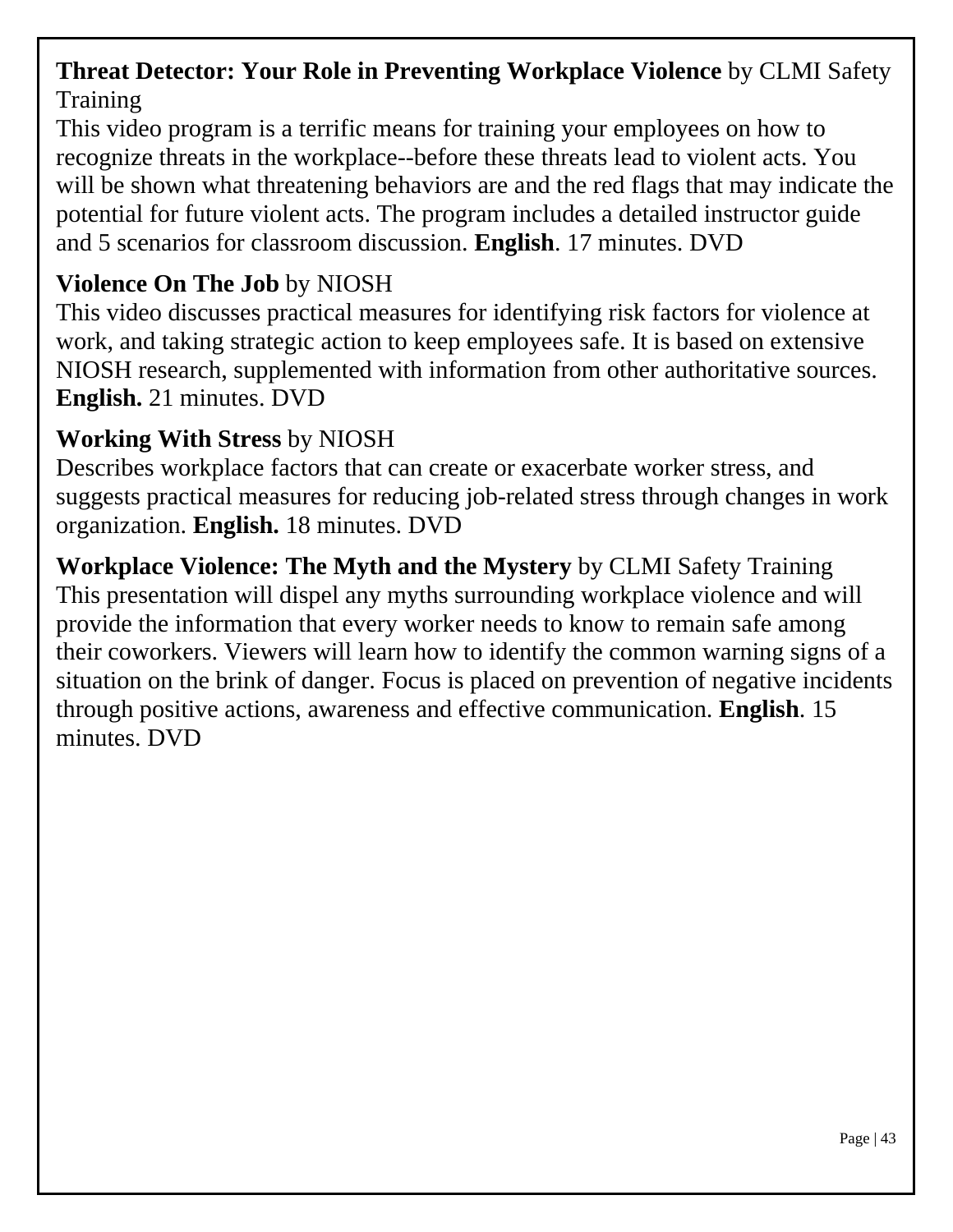### **WELDING**

#### <span id="page-43-0"></span>**Welding Safety by Summit Training Source**

Welding Safety teaches employees to recognize and respect the potential hazards and motivates them to use best safety practices to prevent property damage and injury. This DVD includes a facilitator guide. **English & Spanish.**14 minutes. DVD

### **Welding Safety: High-Impact by CLMI Safety Training**

This video uses graphic examples to show the necessity of following safe welding and cutting procedures. It covers fire prevention through management of combustible materials, sparks, and use of fire watches. It also discusses the proper personal protective equipment and ventilation needed for welding. **English**. 19 minutes. DVD

### **Welding: Safe Work With Hotwork by DuPont**

In hotwork operations, safety is a burning issue. But through this program, you can cool down the risks and torch the dangers. It details various types of welding and corresponding vital precaution: personal hazards**;** hazardous fumes and substances**;**  equipment safety. **English, Spanish & Portuguese**. 16 minutes. DVD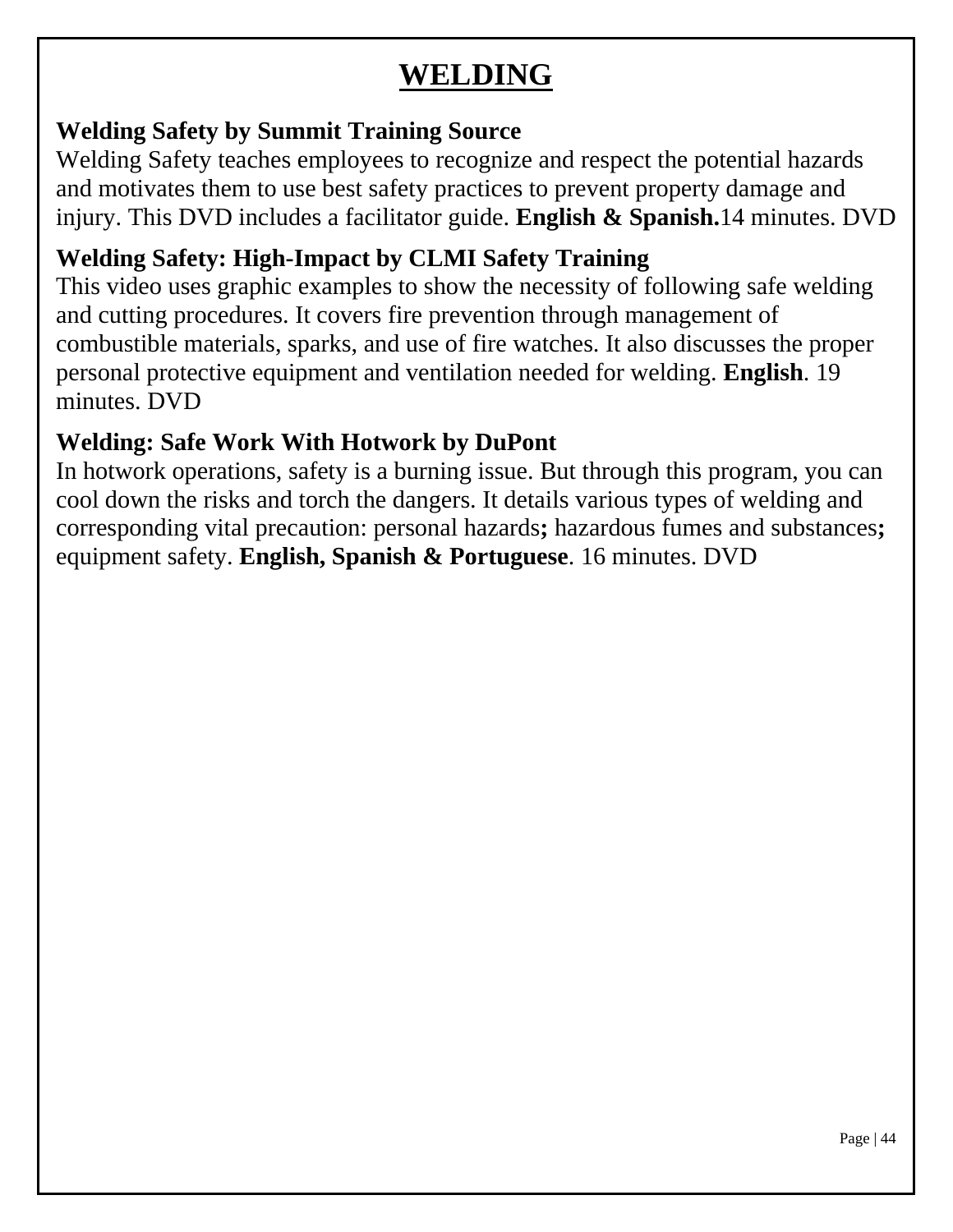### **Contact Information**

#### <span id="page-44-0"></span>**REPORT FATALITY/CATASTROPHE (888) 257-6674**

#### **General Information**

10946 Golden West Drive, Suite 160 Hunt Valley, MD 21031 Phone: (410) 527-4499 Fax: (410) 527-4481

#### **Consultation Services**

10946 Golden West Drive, Suite 190 Hunt Valley, MD 21031 Phone: (410) 527-4472 Fax: (410) 527-5678

#### **Training & Education**

10946 Golden West Drive, Suite 160 Hunt Valley, MD 21031 Phone: (410) 527-2091 Fax: (410) 527-4490

#### **MOSH Compliance Services**

**Region 1 (Eastern Shore)** 301 Bay Street, Suite 307 Easton, MD 21601 Phone: (410) 819-5860 Fax: (410) 819-5864

#### **Region 2 (Industrial Hygiene)**

10946 Golden West Drive, Suite 160 Hunt Valley, MD 21031 Phone: (410) 527-4442 Fax: (410) 527-4481

#### **Region 3 (Baltimore City & Baltimore County South of Shawan Road)**

10946 Golden West Drive, Suite 160 Hunt Valley, MD 21031 Phone: (410) 527-4426 Fax: (410) 527-4492

#### **Region 4 (Western Maryland)**

1710 Underpass Road, Suite 200 Hagerstown, MD 21740 Phone: (301) 791-4699 Fax: (301) 791-7019

#### **Region 5 (Anne Arundel & Howard)**

10946 Golden West Drive, Suite 160 Hunt Valley, MD 217031 Phone: (410) 527-4424 Fax: (410) 527-4492

#### **Region 6 (Southern Maryland)**

9201 Basil Court, Suite 107 Upper Marlboro, MD 20774 Phone: (301) 883-3361 Fax: (410) 527-5680

#### **Region 7 (Baltimore County North of**

**Shawan Road, Carroll, Cecil, & Harford)** 10946 Golden West Drive, Suite 160 Hunt Valley, MD 217031 Phone: (410) 527-4499 Fax: (410) 527-4492

#### **Visit us on the Web!**

<http://labor.maryland.gov/labor/mosh/>

#### **OSHA**

<http://www.osha.gov/>

#### **TTY users**

Call using Maryland Relay Service

#### **The MOSH program is funded in part with up to 50% federal funds.**

**This free publication is not intended to be copied and sold for commercial purposes.**

This publication is provided as a service to the citizens of the State of Maryland.

Although all reasonable efforts have been made to present accurate information, **the only official text is that set out in the Annotated Code of Maryland, the Code of Maryland Regulations, and the Code of Federal Regulations.**

**The information contained in this booklet is not the official text.**